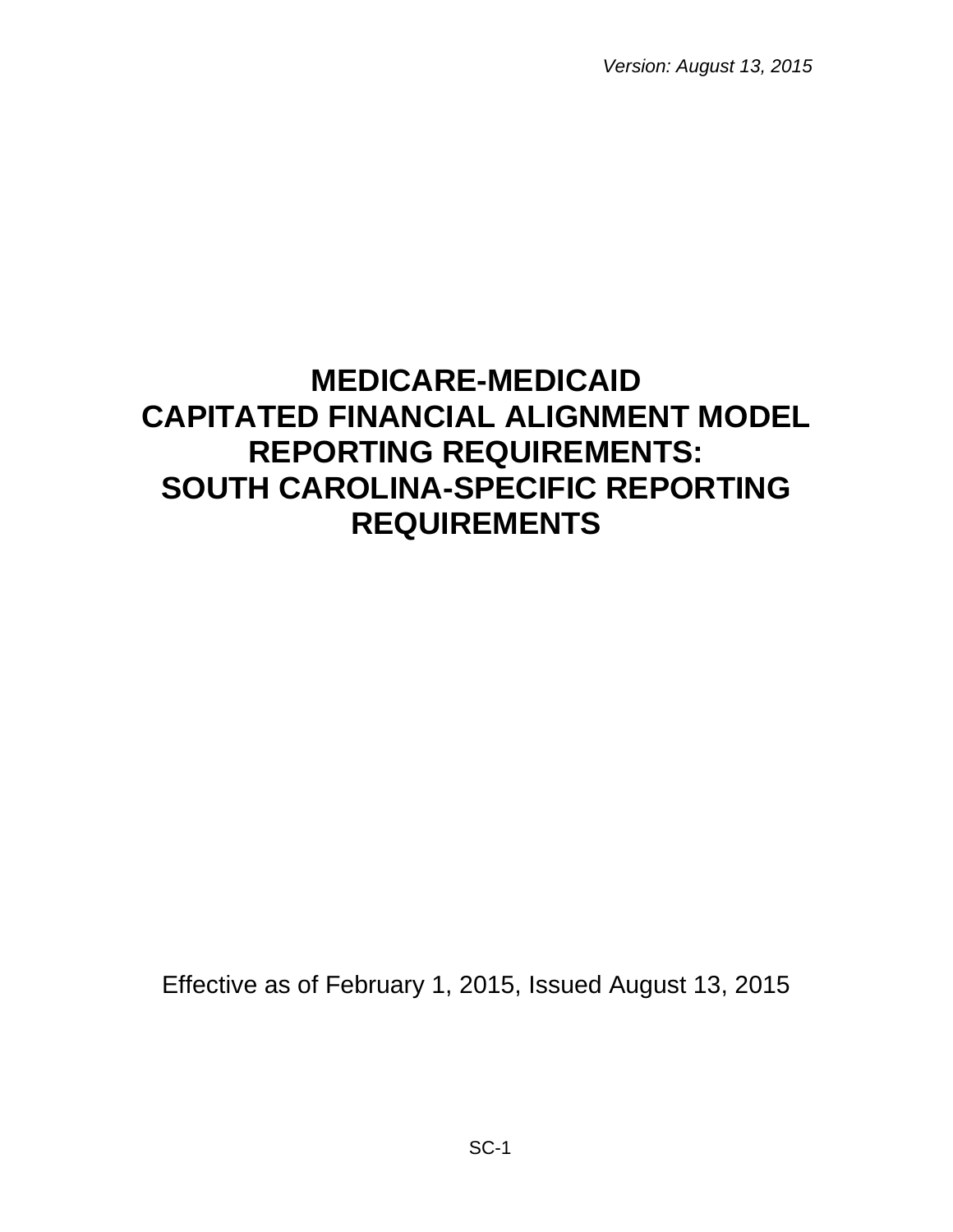# **Table of Contents**

| South Carolina-Specific Reporting Requirements Appendix SC-3      |
|-------------------------------------------------------------------|
|                                                                   |
|                                                                   |
|                                                                   |
| Reporting on Disenrolled and Retro-disenrolled Members SC-5       |
| <b>Reporting on Comprehensive Assessments and ICPs Completed</b>  |
| <b>Guidance on Comprehensive Assessments and ICPs for Members</b> |
| South Carolina's Implementation, Ongoing, and Continuous          |
|                                                                   |
|                                                                   |
|                                                                   |
|                                                                   |
|                                                                   |
| Section SCIV. Organizational Structure and Staffing SC-39         |
| Section SCV. Performance and Quality ImprovementSC-41             |
|                                                                   |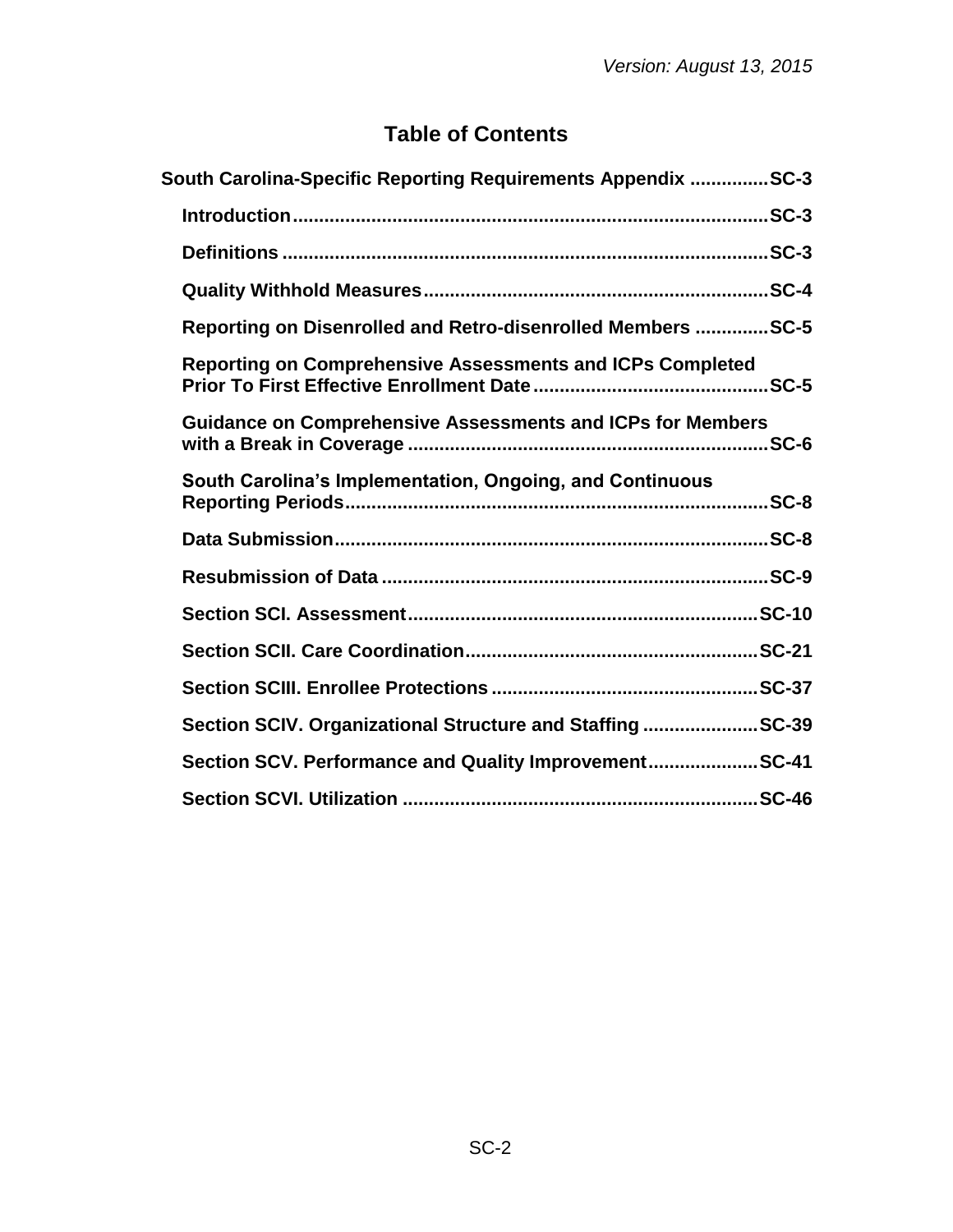#### **South Carolina-Specific Reporting Requirements Appendix**

#### <span id="page-2-1"></span><span id="page-2-0"></span>*Introduction*

The measures in this appendix are required reporting for all MMPs in the South Carolina Healthy Connections Prime Demonstration. CMS and the state reserve the right to update the measures in this appendix for subsequent demonstration years. These state-specific measures directly supplement the Medicare-Medicaid Capitated Financial Alignment Model: Core Reporting Requirements, which can be found at the following web address:

[http://www.cms.gov/Medicare-Medicaid-Coordination/Medicare-and-Medicaid-](http://www.cms.gov/Medicare-Medicaid-Coordination/Medicare-and-Medicaid-Coordination/Medicare-Medicaid-Coordination-Office/FinancialAlignmentInitiative/InformationandGuidanceforPlans.html)[Coordination/Medicare-Medicaid-Coordination-](http://www.cms.gov/Medicare-Medicaid-Coordination/Medicare-and-Medicaid-Coordination/Medicare-Medicaid-Coordination-Office/FinancialAlignmentInitiative/InformationandGuidanceforPlans.html)[Office/FinancialAlignmentInitiative/InformationandGuidanceforPlans.html](http://www.cms.gov/Medicare-Medicaid-Coordination/Medicare-and-Medicaid-Coordination/Medicare-Medicaid-Coordination-Office/FinancialAlignmentInitiative/InformationandGuidanceforPlans.html)

MMPs should refer to the core document for additional details regarding Demonstration-wide definitions, reporting phases and timelines, and sampling methodology.

The core and state-specific measures supplement existing Part C and Part D reporting requirements, as well as measures that MMPs report via other vehicles or venues, such as  $HEDIS<sup>®1</sup>$  and HOS. CMS and the states will also track key utilization measures, which are not included in this document, using encounter and claims data. The quantitative measures are part of broader oversight, monitoring, and performance improvement processes that include several other components and data sources not described in this document.

MMPs should contact the SC Help Desk at **SCHelpDesk@norc.org** with any question about the South Carolina state-specific appendix or the data submission process.

#### <span id="page-2-2"></span>*Definitions*

Calendar Quarter: All quarterly measures are reported on calendar quarters. The four calendar quarters of each calendar year will be as follows: 1/1 – 3/31, 4/1 – 6/30, 7/1 – 9/30, and 10/1 – 12/31.

Calendar Year (CY): All annual measures are reported on a calendar year basis. Calendar year 2015 will begin on January 1, 2015 and end on December 31, 2015.

 $\overline{a}$ <sup>1</sup> HEDIS<sup>®</sup> is a registered trademark of the National Committee of Quality Assurance (NCQA).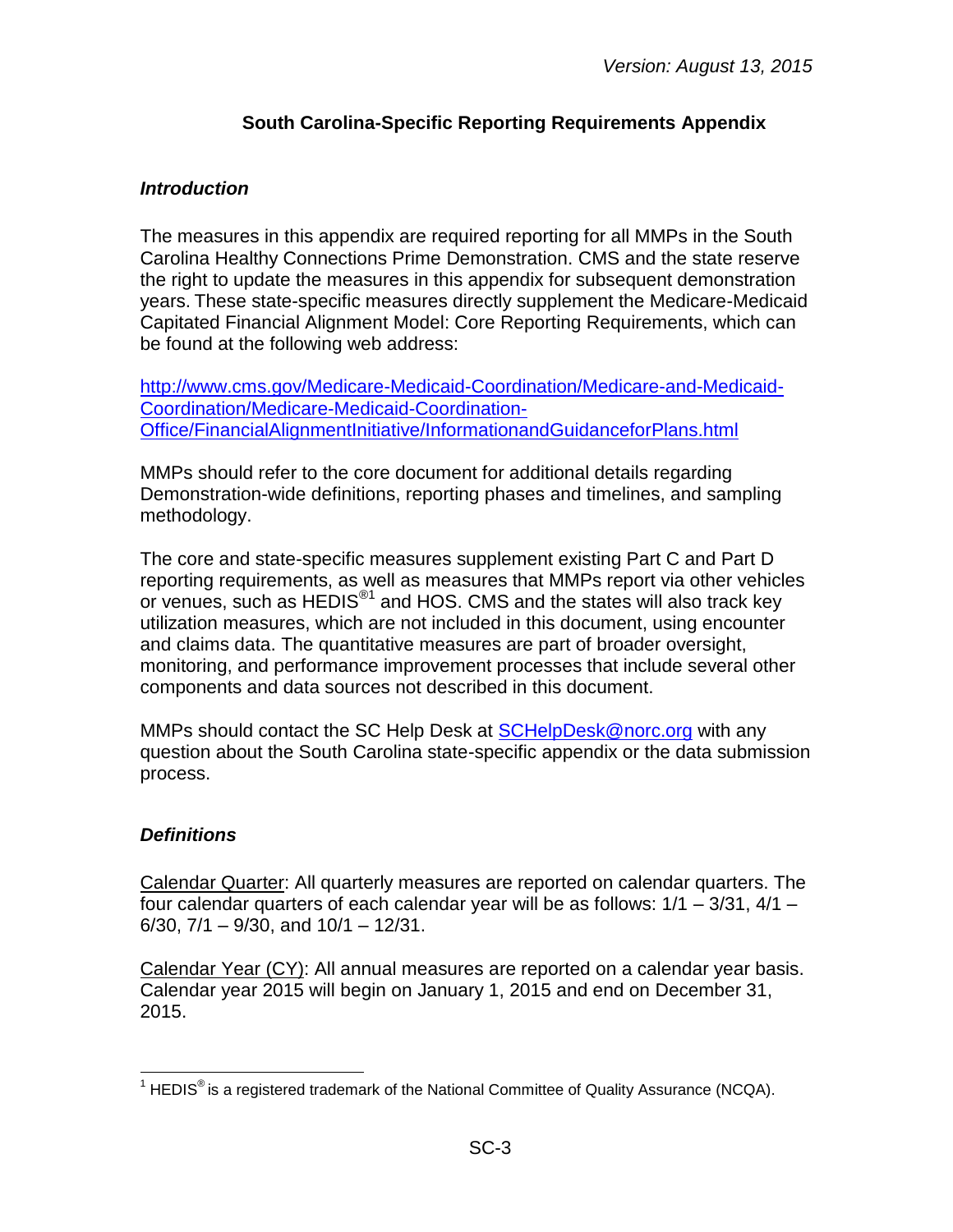Demonstration Year (DY): The unit of time used in calculating savings percentages and quality withhold percentages:

Demonstration Year 1: February 1, 2015 - December 31, 2016 Demonstration Year 2: January 1, 2017 - December 31, 2017 Demonstration Year 3: January 1, 2018 - December 31, 2018

HCBS: Waiver-specific services provided to individuals enrolled in the CLTC waiver programs. Services are listed at: [https://www.scdhhs.gov/historic/insideDHHS/Bureaus/BureauofLongTermCareSe](https://www.scdhhs.gov/historic/insideDHHS/Bureaus/BureauofLongTermCareServices/CLTCOverview.html) [rvices/CLTCOverview.html](https://www.scdhhs.gov/historic/insideDHHS/Bureaus/BureauofLongTermCareServices/CLTCOverview.html)

HCBS-like Services: Services typically provided only under the CLTC waiver programs. When these services are provided to individuals who do not meet the level of care requirements to receive these services as part of the waiver, the services are considered "HCBS-like" services. Services are listed at: [https://www.scdhhs.gov/historic/insideDHHS/Bureaus/BureauofLongTermCareSe](https://www.scdhhs.gov/historic/insideDHHS/Bureaus/BureauofLongTermCareServices/CLTCOverview.html) [rvices/CLTCOverview.html](https://www.scdhhs.gov/historic/insideDHHS/Bureaus/BureauofLongTermCareServices/CLTCOverview.html)

Implementation Period: The period of time starting with the first effective enrollment date until December 31, 2015.

Long Term Services and Supports (LTSS): A variety of services and supports that help elderly individuals and/or individuals with disabilities meet their daily needs for assistance and improve the quality of their lives. Examples include assistance with bathing, dressing and other basic activities of daily life and selfcare, as well as support for everyday tasks such as laundry, shopping, and transportation. LTSS are provided over an extended period, predominantly in homes and communities, but also in facility-based settings such as nursing facilities.

Primary Care Provider: Nurse practitioners, physician assistants or physicians who are board certified or eligible for certification in one of the following specialties: family practice, internal medicine, general practice, obstetrics/gynecology, or geriatrics.

# <span id="page-3-0"></span>*Quality Withhold Measures*

CMS and the state will establish a set of quality withhold measures, and MMPs will be required to meet established thresholds. Throughout this document, these measures are marked with the following symbol:  $(')$ . This document contains only Demonstration Year 1 (DY1) quality withhold measures. CMS and the state will update the quality withhold measures for subsequent demonstration years closer to the start of Demonstration Year 2 (DY2). Additional information on the withhold methodology and benchmarks will be provided at a later time.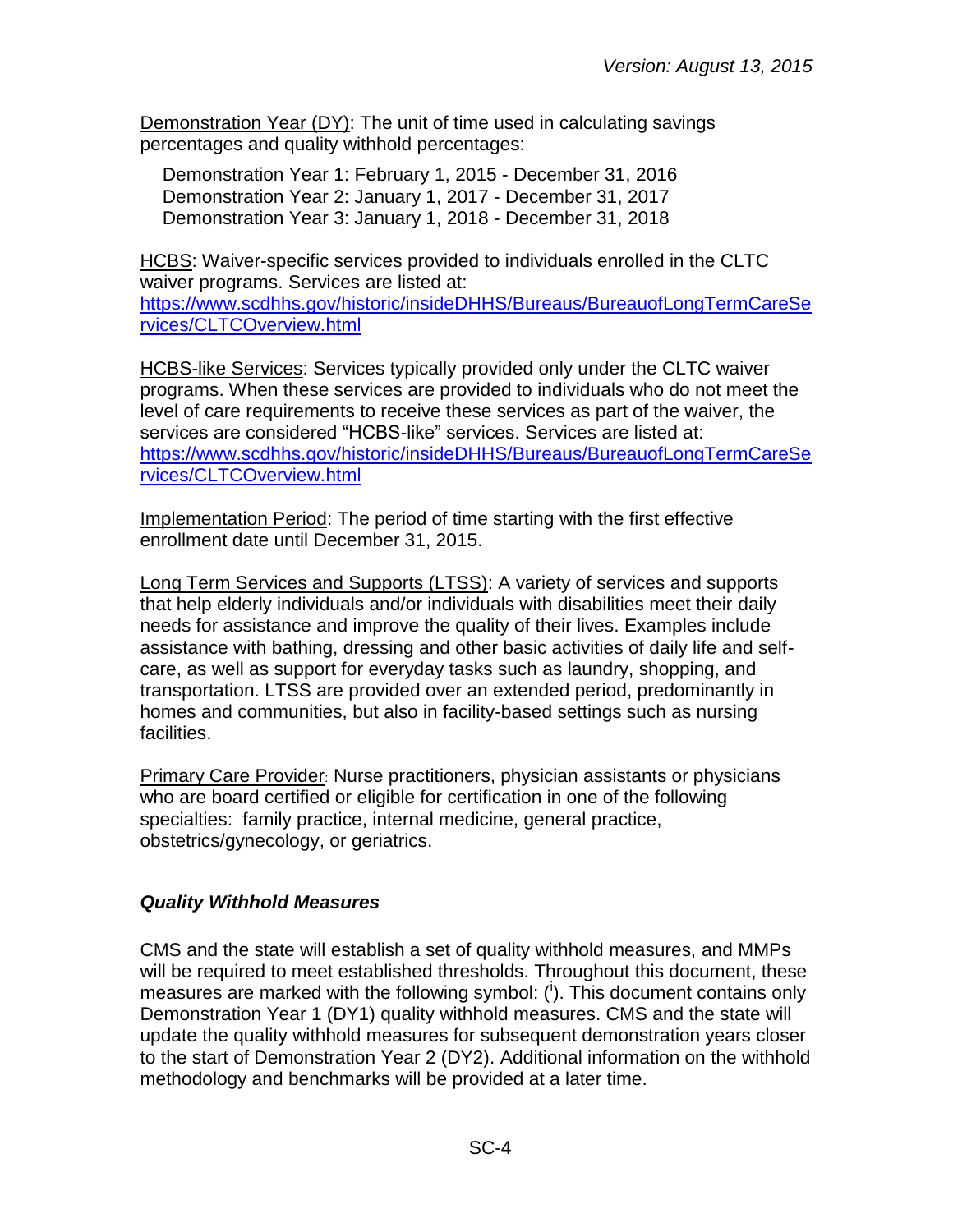# <span id="page-4-0"></span>*Reporting on Disenrolled and Retro-disenrolled Members*

Unless otherwise indicated in the reporting requirements, MMPs should report on all members enrolled in the demonstration who meet the definition of the data elements, regardless of whether that member was subsequently disenrolled from the MMP. Measure-specific guidance on how to report on disenrolled members is provided under the Notes section of each state-specific measure.

Due to retro-disenrollment of members, there may be instances where there is a lag between a member's effective disenrollment date and the date on which the MMP is informed about that disenrollment. This time lag might create occasional data inaccuracies if an MMP includes in its reports members who had in fact disenrolled before the start of the reporting period. If MMPs are aware at the time of reporting that a member has been retro-disenrolled with a disenrollment effective date prior to the reporting period (and, therefore, was not enrolled during the reporting period in question), then MMPs may exclude that member from reporting. Please note that MMPs are *not* required to re-submit corrected data should they be informed of a retro-disenrollment subsequent to a reporting deadline. MMPs should act upon their best and most current knowledge at the time of reporting regarding each member's enrollment status.

#### <span id="page-4-1"></span>*Reporting on Comprehensive Assessments and ICPs Completed Prior To First Effective Enrollment Date*

For MMPs that have requested and obtained CMS approval to do so, comprehensive assessments may be completed up to 20 days prior to the individual's coverage effective date for individuals who are passively enrolled. Early assessment outreach for opt-in members is permitted for all participating MMPs.

For purposes of reporting data on assessments (Core 2.1, Core 2.2 and statespecific measures SC1.1 and SC1.2), MMPs should report assessments completed prior to the first effective enrollment date as if they were completed on the first effective enrollment date. For example, if a member's first effective enrollment date was June 1 and the assessment for that member was completed on May 25, the MMP should report the assessment as if it were completed on June 1.

MMPs should refer to the Core reporting requirements for detailed specifications for reporting Core 2.1 and Core 2.2 and to the state-specific reporting requirements for specifications on reporting SC1.1 and SC1.2. For example, Core 2.1 should only include members whose 90th day of enrollment occurred during the reporting period. Members enrolled into the MMP on March 1, 2015, would reach their 90th day (i.e., three full months) on May 31, 2015. Therefore, these members would be reported in the data submission for the May monthly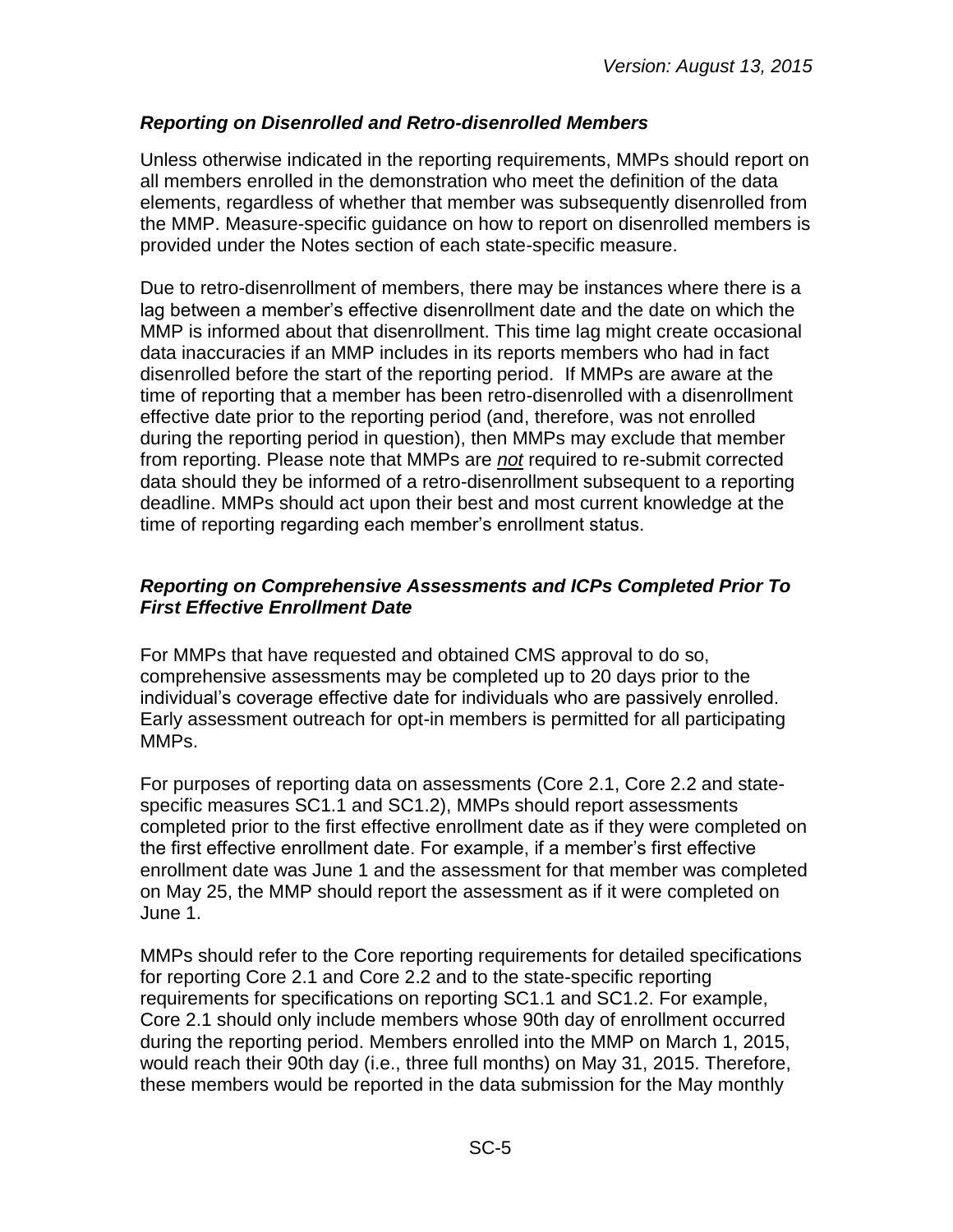reporting period, even if their assessment was marked as complete on the first effective enrollment date (i.e., March 1).

MMPs must comply with contractually specified timelines regarding completion of Individualized Care Plans (ICPs) within 90 days of enrollment. In the event that an ICP is also finalized prior to the first effective enrollment date, MMPs should report completion of the ICP (for measures SC2.1 and SC2.2) as if they were completed on the first effective enrollment date. For example, if a member's first effective enrollment date was June 1 and the ICP for that member was completed on May 27, the MMP should report the ICP as if it were completed on June 1.

#### <span id="page-5-0"></span>*Guidance on Comprehensive Assessments and ICPs for Members with a Break in Coverage*

#### Comprehensive Assessments

To determine if an assessment should be conducted for a member that reenrolled in the same or a different MMP, the MMP should first review the member's Phoenix case management record to determine if the member previously received an assessment from any MMP in the Healthy Connections Prime program. If the member did receive an assessment that is included in Phoenix, and it was completed within one year of his/her most recent enrollment date, then the MMP is not necessarily required to conduct a new assessment. Instead, the MMP can:

- 1. Perform any risk stratification, claims data review, or other analyses as required by the three-way contract to detect any changes in the member's condition since the assessment was conducted; and
- 2. Ask the member (or his/her authorized representative) if there has been a change in the member's health status or needs since the assessment was conducted.

The MMP must document any risk stratification, claims data review, or other analyses that are performed to detect any changes in the member's condition. The MMP must also document its outreach attempts and the discussion(s) with the member (or his/her authorized representative) to determine if there was a change in the member's health status or needs.

If a change is identified, the MMP must conduct a new assessment within the timeframe prescribed by the contract. If there are no changes, the MMP is not required to conduct a new assessment unless requested by the member (or his/her authorized representative). Please note, if the MMP prefers to conduct assessments on all re-enrollees regardless of status, it may continue to do so.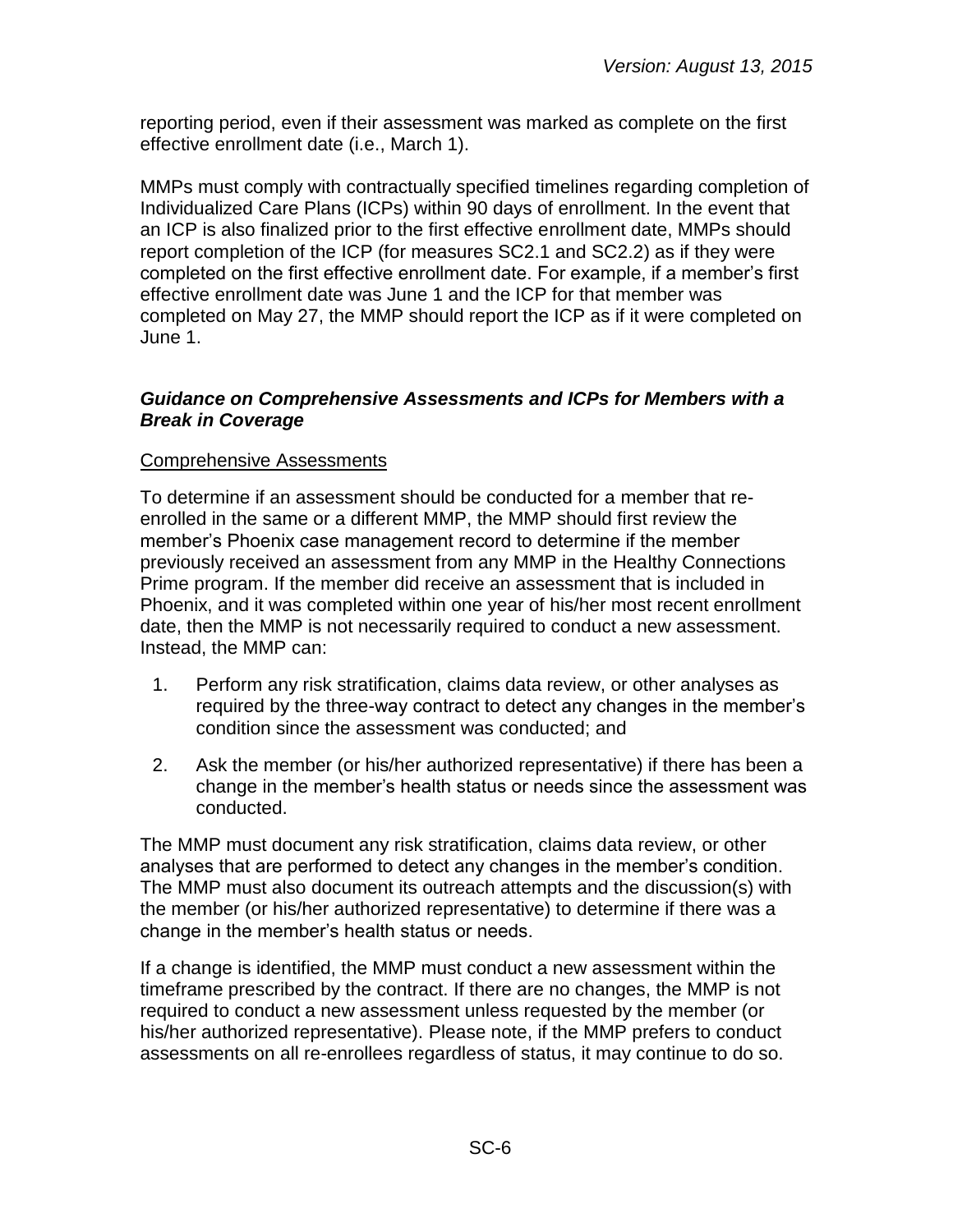Once the MMP has conducted a new assessment as needed or confirmed that the prior assessment is still accurate, the MMP can mark the assessment as complete for the member's current enrollment. The MMP would then report that completion according to the specifications for Core 2.1 and Core 2.2 (and the applicable state-specific measures). When reporting these measures, the MMP should count the number of enrollment days from the member's most recent enrollment effective date, and should report the assessment based on the date the prior assessment was either confirmed to be accurate or a new assessment was completed.

If the MMP is unable to reach a re-enrolled member to determine if there was a change in health status, then the MMP may report that member as unable to be reached so long as the MMP made the requisite number of outreach attempts. If a re-enrolled member refuses to discuss his/her health status with the MMP, then the MMP may report that member as unwilling to participate in the assessment.

If an assessment was not completed for the re-enrolled member during his/her prior enrollment period in Healthy Connections Prime, or if it has been more than one year since the member's assessment was completed, the MMP is required to conduct an assessment for the member within the timeframe prescribed by the contract. The MMP must make the requisite number of attempts to reach the member (at minimum) after his/her most recent enrollment effective date, even if the MMP reported that the member was unable to be reached during his/her prior enrollment. Similarly, members that refused the assessment during their prior enrollment must be asked again to participate (i.e., the MMP may not carry over a refusal from one enrollment period to the next).

#### Individualized Care Plans

If the MMP conducts a new assessment for the re-enrolled member, the MMP must revise the Individualized Care Plan (ICP) accordingly within the timeframe prescribed by the contract. Once the ICP is revised, the MMP may mark the ICP as complete for the member's current enrollment. If the MMP determines that the prior assessment is still accurate and therefore no updates are required to the previously developed ICP, the MMP may mark the ICP as complete for the current enrollment at the same time that the assessment is marked complete. The MMP would then follow the applicable state-specific measure specifications for reporting the completion. Please note, for purposes of reporting, the ICP for the re-enrolled member should be classified as an *initial* ICP.

If an ICP was not completed and loaded into Phoenix for the re-enrolled member during his/her prior enrollment period in Healthy Connections Prime, or if it has been more than one year since the member's ICP was completed, the MMP is required to develop an ICP for the member within the timeframe prescribed by the contract. The MMP must also follow the above guidance regarding reaching out to members that previously refused to participate or were not reached.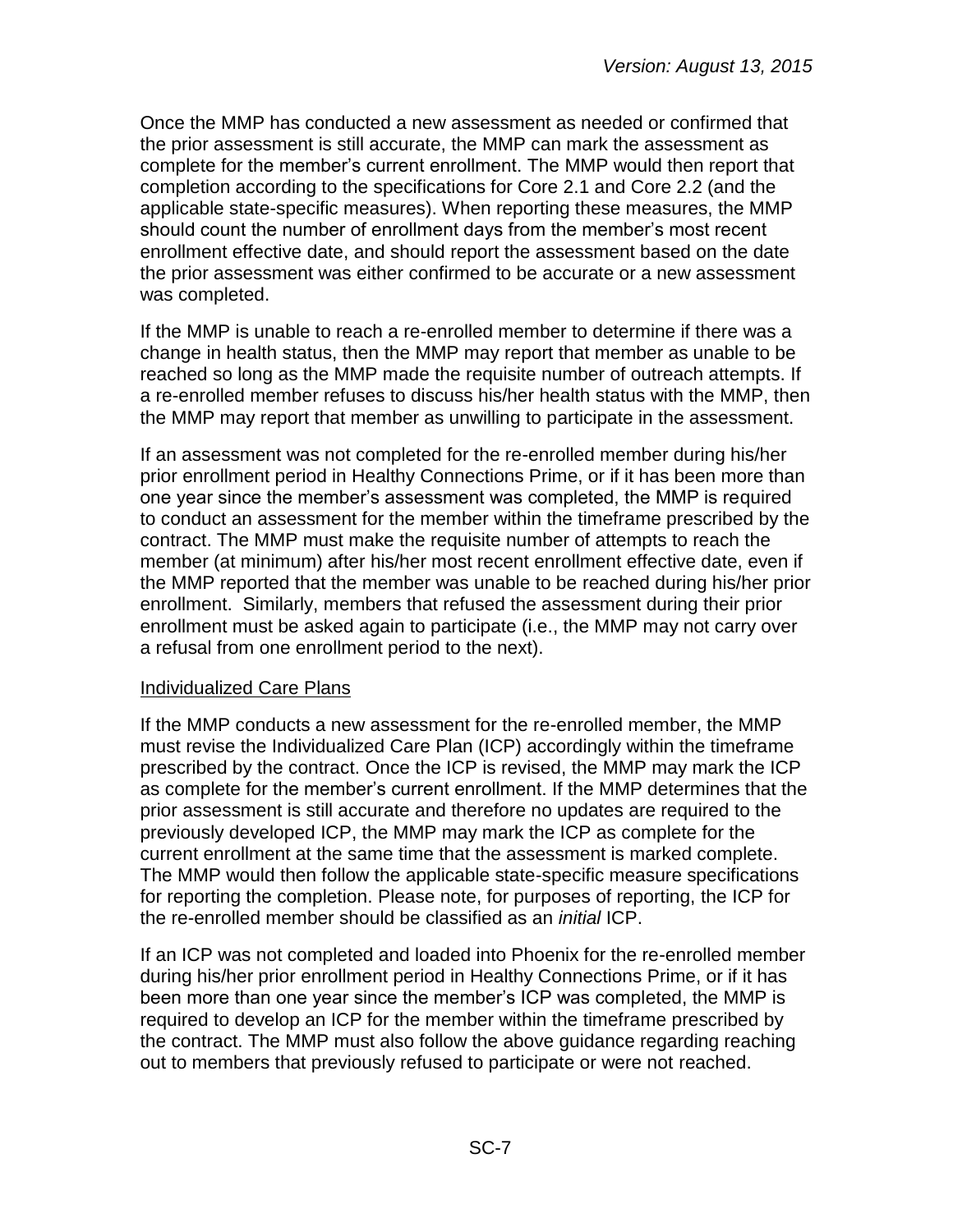#### Annual Reassessments and ICP Updates

The MMP must follow contract requirements regarding the completion of annual reassessments and updates to ICPs. If the MMP determined that an assessment/ICP from a member's prior enrollment was accurate and marked that assessment/ICP as complete for the member's current enrollment, the MMP should count continuously from the date that the assessment/ICP was completed in the prior enrollment period to determine the due date for the annual reassessment and ICP update. For example, when reporting Core 2.3, the MMP should count 365 days from the date when the assessment was actually completed, even if that date was during the member's prior enrollment period.

#### <span id="page-7-0"></span>*South Carolina's Implementation, Ongoing, and Continuous Reporting Periods*

| <b>Demonstration Year 1</b> |                          |                             |                                                                                                    |  |
|-----------------------------|--------------------------|-----------------------------|----------------------------------------------------------------------------------------------------|--|
|                             | <b>Phase</b>             | <b>Dates</b>                | <b>Explanation</b>                                                                                 |  |
|                             | Implementation<br>Period | 2-1-15 through 12-31-15     | From the first effective<br>enrollment date through<br>December 31, 2015.                          |  |
| Continuous<br>Reporting     | <b>Ongoing Period</b>    | 2-1-15 through 12-31-16     | From the first effective<br>enrollment date through<br>the end of the first<br>demonstration year. |  |
|                             |                          | <b>Demonstration Year 2</b> |                                                                                                    |  |
| Continuous<br>Reporting     | <b>Ongoing Period</b>    | 1-1-17 through 12-31-17     | From January 1st through<br>the end of the second<br>demonstration year.                           |  |
| <b>Demonstration Year 3</b> |                          |                             |                                                                                                    |  |
| Continuous<br>Reporting     | <b>Ongoing Period</b>    | 1-1-18 through 12-31-18     | From January 1st through<br>the end of the third<br>demonstration year.                            |  |

# <span id="page-7-1"></span>*Data Submission*

All MMPs will submit state-specific measure data through the web-based Financial Alignment Initiative (FAI) Data Collection System (unless otherwise specified in the measure description). All data submissions must be submitted to this site by 5:00p.m. ET on the applicable due date. This site can be accessed at the following web address: [https://Financial-Alignment-Initiative.NORC.org](https://financial-alignment-initiative.norc.org/) 

(Note: Prior to the first use of the system, all MMPs will receive an email notification with the username and password that has been assigned to their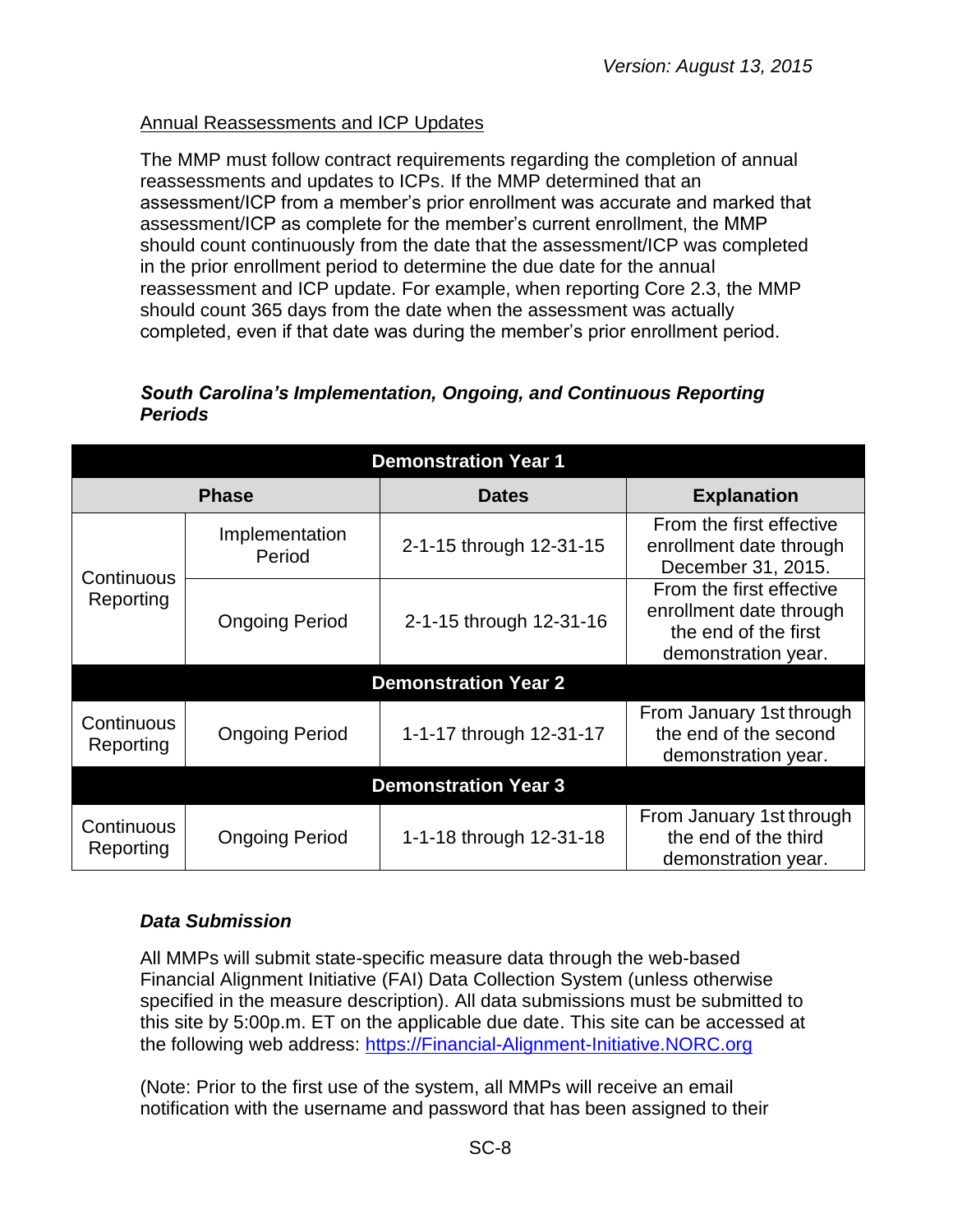plan. This information will be used to log in to the FAI system and complete the data submission.)

All MMPs will submit core measure data in accordance with the Core Reporting Requirements. Submission requirements vary by measure, but most core measures are reported through the Health Plan Management System (HPMS).

Please note, late submissions may result in compliance action from CMS.

# <span id="page-8-0"></span>*Resubmission of Data*

MMPs must comply with the following steps to resubmit data after an established due date:

- 1. Email the SC HelpDesk [\(SCHelpDesk@norc.org\)](mailto:SCHelpDesk@norc.org) to request resubmission.
	- o Specify in the email which measures need resubmission;
	- $\circ$  Specify for which reporting period(s) the resubmission is needed; and
	- o Provide a brief explanation for why the data need to be resubmitted.
- 2. After review of the request, the SC HelpDesk will notify the MMP once the FAI Data Collection System and/or HPMS has been re-opened.
- 3. Resubmit data through the applicable reporting system.
- 4. Notify the SC HelpDesk again after resubmission has been completed.

Please note, requests for resubmission after an established due date may result in compliance action from CMS.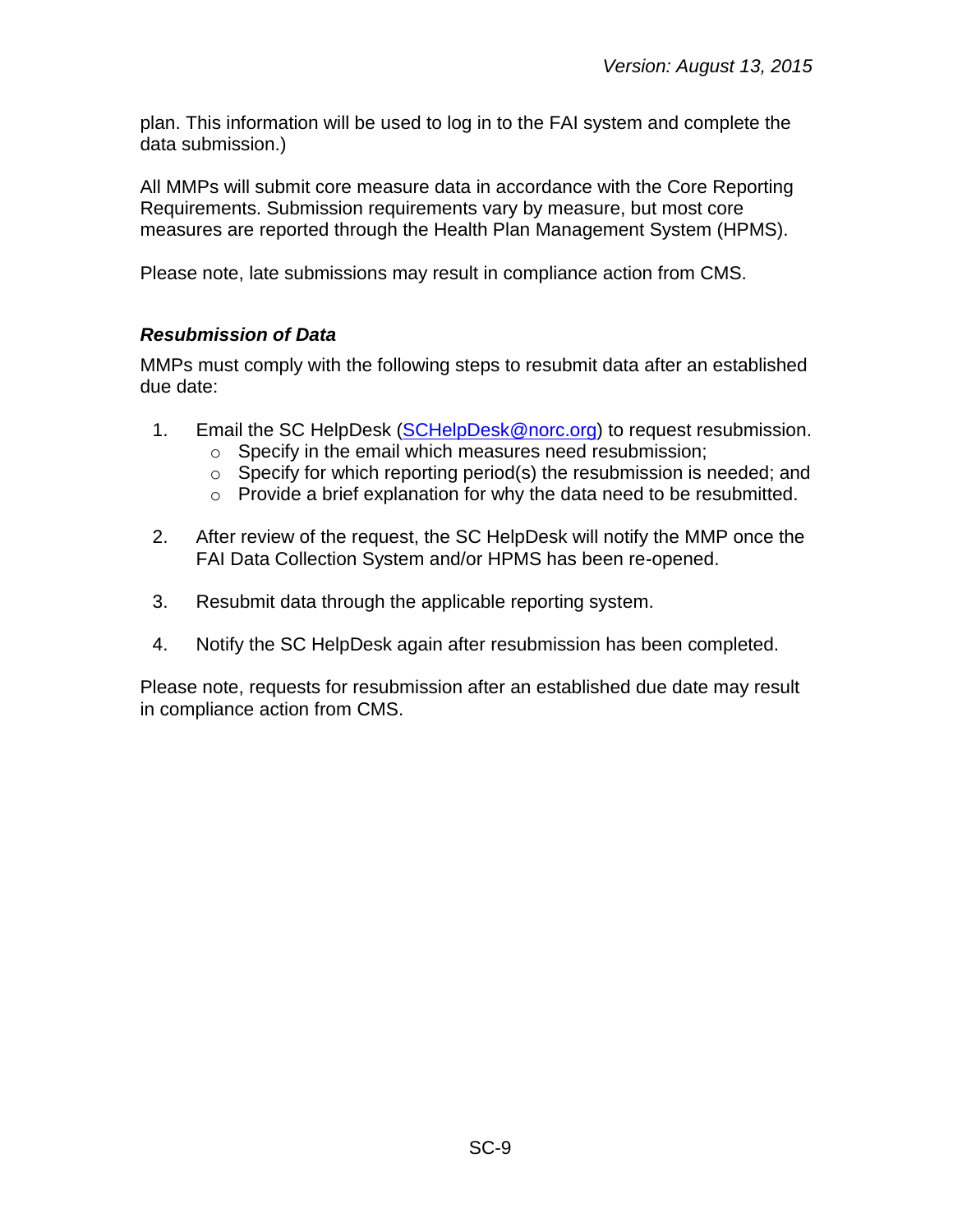# <span id="page-9-0"></span>**Section SCI. Assessment**

| <b>IMPLEMENTATION</b>              |                                        |                |                                                                                                     |                                                                                           |
|------------------------------------|----------------------------------------|----------------|-----------------------------------------------------------------------------------------------------|-------------------------------------------------------------------------------------------|
| <b>Reporting</b><br><b>Section</b> | <b>Reporting</b><br><b>Frequency</b>   | Level          | <b>Reporting</b><br><b>Period</b>                                                                   | <b>Due Date</b>                                                                           |
| SC <sub>1</sub> .<br>Assessment    | Monthly,<br>beginning after<br>90 days | Contract       | Current<br>Month<br>Ex:<br>$1/1 - 1/31$                                                             | By the end of the<br>month following the<br>last day of the<br>reporting period.          |
|                                    |                                        | <b>ONGOING</b> |                                                                                                     |                                                                                           |
| <b>Reporting</b><br><b>Section</b> | <b>Reporting</b><br><b>Frequency</b>   | Level          | <b>Reporting</b><br><b>Periods</b>                                                                  | <b>Due Date</b>                                                                           |
| SC <sub>1</sub> .<br>Assessment    | Quarterly                              | Contract       | Current<br>Calendar<br>Quarter<br>Ex:<br>$1/1 - 3/31$<br>$4/1 - 6/30$<br>$7/1 - 9/30$<br>10/1-12/31 | By the end of the<br>second month<br>following the last<br>day of the reporting<br>period |

SC1.1 Low-risk members with a comprehensive assessment completed within 90 days of enrollment.

| <b>Element</b><br>Letter | <b>Element Name</b>                                                                                                                                                      | <b>Definition</b>                                                                                                                                                                             | <b>Allowable Values</b>                        |
|--------------------------|--------------------------------------------------------------------------------------------------------------------------------------------------------------------------|-----------------------------------------------------------------------------------------------------------------------------------------------------------------------------------------------|------------------------------------------------|
| Α.                       | Total number of<br>low-risk members<br>enrolled whose<br>90th day of<br>enrollment occurred<br>within the reporting<br>period.                                           | Total number of low-risk<br>members enrolled<br>whose 90th day of<br>enrollment occurred<br>within the reporting<br>period.                                                                   | Field Type: Numeric                            |
| <b>B.</b>                | Total number of<br>low-risk members<br>who are<br>documented as<br>unwilling to<br>participate in the<br>comprehensive<br>assessment within<br>90 days of<br>enrollment. | Of the total reported in<br>A, the number of low-<br>risk members who are<br>documented as<br>unwilling to participate<br>in the comprehensive<br>assessment within 90<br>days of enrollment. | Field Type: Numeric<br>Note: Is a subset of A. |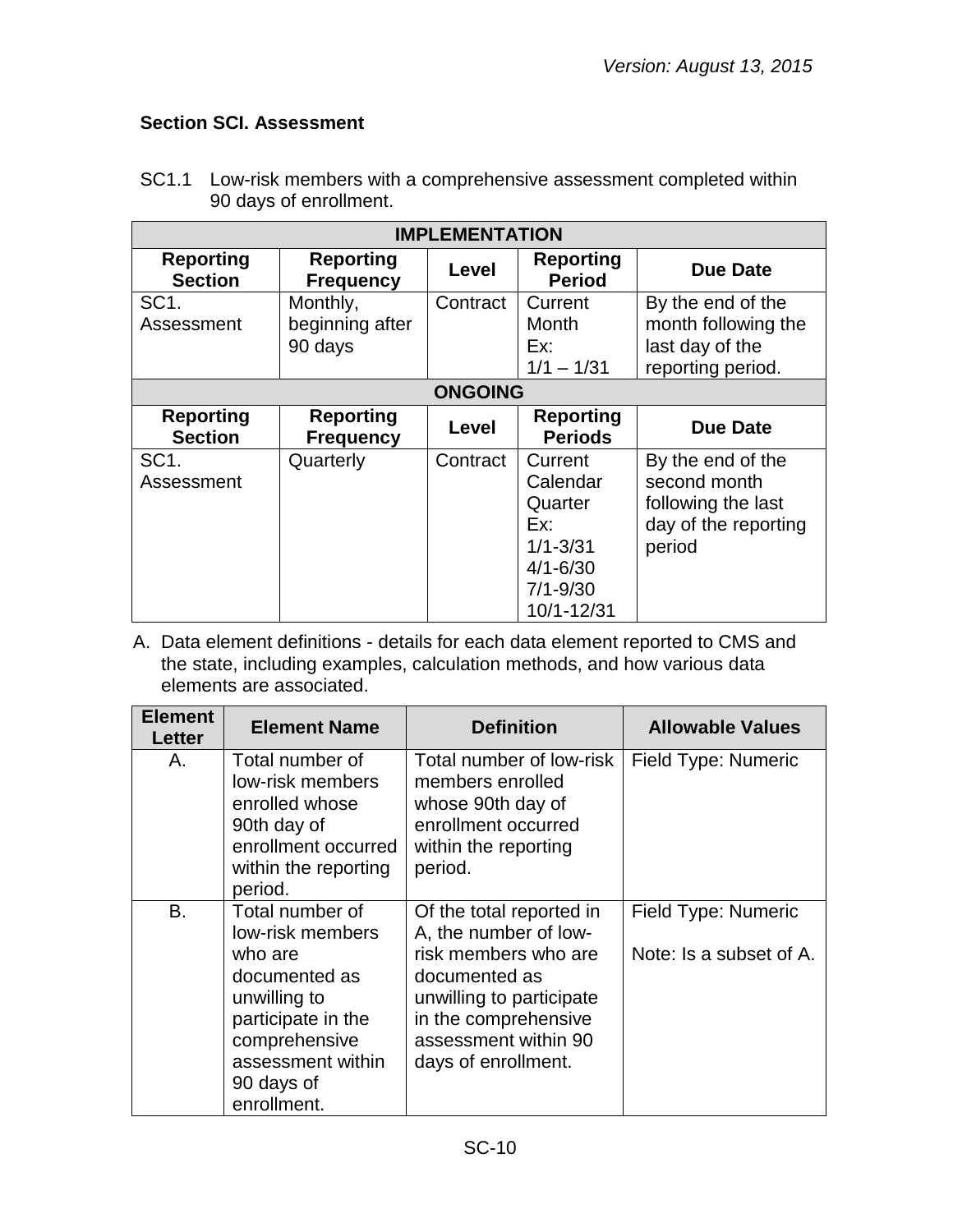| <b>Element</b><br>Letter | <b>Element Name</b>                                                                                                    | <b>Definition</b>                                                                                                                                     | <b>Allowable Values</b>                        |
|--------------------------|------------------------------------------------------------------------------------------------------------------------|-------------------------------------------------------------------------------------------------------------------------------------------------------|------------------------------------------------|
| $C_{\cdot}$              | Total number of<br>low-risk members<br>the MMP was<br>unable to reach,<br>following three<br>documented                | Of the total reported in<br>A, the number of low-<br>risk members the MMP<br>was unable to reach,<br>following three<br>documented attempts           | Field type: Numeric<br>Note: Is a subset of A. |
|                          | attempts within 90<br>days of enrollment.                                                                              | within 90 days of<br>enrollment.                                                                                                                      |                                                |
| D.                       | The number of low-<br>risk members with<br>a comprehensive<br>assessment<br>completed within 90<br>days of enrollment. | Of the total reported in<br>A, the number of low-<br>risk members with a<br>comprehensive<br>assessment completed<br>within 90 days of<br>enrollment. | Field type: Numeric<br>Note: Is a subset of A. |

- B. QA checks/Thresholds procedures used by CMS and the state to establish benchmarks in order to identify outliers or data that are potentially erroneous.
	- CMS and the state will perform an outlier analysis.
	- As data are received from MMPs over time, CMS and the state will apply threshold checks.
- C. Edits and Validation checks validation checks that should be performed by each MMP prior to data submission.
	- Confirm those data elements listed above as subsets of other elements.
	- MMPs should validate that data elements B, C, and D are less than or equal to data element A.
	- All data elements should be positive values.
- D. Analysis how CMS and the state will evaluate reported data, as well as how other data sources may be monitored. CMS and the state will evaluate the percentage of low-risk members who:
	- Were unable to be reached following three documented attempts to have their comprehensive assessment completed within 90 days of enrollment.
	- Were unwilling to participate in a comprehensive assessment within 90 days of enrollment.
	- Had a comprehensive assessment completed within 90 days of enrollment.
	- Were willing to participate and who could be reached who had a comprehensive assessment completed within 90 days of enrollment.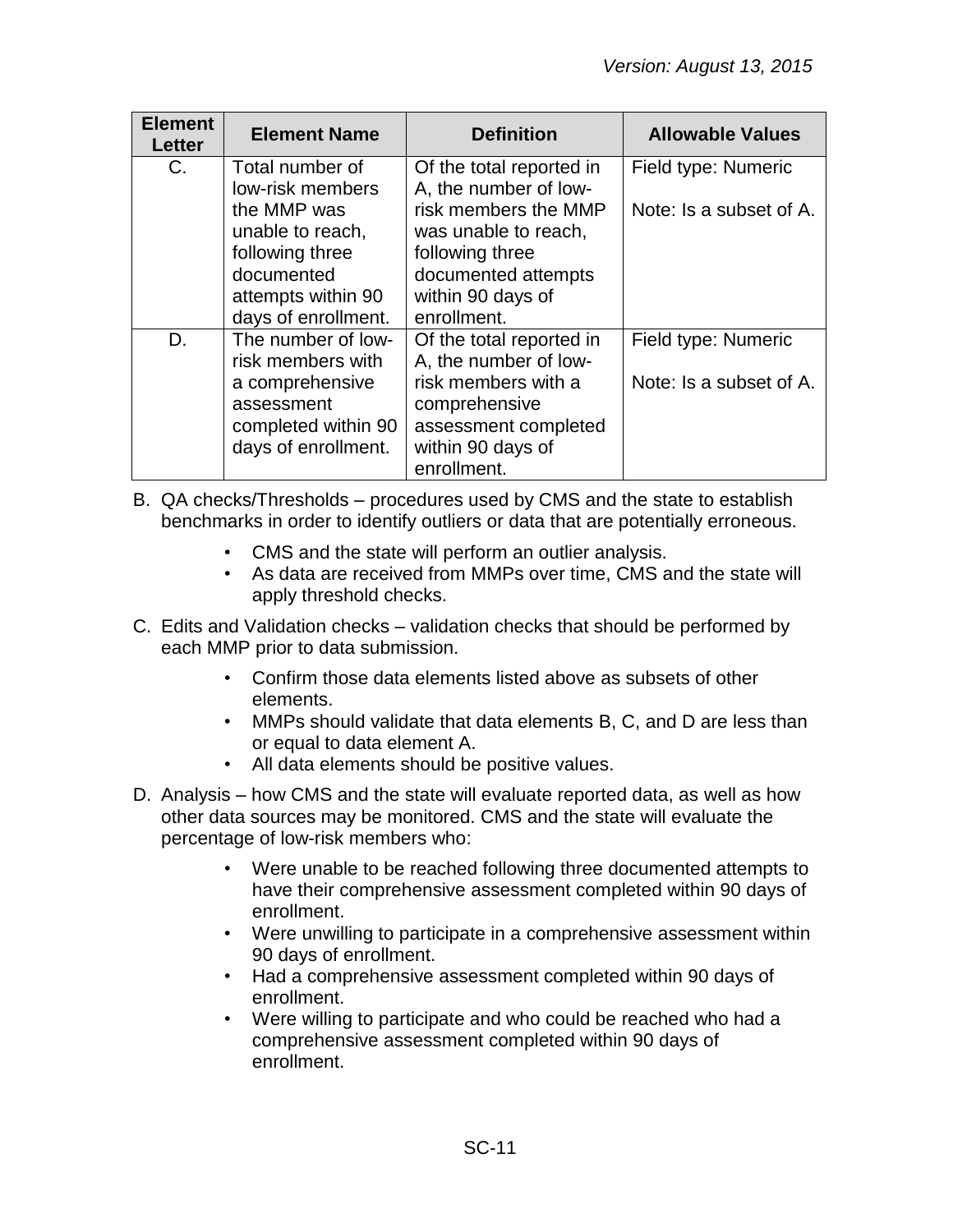- E. Notes additional clarifications to a reporting section. This section incorporates previously answered frequently asked questions.
	- MMPs should include all members regardless of whether the member was enrolled through passive enrollment or opt-in enrollment. Medicaid-only members should not be included.
	- MMPs should include all members who meet the criteria outlined in Element A, regardless if they are disenrolled as of the end of the reporting period (i.e., include all members regardless if they are currently enrolled or disenrolled as of the last day of the reporting period).
	- The 90th day of enrollment should be based on each member's effective date. For the purposes of reporting this measure, 90 days of enrollment will be equivalent to three full calendar months.
	- The effective date of enrollment is the first date of the member's coverage through the MMP.
	- MMPs should refer to the South Carolina three-way contract for specific requirements pertaining to criteria for identifying low-risk members.
	- MMPs should refer to the South Carolina three-way contract for specific requirements pertaining to a comprehensive assessment.
	- For data element B, MMPs should report the number of members who were unwilling to participate in the comprehensive assessment if a member (or his or her authorized representative):
		- o Affirmatively declines to participate in the assessment. Member communicates this refusal by phone, mail, fax, or in person.
		- o Expresses willingness to complete the assessment but asks for it to be conducted after 90 days (despite being offered a reasonable opportunity to complete the assessment within 90 days). Discussions with the members must be documented by the MMP.
		- o Expresses willingness to complete the assessment, but reschedules or is a no-show and then is subsequently nonresponsive. Attempts to contact the member must be documented by the MMP.
		- o Initially agrees to complete the assessment, but then declines to answer a majority of the questions in the assessment.
	- For data element C, MMPs should report the number of members the MMP was unable to reach after three attempts to contact the member. MMPs should refer to the SC three-way contract or state guidance for any specific requirements pertaining to the method of outreach to members. MMPs must document each attempt to reach the member, including the method of the attempt (i.e., phone, mail, or email), as CMS and the state may validate this number. There may be instances when the MMP has a high degree of confidence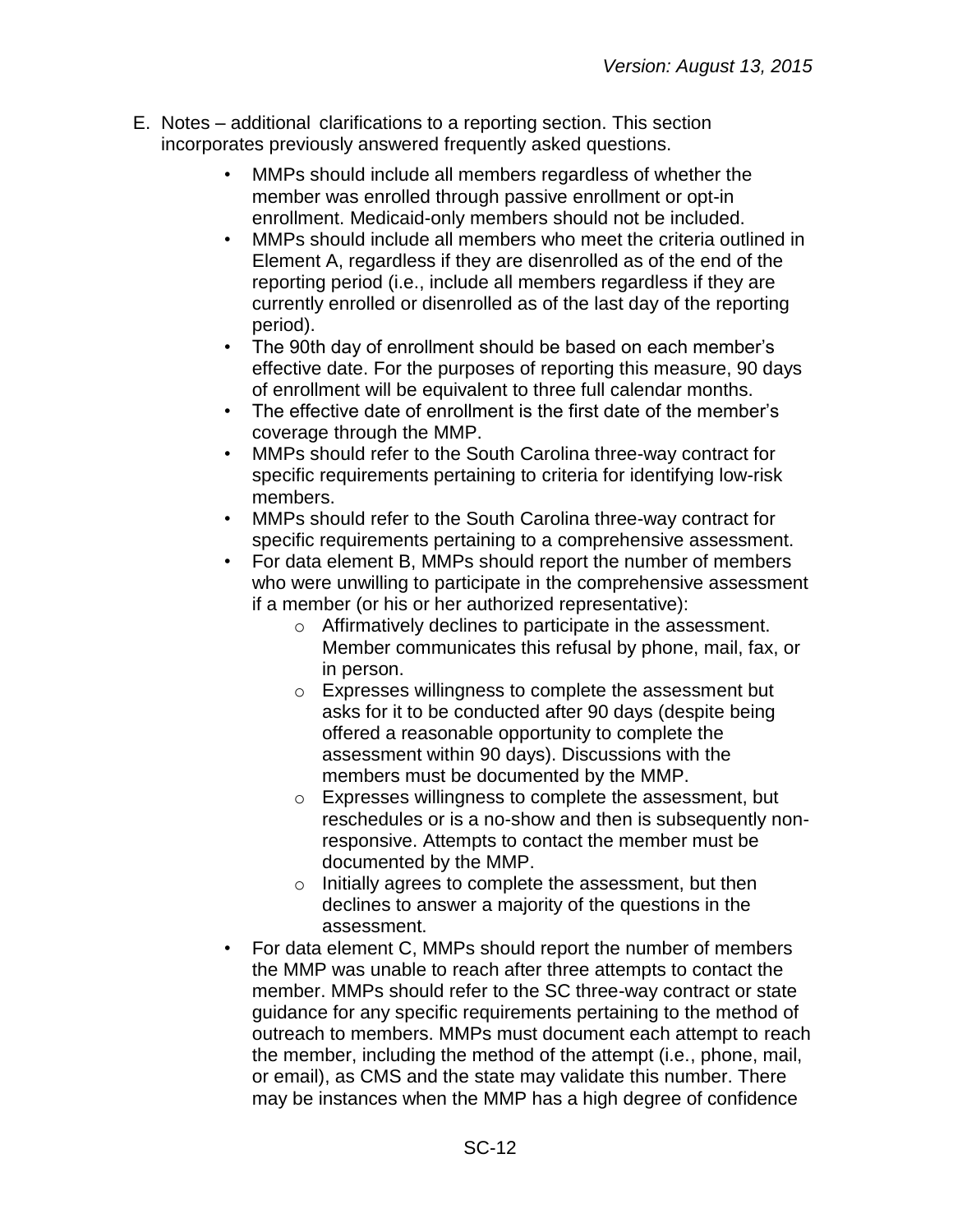that a members contact information is correct, yet that member is not responsive to the MMPs outreach efforts. So long as the MMP follows the guidance regarding outreach attempts, these members may be included in the count for this data element.

- There may be certain circumstances that make it impossible or inappropriate to complete an assessment within 90 days of enrollment. For example, a member may be medically unable to respond and have no authorized representative to do so on their behalf, or a member may be experiencing an acute medical or behavioral health crisis that requires immediate attention and outweighs the need for an assessment. However, MMPs should not include such members in the counts for data elements B and C.
- If a member's assessment was started but not completed within 90 days of enrollment, then the assessment should not be considered completed and, therefore, would not be counted in data elements B, C, or D. However, this member would be included in data element A.
- F. Data Submission how MMPs will submit data collected to CMS and the state.
	- MMPs will submit data collected for this measure in the above specified format through a secure data transmission site established by CMS. This site can be accessed at the following web address: [https://Financial-Alignment-Initiative.NORC.org](https://financial-alignment-initiative.norc.org/)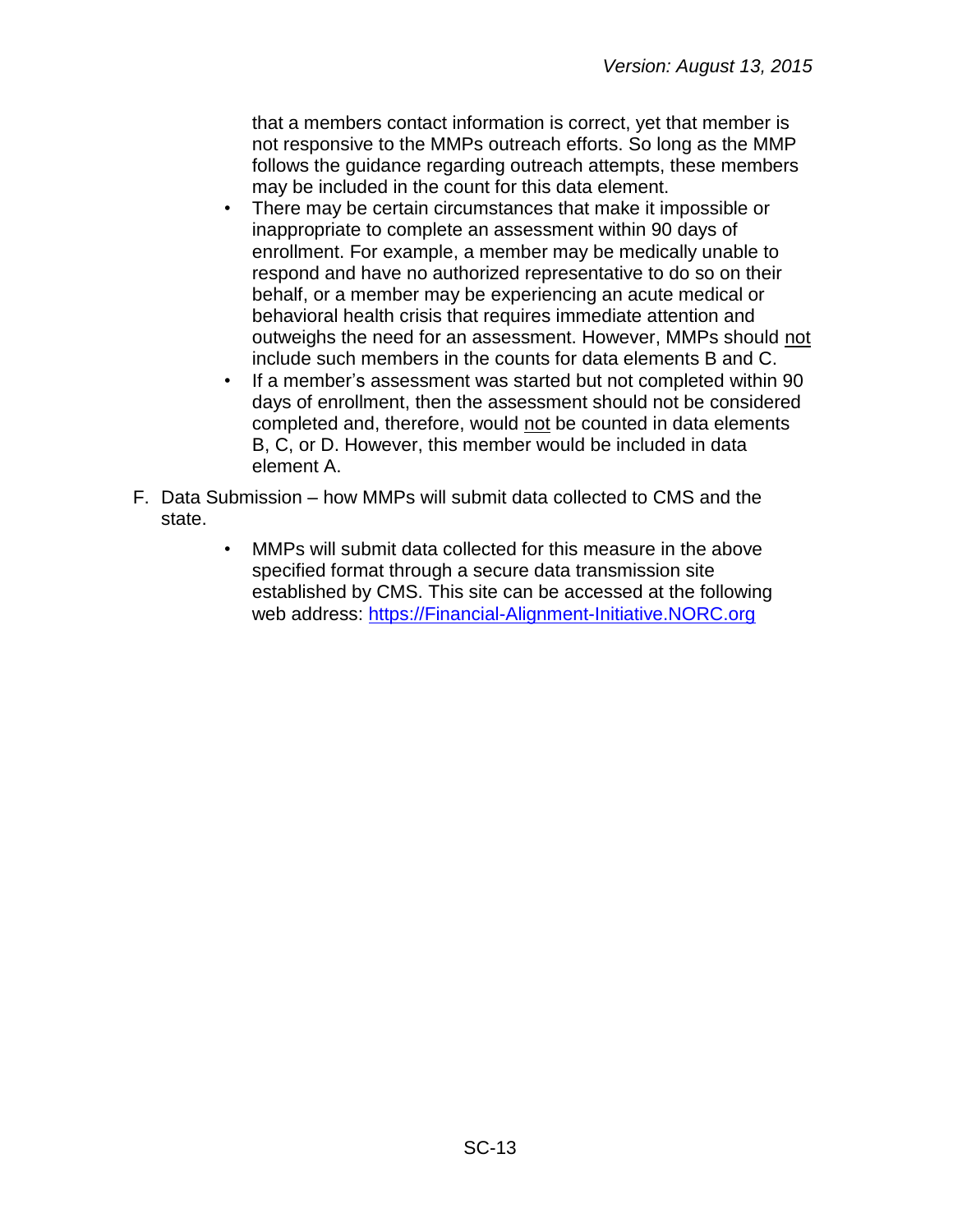SC1.2 Moderate and high-risk members with a comprehensive assessment completed within 60 days of enrollment.

| <b>IMPLEMENTATION</b>              |                                        |                |                                                                                                     |                                                                                           |
|------------------------------------|----------------------------------------|----------------|-----------------------------------------------------------------------------------------------------|-------------------------------------------------------------------------------------------|
| <b>Reporting</b><br><b>Section</b> | <b>Reporting</b><br><b>Frequency</b>   | Level          | <b>Reporting</b><br><b>Period</b>                                                                   | <b>Due Date</b>                                                                           |
| SC <sub>1</sub> .<br>Assessment    | Monthly,<br>beginning after<br>60 days | Contract       | Current<br>Month<br>Ex:<br>$1/1 - 1/31$                                                             | By the end of the<br>month following the<br>last day of the<br>reporting period.          |
|                                    |                                        | <b>ONGOING</b> |                                                                                                     |                                                                                           |
| <b>Reporting</b><br><b>Section</b> | <b>Reporting</b><br><b>Frequency</b>   | Level          | <b>Reporting</b><br><b>Periods</b>                                                                  | <b>Due Date</b>                                                                           |
| SC <sub>1</sub> .<br>Assessment    | Quarterly                              | Contract       | Current<br>Calendar<br>Quarter<br>Ex:<br>$1/1 - 3/31$<br>$4/1 - 6/30$<br>$7/1 - 9/30$<br>10/1-12/31 | By the end of the<br>second month<br>following the last<br>day of the reporting<br>period |

| <b>Element</b><br>Letter | <b>Element Name</b>                                                                                                                            | <b>Definition</b>                                                                                                                                               | <b>Allowable Values</b> |
|--------------------------|------------------------------------------------------------------------------------------------------------------------------------------------|-----------------------------------------------------------------------------------------------------------------------------------------------------------------|-------------------------|
| Α.                       | Total number of<br>moderate and high-                                                                                                          | Total number of<br>moderate and high-risk                                                                                                                       | Field Type: Numeric     |
|                          | risk members<br>enrolled whose 60th<br>day of enrollment<br>occurred within the                                                                | members enrolled<br>whose 60th day of<br>enrollment occurred<br>within the reporting                                                                            |                         |
|                          | reporting period.                                                                                                                              | period.                                                                                                                                                         |                         |
| B.                       | Total number of<br>moderate and high -                                                                                                         | Of the total reported in<br>A, the number of                                                                                                                    | Field Type: Numeric     |
|                          | risk members who<br>are documented as<br>unwilling to<br>participate in the<br>comprehensive<br>assessment within<br>60 days of<br>enrollment. | moderate and high -<br>risk members who are<br>documented as<br>unwilling to participate<br>in the comprehensive<br>assessment within 60<br>days of enrollment. | Note: Is a subset of A. |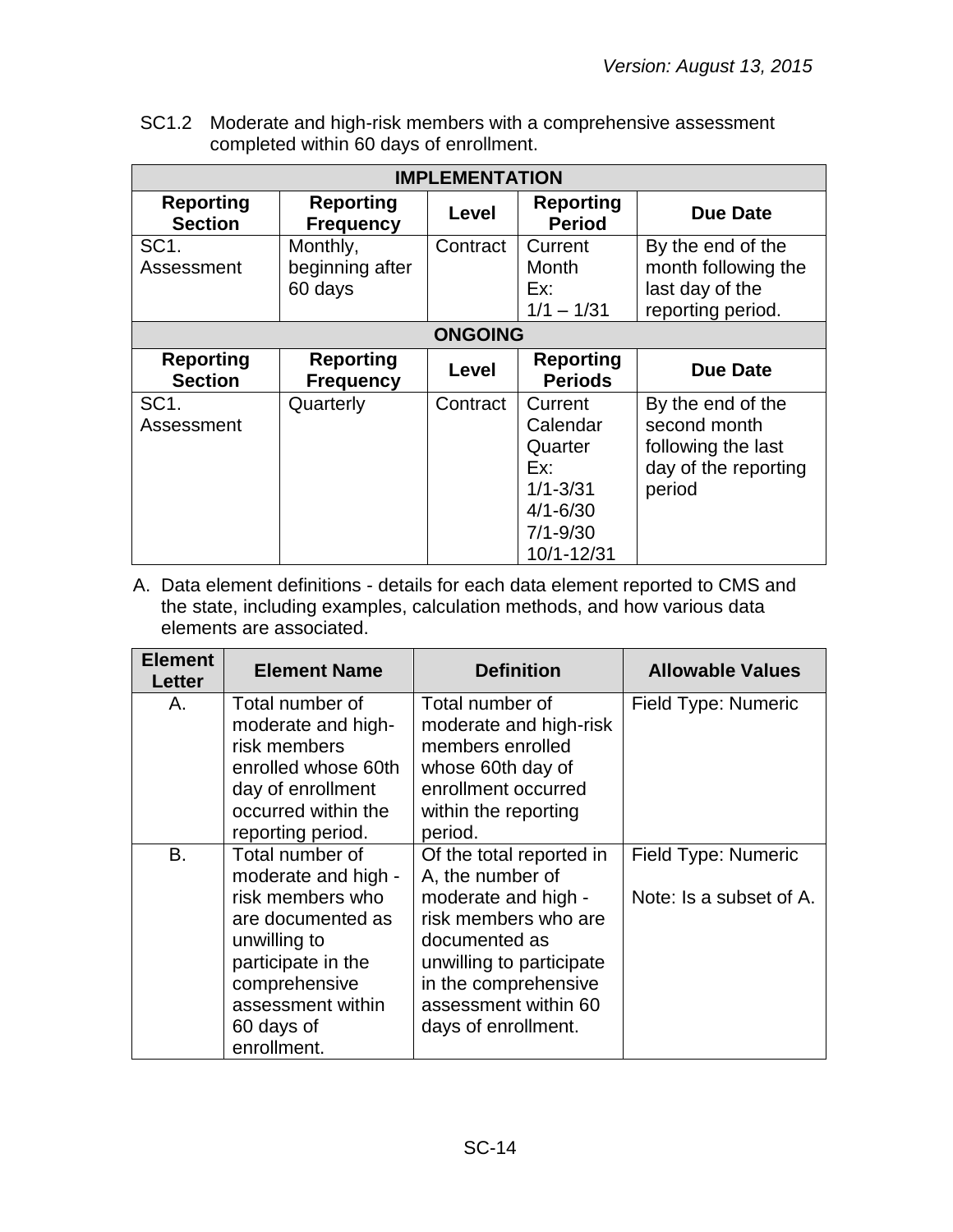| <b>Element</b><br>Letter | <b>Element Name</b>                                                                                                                                                  | <b>Definition</b>                                                                                                                                                                                 | <b>Allowable Values</b>                        |
|--------------------------|----------------------------------------------------------------------------------------------------------------------------------------------------------------------|---------------------------------------------------------------------------------------------------------------------------------------------------------------------------------------------------|------------------------------------------------|
| C.                       | Total number of<br>moderate and high -<br>risk members the<br>MMP was unable to<br>reach, following<br>three documented<br>attempts within 60<br>days of enrollment. | Of the total reported in<br>A, the number of<br>moderate and high -<br>risk members the MMP<br>was unable to reach,<br>following three<br>documented attempts<br>within 60 days of<br>enrollment. | Field type: Numeric<br>Note: Is a subset of A. |
| D.                       | The number of<br>moderate and high -<br>risk members with a<br>comprehensive<br>assessment<br>completed within 60<br>days of enrollment.                             | Of the total reported in<br>A, the number of<br>moderate and high -<br>risk members with a<br>comprehensive<br>assessment completed<br>within 60 days of<br>enrollment.                           | Field type: Numeric<br>Note: Is a subset of A. |

- B. QA checks/Thresholds procedures used by CMS and the state to establish benchmarks in order to identify outliers or data that are potentially erroneous.
	- CMS and the state will perform an outlier analysis.
	- As data are received from MMPs over time, CMS and the state will apply threshold checks.
- C. Edits and Validation checks validation checks that should be performed by each MMP prior to data submission.
	- Confirm those data elements listed above as subsets of other elements.
	- MMPs should validate that data elements B, C, and D are less than or equal to data element A.
	- All data elements should be positive values.
- D. Analysis how CMS and the state will evaluate reported data, as well as how other data sources may be monitored. CMS and the state will evaluate the percentage of moderate and high-risk member who:
	- Were unable to be reached to have their comprehensive assessment completed within 60 days of enrollment.
	- Were unwilling to participate in a comprehensive assessment within 60 days of enrollment.
	- Had a comprehensive assessment completed within 60 days of enrollment.
	- Were willing to participate and who could be reached who had a comprehensive assessment completed within 60 days of enrollment.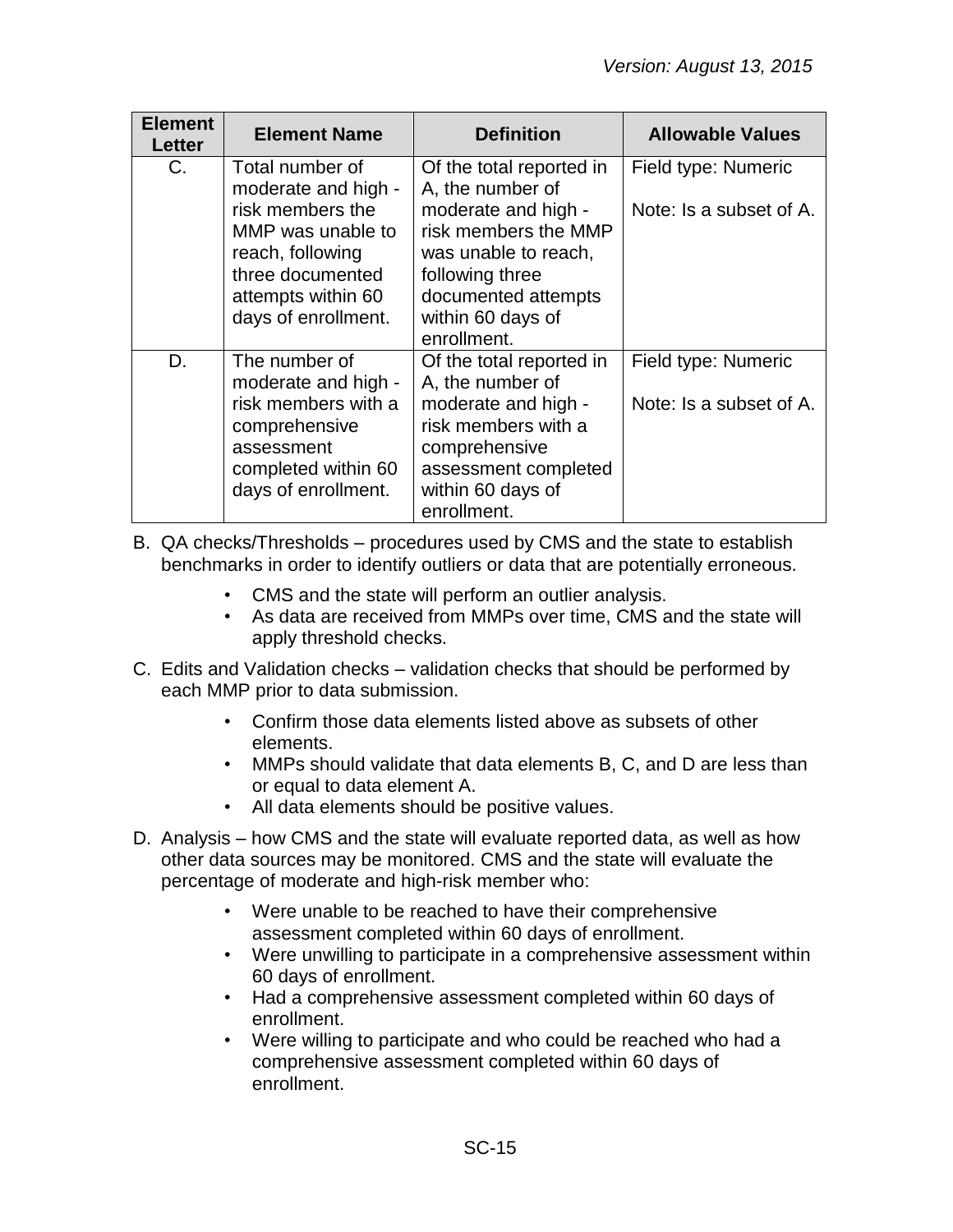- E. Notes additional clarifications to a reporting section. This section incorporates previously answered frequently asked questions.
	- MMPs should include all members regardless of whether the member was enrolled through passive enrollment or opt-in enrollment. Medicaid-only members should not be included.
	- MMPs should include all members who meet the criteria outlined in Element A, regardless if they are disenrolled as of the end of the reporting period (i.e., include all members regardless if they are currently enrolled or disenrolled as of the last day of the reporting period).
	- The 60th day of enrollment should be based on each member's effective date. For the purposes of reporting this measure, 60 days of enrollment will be equivalent to two full calendar months.
	- The effective date of enrollment is the first date of the member's coverage through the MMP.
	- MMPs should refer to the South Carolina three-way contract for specific requirements pertaining to criteria for identifying moderate and high-risk members.
	- MMPs should refer to the South Carolina three-way contract for specific requirements pertaining to a comprehensive assessment.
	- For data element B, MMPs should report the number of members who were unwilling to participate in the comprehensive assessment if a member (or his or her authorized representative):
		- o Affirmatively declines to participate in the assessment. Member communicates this refusal by phone, mail, fax, or in person.
		- o Expresses willingness to complete the assessment but asks for it to be conducted after 60 days (despite being offered a reasonable opportunity to complete the assessment within 60 days). Discussions with the member must be documented by the MMP.
		- o Expresses willingness to complete the assessment, but reschedules or is a no-show and then is subsequently nonresponsive. Attempts to contact the member must be documented by the MMP.
		- o Initially agrees to complete the assessment, but then declines to answer a majority of the questions in the assessment.
	- For data element C, MMPs should report the number of members the MMP was unable to reach after three attempts to contact the member. MMPs should refer to the SC three-way contract or state guidance for any specific requirements pertaining to the method of outreach to members. MMPs must document each attempt to reach the member, including the method of the attempt (i.e., phone, mail, or email), as CMS and the state may validate this number. There may be instances when the MMP has a high degree of confidence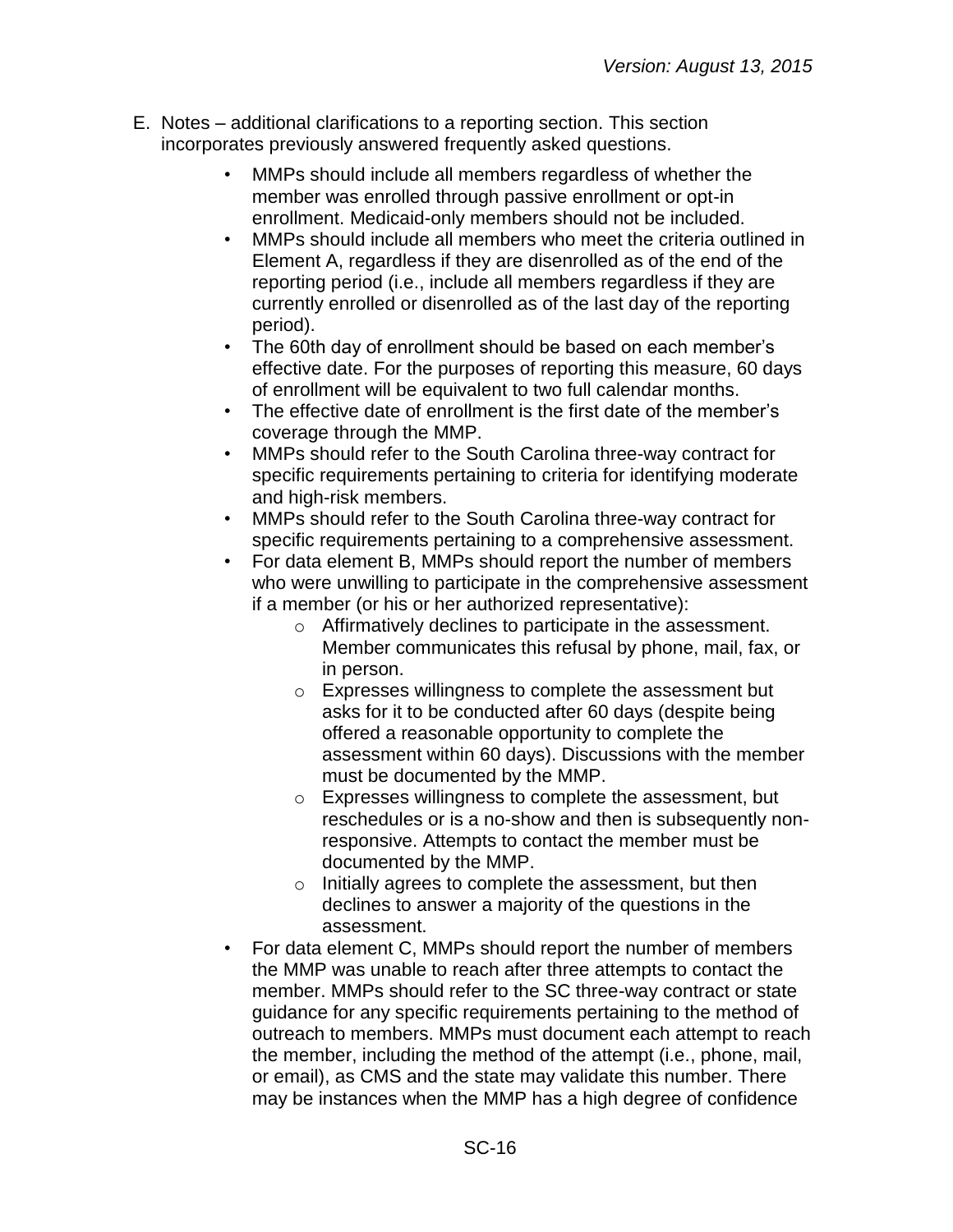that a members contact information is correct, yet that member is not responsive to the MMPs outreach efforts. So long as the MMP follows the guidance regarding outreach attempts, these members may be included in the count for this data element.

- There may be certain circumstances that make it impossible or inappropriate to complete an assessment within 60 days of enrollment. For example, a member may be medically unable to respond and have no authorized representative to do so on their behalf, or a member may be experiencing an acute medical or behavioral health crisis that requires immediate attention and outweighs the need for an assessment. However, MMPs should not include such members in the counts for data elements B and C.
- If a member's assessment was started but not completed within 60 days of enrollment, then the assessment should not be considered completed and, therefore, would not be counted in data elements B, C, or D. However, this member would be included in data element A.
- F. Data Submission how MMPs will submit data collected to CMS and the state.
	- MMPs will submit data collected for this measure in the above specified format through a secure data transmission site established by CMS. This site can be accessed at the following web address: [https://Financial-Alignment-Initiative.NORC.org](https://financial-alignment-initiative.norc.org/)

| SC1.3 Suicide risk assessment (PCPI Measure #2, Adult Major Depressive |
|------------------------------------------------------------------------|
| Disorder set).                                                         |

| <b>CONTINUOUS REPORTING</b>        |                                      |          |                                   |                                                                                           |
|------------------------------------|--------------------------------------|----------|-----------------------------------|-------------------------------------------------------------------------------------------|
| <b>Reporting</b><br><b>Section</b> | <b>Reporting</b><br><b>Frequency</b> | Level    | <b>Reporting</b><br><b>Period</b> | Due Date                                                                                  |
| SC <sub>1</sub> .<br>Assessment    | Annually                             | Contract | Calendar<br>Year                  | By the end of the<br>fourth month<br>following the last<br>day of the reporting<br>period |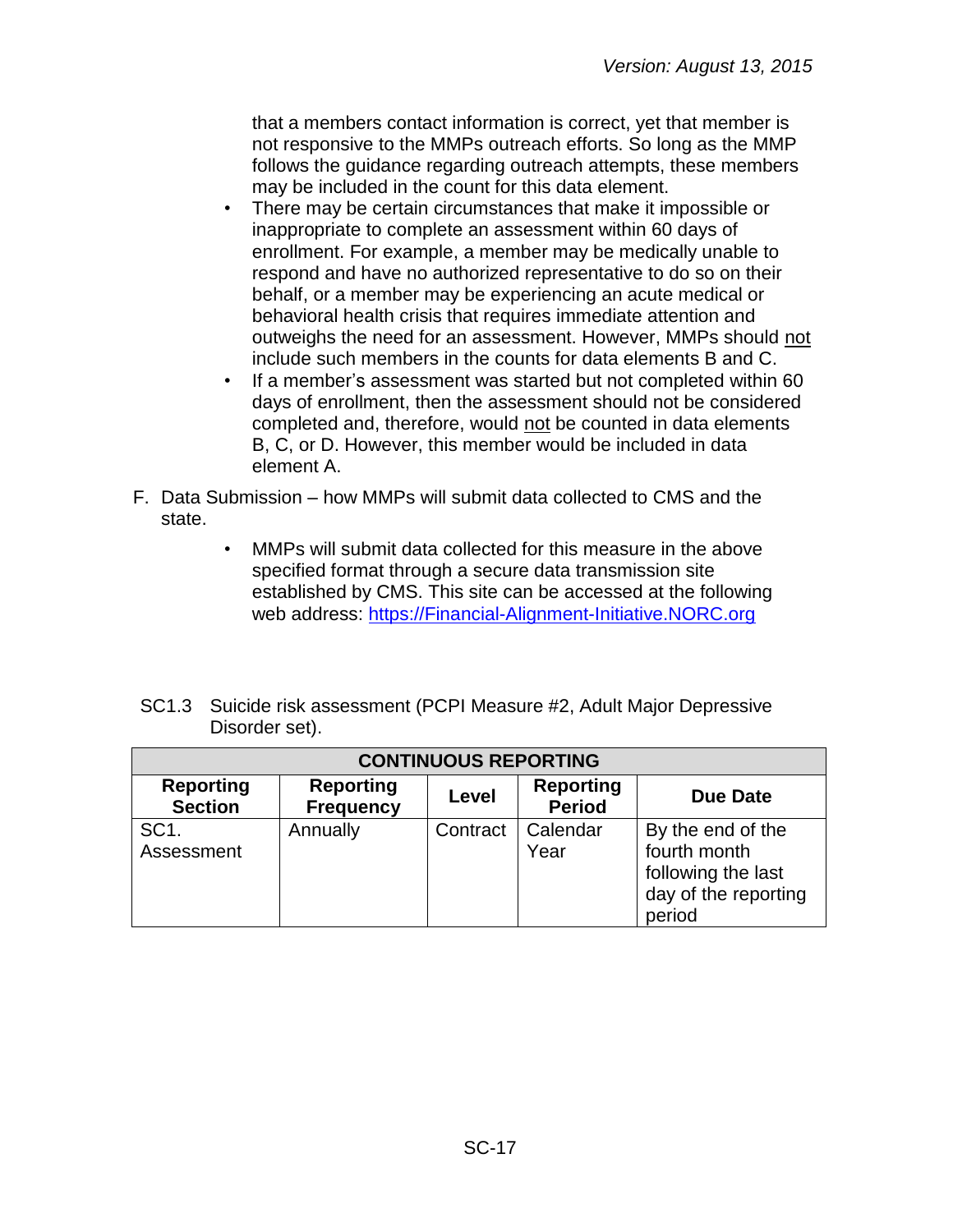| <b>Element</b><br><b>Letter</b> | <b>Element Name</b>                                                                                                                                                        | <b>Definition</b>                                                                                                                                                                                    | <b>Allowable Values</b>                        |
|---------------------------------|----------------------------------------------------------------------------------------------------------------------------------------------------------------------------|------------------------------------------------------------------------------------------------------------------------------------------------------------------------------------------------------|------------------------------------------------|
| Α.                              | Total number of<br>members aged 21<br>years and older with<br>a diagnosis of new<br>or recurrent episode<br>of major depressive<br>disorder.                               | Total number of<br>members aged 21<br>years and older with a<br>diagnosis of new or<br>recurrent episode of<br>major depressive<br>disorder during the<br>reporting period.                          | Field Type: Numeric                            |
| <b>B.</b>                       | Total number of<br>members sampled<br>that met inclusion<br>criteria.                                                                                                      | Of the total reported in<br>A, the number of<br>members sampled that<br>met inclusion criteria.                                                                                                      | Field Type: Numeric<br>Note: Is a subset of A. |
| C.                              | Total number of<br>members with a<br>suicide risk<br>assessment<br>completed during<br>the visit in which a<br>diagnosis of new or<br>recurrent episode<br>was identified. | Of the total reported in<br>B, the number of<br>members with a<br>suicide risk<br>assessment completed<br>during the visit in which<br>a diagnosis of new or<br>recurrent episode was<br>identified. | Field Type: Numeric<br>Note: Is a subset of B. |

- B. QA checks/Thresholds procedures used by CMS and the state to establish benchmarks in order to identify outliers or data that are potentially erroneous.
	- CMS and the state will perform an outlier analysis.
	- As data are received from MMPs over time, CMS and the state will apply threshold checks.
- C. Edits and Validation checks validation checks that should be performed by each MMP prior to data submission.
	- Confirm those data elements listed above as subsets of other elements.
	- MMPs should validate that data element B is less than or equal to data element A and greater than or equal to data element C.
	- MMPs should validate that data element C is less than or equal to data element B.
	- All data elements should be positive values.
- D. Analysis how CMS and the state will evaluate reported data, as well as how other data sources may be monitored.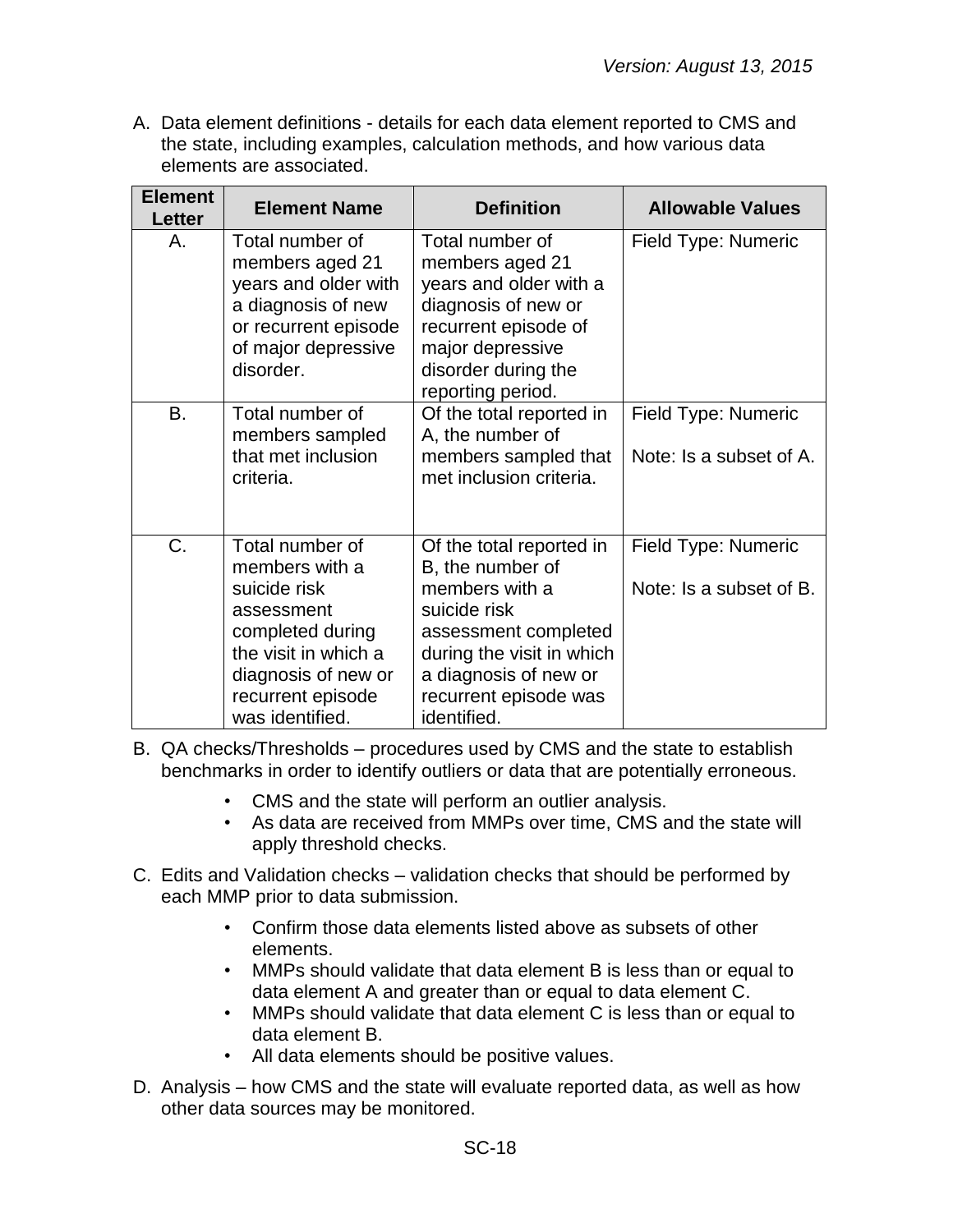- CMS and the state will evaluate the percentage of members aged 21 years and older with a suicide risk assessment completed during the visit in which a diagnosis of new or recurrent episode of major depressive disorder was identified.
- E. Notes additional clarifications to a reporting section. This section incorporates previously answered frequently asked questions.
	- MMPs should include all members regardless of whether the member was enrolled through passive enrollment or opt-in enrollment. A subset of members that are eligible will be included in the sample. Medicaid-only members should not be included.
	- MMPs should include all members who meet the criteria outlined in Element A, regardless if they are disenrolled as of the end of the reporting period (i.e., include all members regardless if they are currently enrolled or disenrolled as of the last day of the reporting period).
	- For reporting, the MMPs may elect to sample since this measure requires documentation review to identify the numerator. Sampling should be systematic to ensure all eligible individuals have an equal chance of inclusion. The sample size should be 411, plus oversample to allow for substitution. For further instructions on selecting the sample size, please see pages 34-35 of the Medicare-Medicaid Capitated Financial Alignment Model Reporting Requirements on CMS' Web site: [http://www.cms.gov/Medicare-](http://www.cms.gov/Medicare-Medicaid-Coordination/Medicare-and-Medicaid-Coordination/Medicare-Medicaid-Coordination-Office/FinancialAlignmentInitiative/InformationandGuidanceforPlans)[Medicaid-Coordination/Medicare-and-Medicaid-](http://www.cms.gov/Medicare-Medicaid-Coordination/Medicare-and-Medicaid-Coordination/Medicare-Medicaid-Coordination-Office/FinancialAlignmentInitiative/InformationandGuidanceforPlans)[Coordination/Medicare-Medicaid-Coordination-](http://www.cms.gov/Medicare-Medicaid-Coordination/Medicare-and-Medicaid-Coordination/Medicare-Medicaid-Coordination-Office/FinancialAlignmentInitiative/InformationandGuidanceforPlans)[Office/FinancialAlignmentInitiative/InformationandGuidanceforPlans](http://www.cms.gov/Medicare-Medicaid-Coordination/Medicare-and-Medicaid-Coordination/Medicare-Medicaid-Coordination-Office/FinancialAlignmentInitiative/InformationandGuidanceforPlans)
	- If MMPs do not elect to sample, data element B should be equal to data element A.
	- The visit in which a diagnosis of new or recurrent episode was identified can include any Ambulatory Care (Primary Care, Mental Health, Day Treatment).
	- The suicide risk assessment must include questions about the following:
		- o Suicidal ideation
		- o Member's intent of initiating a suicide attempt
		- And, if either of these are present, questions about:
			- o Member's plans for a suicide attempt
			- o Whether the member has means for completing suicide
	- Codes to identify a single episode or recurrent episode of major depressive disorder are provided in Table SC-1.
	- Codes to identify a member encounter/visit during the reporting period are provided in Table SC-2.
	- Codes to identify members with a suicide risk assessment completed are provided in Table SC-3.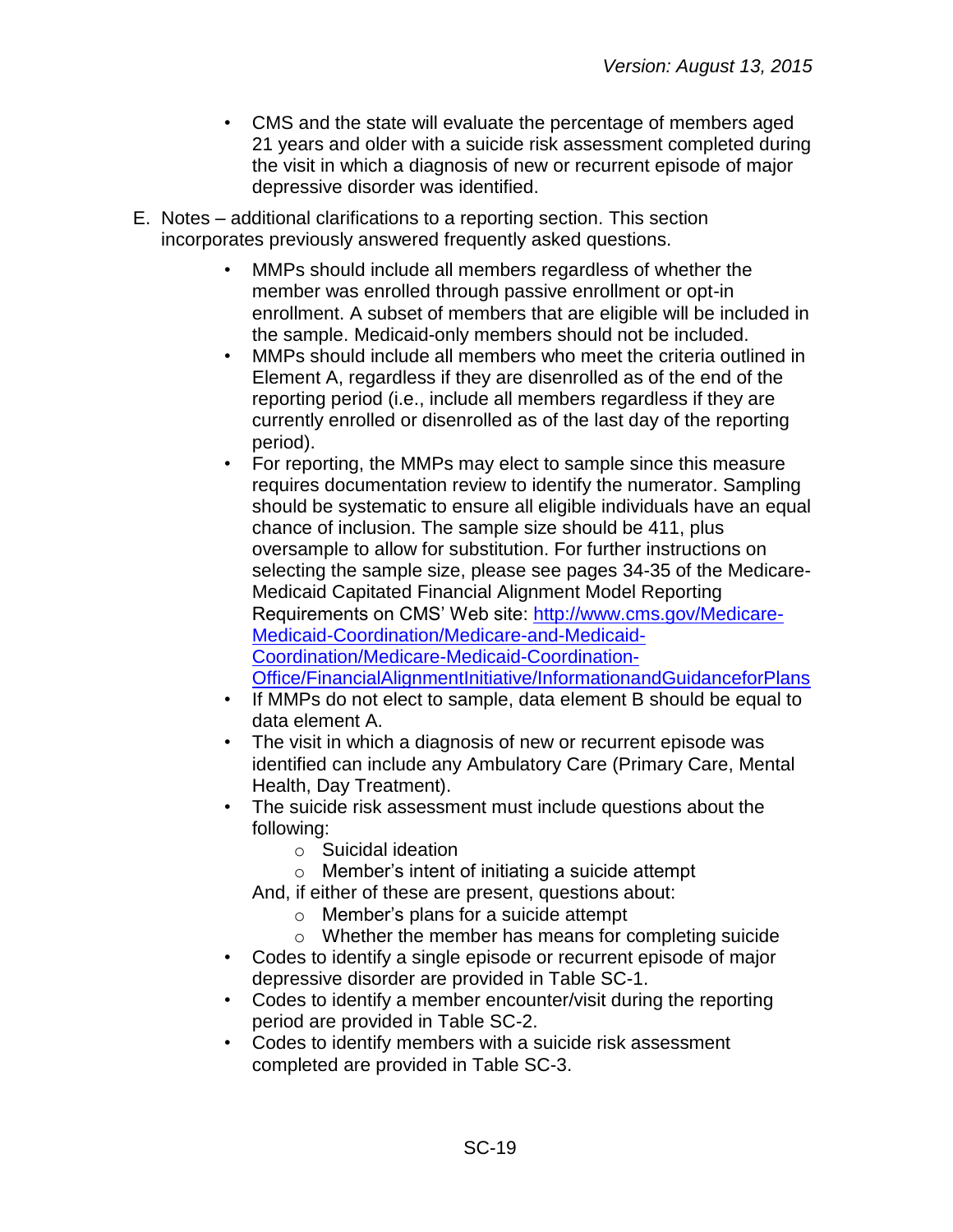**Table SC-1: Codes to Identify Major Depressive Disorder**

**ICD-9-CM Diagnosis** 

296.20 – 296.26, 296.31- 296.31, 296.33 – 296.36

| <b>Table SC-2: Codes to Identify Patient Encounter</b>                                                                                           |  |  |  |  |
|--------------------------------------------------------------------------------------------------------------------------------------------------|--|--|--|--|
| <b>CPT</b>                                                                                                                                       |  |  |  |  |
| 90791, 90792, 90832, 90834, 90837, 90845,<br>99201, 99202, 99203, 99204, 99205, 99212, 99213, 99214,<br>99215, 99281, 99282, 99283, 99284, 99285 |  |  |  |  |

| Table SC-3: Codes to Identify Suicide Risk Assessment |  |
|-------------------------------------------------------|--|
| G8932                                                 |  |

- F. Data Submission how MMPs will submit data collected to CMS and the state.
	- MMPs will submit data collected for this measure in the above specified format through a secure data collection site established by CMS. This site can be accessed at the following web address: [https://Financial-Alignment-Initiative.NORC.org](https://financial-alignment-initiative.norc.org/)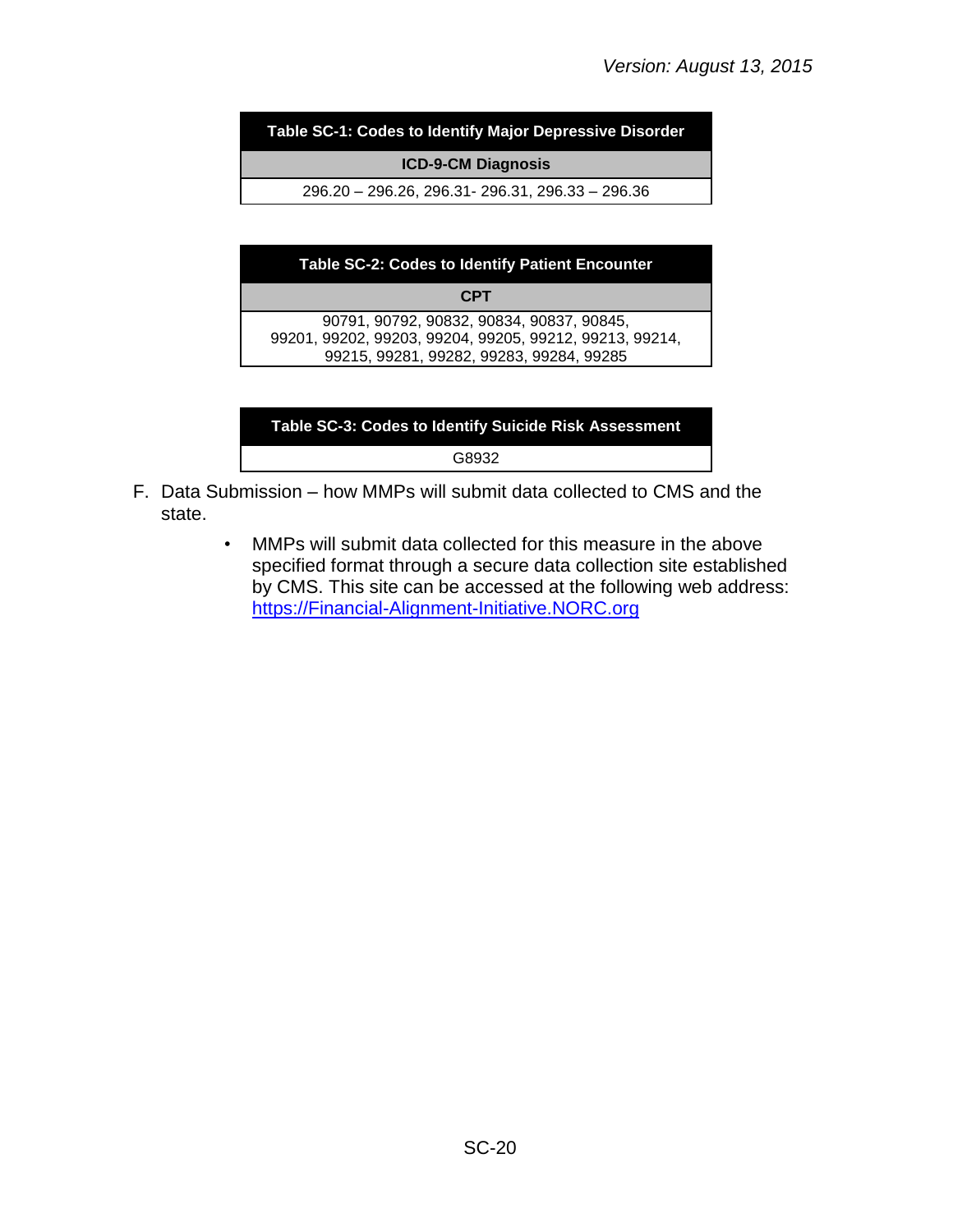# <span id="page-20-0"></span>**Section SCII. Care Coordination**

| <b>IMPLEMENTATION</b>              |                                        |                |                                                                                                     |                                                                                           |  |
|------------------------------------|----------------------------------------|----------------|-----------------------------------------------------------------------------------------------------|-------------------------------------------------------------------------------------------|--|
| <b>Reporting</b><br><b>Section</b> | <b>Reporting</b><br><b>Frequency</b>   | Level          | <b>Reporting</b><br><b>Period</b>                                                                   | <b>Due Date</b>                                                                           |  |
| SC2. Care<br>Coordination          | Monthly,<br>beginning<br>after 90 days | Contract       | Current<br>Month<br>Ex:<br>$1/1 - 1/31$                                                             | By the end of the<br>month following the<br>last day of the<br>reporting period           |  |
|                                    |                                        | <b>ONGOING</b> |                                                                                                     |                                                                                           |  |
| <b>Reporting</b><br><b>Section</b> | <b>Reporting</b><br><b>Frequency</b>   | Level          | <b>Reporting</b><br><b>Periods</b>                                                                  | <b>Due Date</b>                                                                           |  |
| SC2. Care<br>Coordination          | Quarterly                              | Contract       | Current<br>Calendar<br>Quarter<br>Ex:<br>$1/1 - 3/31$<br>$4/1 - 6/30$<br>$7/1 - 9/30$<br>10/1-12/31 | By the end of the<br>second month<br>following the last day<br>of the reporting<br>period |  |

SC2.1 Low, moderate, and high-risk members with an Individualized Care Plan (ICP) completed within 90 days of enrollment.<sup>i</sup>

| <b>Element</b><br><b>Letter</b> | <b>Element Name</b>                                                                                                                  | <b>Definition</b>                                                                                                                                              | <b>Allowable</b><br><b>Values</b>              |
|---------------------------------|--------------------------------------------------------------------------------------------------------------------------------------|----------------------------------------------------------------------------------------------------------------------------------------------------------------|------------------------------------------------|
| Α.                              | Total number of low-<br>risk members<br>enrolled whose 90th<br>day of enrollment<br>occurred within the<br>reporting period.         | Total number of low-<br>risk members enrolled<br>whose 90th day of<br>enrollment occurred<br>within the reporting<br>period.                                   | Field Type: Numeric                            |
| <b>B.</b>                       | Total number of low-<br>risk members who<br>are documented as<br>unwilling to<br>complete an ICP<br>within 90 days of<br>enrollment. | Of the total reported in<br>A, the number of low-<br>risk members who are<br>documented as<br>unwilling to complete<br>an ICP within 90 days<br>of enrollment. | Field Type: Numeric<br>Note: Is a subset of A. |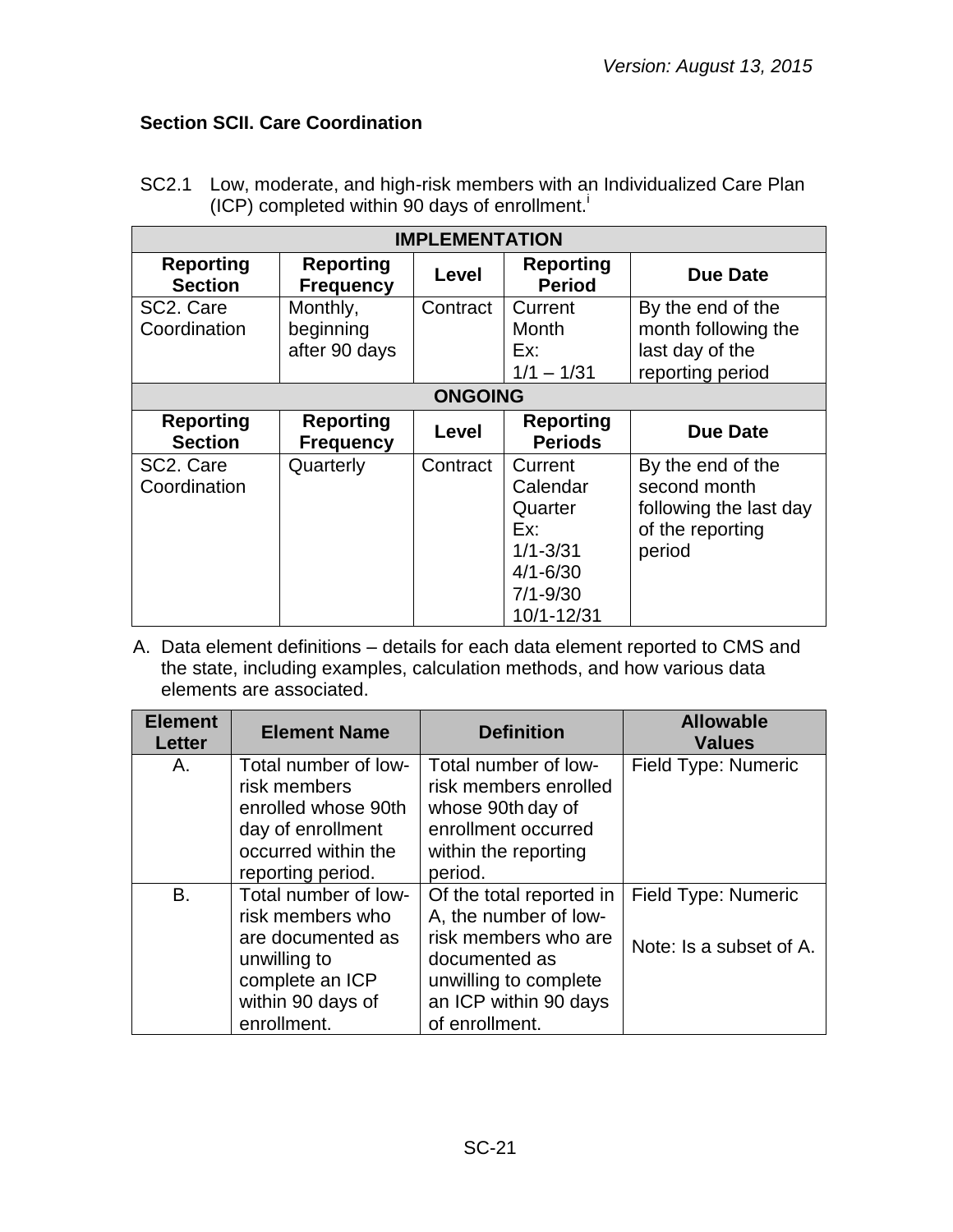| <b>Element</b><br><b>Letter</b> | <b>Element Name</b>                                                                                                   | <b>Definition</b>                                                                                                                      | <b>Allowable</b><br><b>Values</b>              |
|---------------------------------|-----------------------------------------------------------------------------------------------------------------------|----------------------------------------------------------------------------------------------------------------------------------------|------------------------------------------------|
| C.                              | Total number of low-<br>risk members the<br>MMP was unable to                                                         | Of the total reported in<br>A, the number of low-<br>risk members the                                                                  | Field Type: Numeric                            |
|                                 | reach, following<br>three documented<br>attempts within 90<br>days of enrollment.                                     | MMP was unable to<br>reach, following three<br>documented attempts<br>within 90 days of<br>enrollment.                                 | Note: Is a subset of A.                        |
| D.                              | Total number of low-<br>risk members with<br>an ICP completed                                                         | Of the total reported in<br>A, the number of low-<br>risk members with an                                                              | Field Type: Numeric<br>Note: Is a subset of A. |
|                                 | within 90 days of<br>enrollment.                                                                                      | ICP completed within<br>90 days of enrollment.                                                                                         |                                                |
| Ε.                              | Total number of<br>moderate-risk<br>members enrolled<br>whose 90th day of<br>enrollment occurred                      | Total number of<br>moderate-risk<br>members enrolled<br>whose 90th day of<br>enrollment occurred                                       | Field Type: Numeric                            |
|                                 | within the reporting<br>period.                                                                                       | within the reporting<br>period.                                                                                                        |                                                |
| F.                              | Total number of<br>moderate-risk<br>members who are                                                                   | Of the total reported in<br>E, the number of<br>moderate-risk                                                                          | Field Type: Numeric<br>Note: Is a subset of E. |
|                                 | documented as<br>unwilling to<br>complete an ICP<br>within 90 days of<br>enrollment.                                  | members who are<br>documented as<br>unwilling to complete<br>an ICP within 90 days<br>of enrollment.                                   |                                                |
| G.                              | Total number of<br>moderate-risk                                                                                      | Of the total reported in<br>E, the number of                                                                                           | Field Type: Numeric                            |
|                                 | members the MMP<br>was unable to<br>reach, following<br>three documented<br>attempts within 90<br>days of enrollment. | moderate-risk<br>members the MMP<br>was unable to reach,<br>following three<br>documented attempts<br>within 90 days of<br>enrollment. | Note: Is a subset of E.                        |
| Η.                              | Total number of<br>moderate-risk<br>members with an                                                                   | Of the total reported in<br>E, the number of<br>moderate-risk                                                                          | Field Type: Numeric<br>Note: Is a subset of E. |
|                                 | ICP completed<br>within 90 days of<br>enrollment.                                                                     | members with an ICP<br>completed within 90<br>days of enrollment.                                                                      |                                                |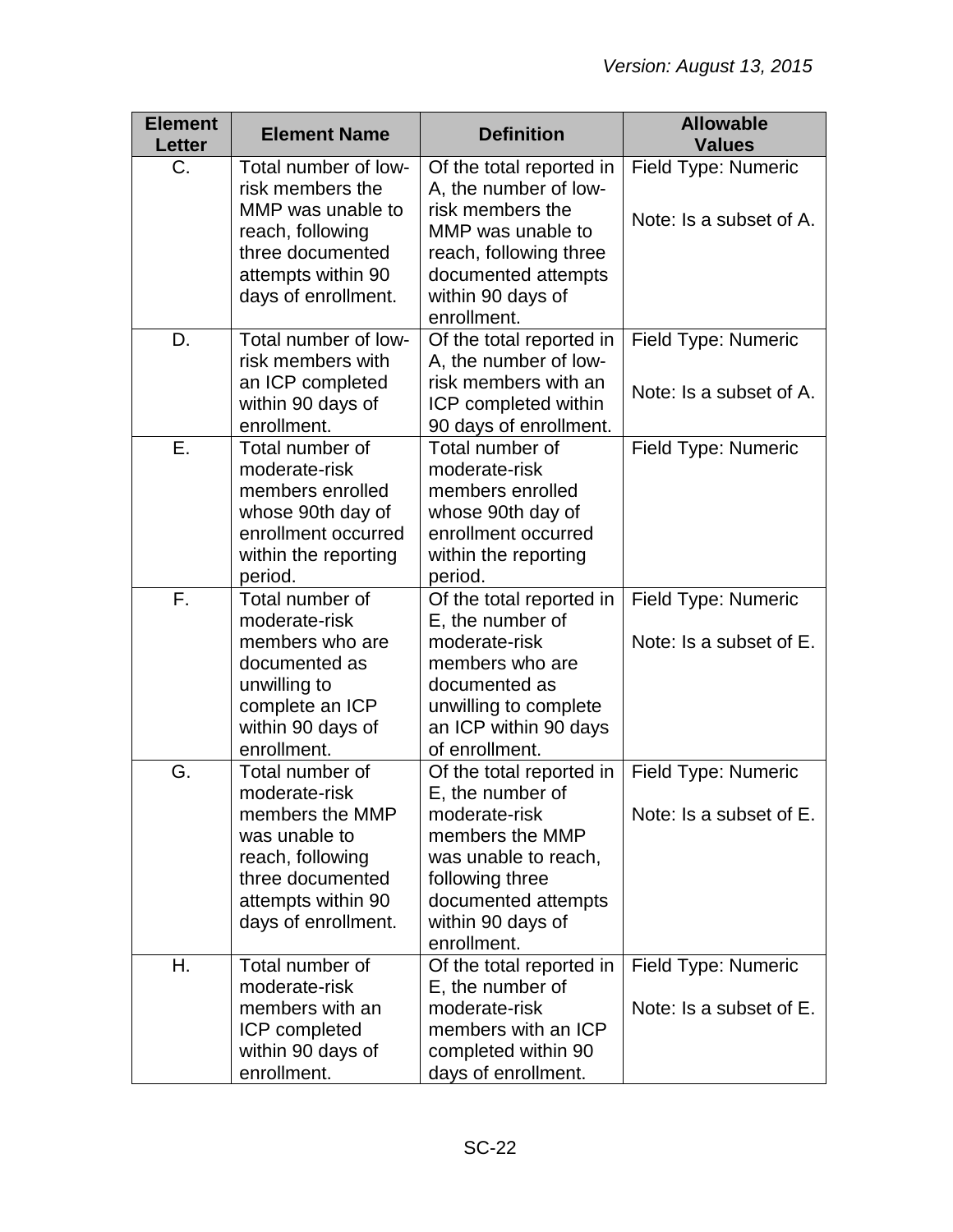| <b>Element</b><br><b>Letter</b> | <b>Element Name</b>                                                                                                                                   | <b>Definition</b>                                                                                                                                                                | <b>Allowable</b><br><b>Values</b>              |
|---------------------------------|-------------------------------------------------------------------------------------------------------------------------------------------------------|----------------------------------------------------------------------------------------------------------------------------------------------------------------------------------|------------------------------------------------|
| I.                              | Total number of<br>high-risk members<br>enrolled whose 90th<br>day of enrollment<br>occurred within the<br>reporting period.                          | Total number of high-<br>risk members enrolled<br>whose 90th day of<br>enrollment occurred<br>within the reporting<br>period.                                                    | Field Type: Numeric                            |
| J.                              | Total number of<br>high-risk members<br>who are<br>documented as<br>unwilling to<br>complete an ICP<br>within 90 days of<br>enrollment.               | Of the total reported in<br>I, the number of high-<br>risk members who are<br>documented as<br>unwilling to complete<br>an ICP within 90 days<br>of enrollment.                  | Field Type: Numeric<br>Note: Is a subset of I. |
| K.                              | Total number of<br>high-risk members<br>the MMP was<br>unable to reach,<br>following three<br>documented<br>attempts within 90<br>days of enrollment. | Of the total reported in<br>I, the number of high-<br>risk members the<br>MMP was unable to<br>reach, following three<br>documented attempts<br>within 90 days of<br>enrollment. | Field Type: Numeric<br>Note: Is a subset of I. |
|                                 | Total number of<br>high-risk members<br>with an ICP<br>completed within 90<br>days of enrollment.                                                     | Of the total reported in<br>I, the number of high-<br>risk members with an<br>ICP completed within<br>90 days of enrollment.                                                     | Field Type: Numeric<br>Note: Is a subset of I. |

- B. QA checks/Thresholds procedures used by CMS and the state to establish benchmarks in order to identify outliers or data that are potentially erroneous.
	- Guidance will be forthcoming on the established threshold for this measure.
- C. Edits and Validation checks validation checks that should be performed by each MMP prior to data submission.
	- Confirm those data elements listed above as subsets of other elements.
	- MMPs should validate that data elements B, C, and D are less than or equal to data element A.
	- MMPs should validate that data elements F, G, and H are less than or equal to data element E.
	- MMPs should validate that data elements J, K, and L are less than or equal to data element I.
	- All data elements should be positive values.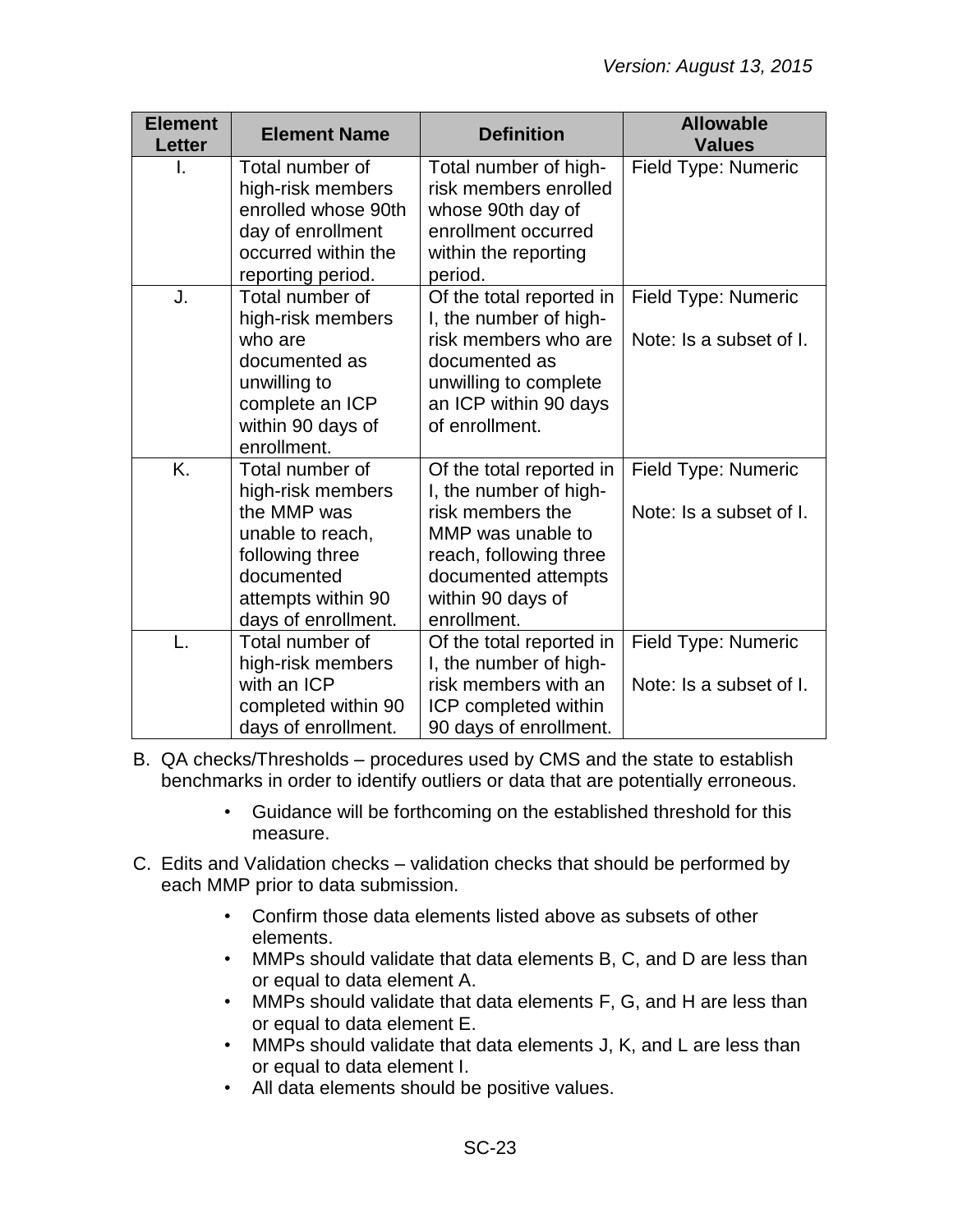- D. Analysis how CMS and the state will evaluate reported data, as well as how other data sources may be monitored. CMS and the state will evaluate the percentage of:
	- Low-risk members who were unable to be reached to have an ICP completed within 90 days of enrollment.
	- Low-risk members who refused to have an ICP completed within 90 days of enrollment.
	- Low-risk members who had an ICP completed within 90 days of enrollment.
	- Low-risk members who were willing to participate and who could be reached who had an ICP completed within 90 days of enrollment.
	- Moderate-risk members who were unable to be reached to have an ICP completed within 90 days of enrollment.
	- Moderate-risk members who refused to have an ICP completed within 90 days of enrollment.
	- Moderate-risk members who had an ICP completed within 90 days of enrollment.
	- Moderate-risk members who were willing to participate and who could be reached who had an ICP completed within 90 days of enrollment.
	- High-risk members who were unable to be reached to have a ICP completed within 90 days of enrollment.
	- High-risk members who refused to have an ICP completed within 90 days of enrollment.
	- High-risk members who had an ICP completed within 90 days of enrollment.
	- High-risk members who were willing to participate and who could be reached who had an ICP completed within 90 days of enrollment.
- E. Notes additional clarifications to a reporting section. This section incorporates previously answered frequently asked questions.
	- MMPs should include all low, moderate, and high-risk members regardless of whether the member was enrolled through passive enrollment or opt-in enrollment. Medicaid-only members should not be included.
	- MMPs should include all members who meet the criteria outlined in Element A, E, and I regardless if they are disenrolled as of the end of the reporting period (i.e., include all members regardless if they are currently enrolled or disenrolled as of the last day of the reporting period).
	- The 90th day of enrollment should be based on each member's effective date. For the purposes of reporting this measure, 90 days of enrollment will be equivalent to three full calendar months.
	- The effective date of enrollment is the first date of the member's coverage through the MMP.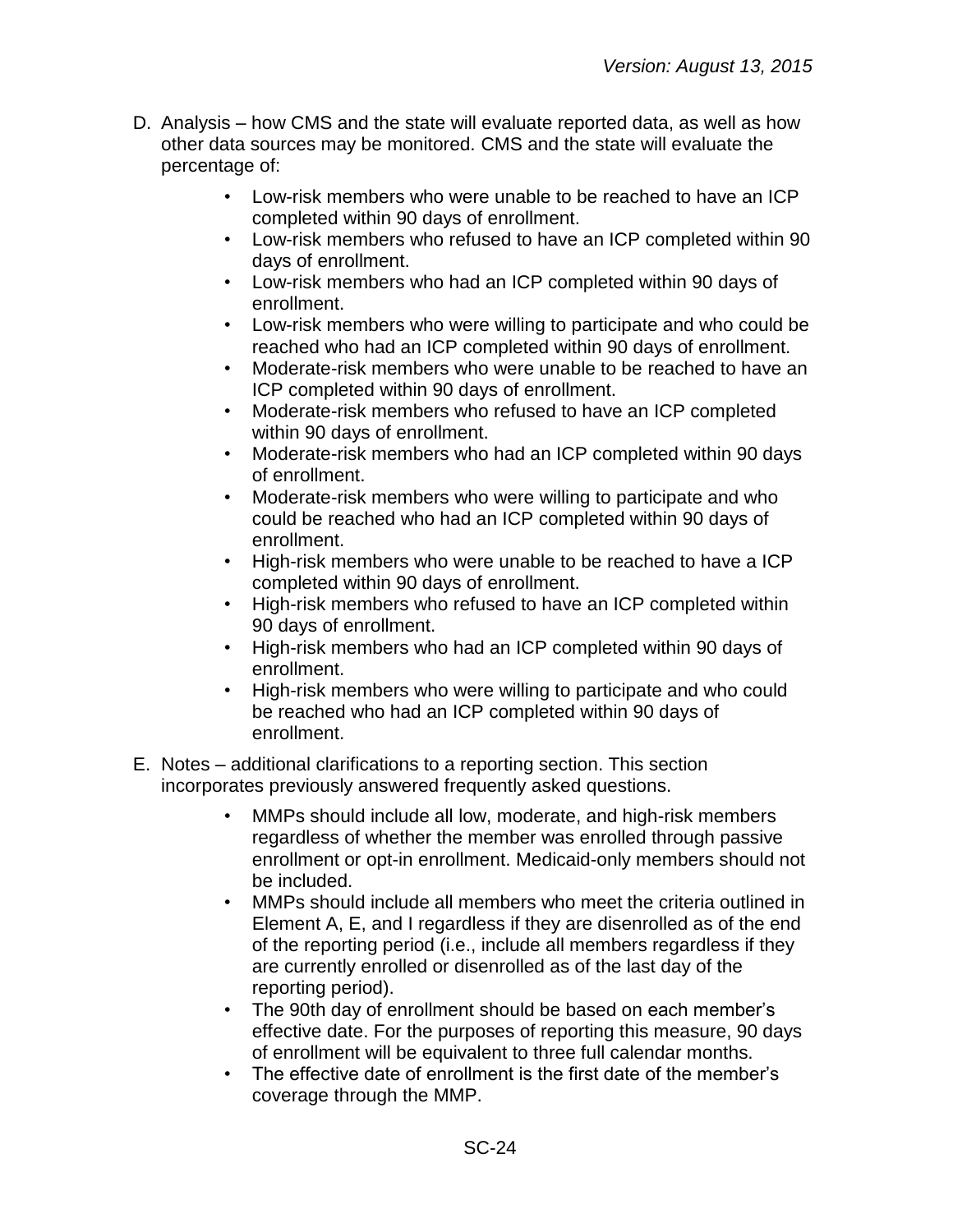- MMPs should refer to the South Carolina three-way contract for specific requirements to identify low, moderate, and high-risk members.
- MMPs should refer to the South Carolina three-way contract for specific requirements pertaining to an ICP.
- Low, moderate, and high-risk members should be classified based off of the risk category determined during the health risk screen.
- For data elements B, F, and J, MMPs should report the number of members who were unwilling to participate in the development of the ICP if a member (or his or her authorized representative):
	- o Affirmatively declines to participate in the ICP. Member communicates this refusal by phone, mail, fax, or in person.
	- o Expresses willingness to complete the ICP but asks for it to be conducted after 90 days following the completion of the assessment (despite being offered a reasonable opportunity to complete the ICP within 90 days). Discussions with the member must be documented by the MMP.
	- o Expresses willingness to complete the ICP, but reschedules or is a no-show and then is subsequently nonresponsive. Attempts to contact the member must be documented by the MMP.
	- o Initially agrees to complete the ICP, but then declines to answer a majority of the questions in the ICP.
- For data elements C, G, and K, MMPs should report the number of members the MMP was unable to reach after three attempts to contact the member. MMPs should refer to the SC three-way contract or state guidance for any specific requirements pertaining to the method of outreach to members. MMPs must document each attempt to reach the member, including the method of the attempt (i.e., phone, mail, or email), as CMS and the state may validate this number. There may be instances when the MMP has a high degree of confidence that a member's contact information is correct, yet that member is not responsive to the MMP's outreach efforts. So long as the MMP follows the guidance regarding outreach attempts, these members may be included in the count for this data element.
- There may be certain circumstances that make it impossible or inappropriate to complete a ICP within 90 days of enrollment. For example, a member may become medically unable to respond and have no authorized representative to do so on their behalf, or a member may be experiencing an acute medical or behavioral health crisis that requires immediate attention and outweighs the need for a ICP. However, MMPs should not include such members in the counts for data elements B, C, F, G, J, or K.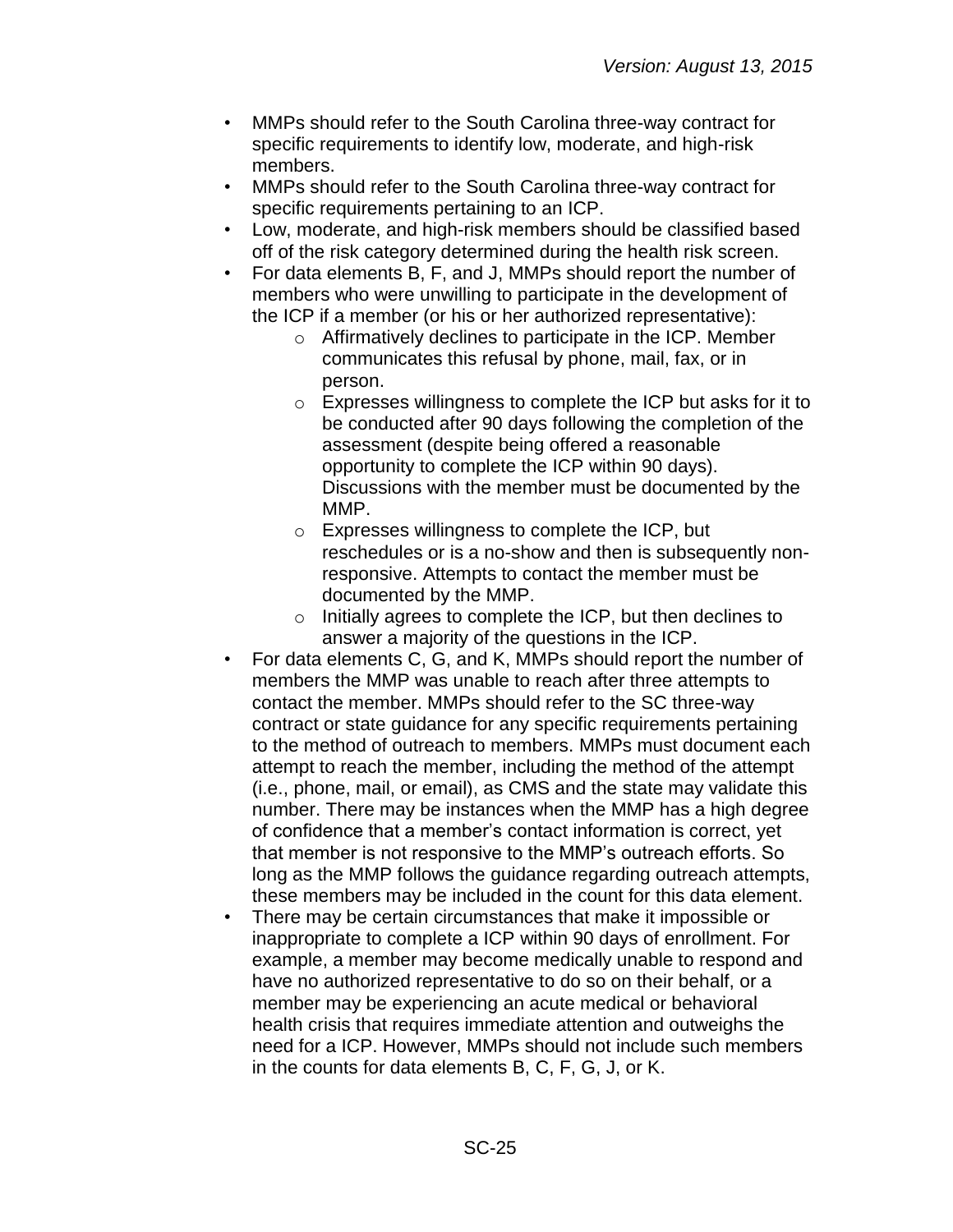- If a ICP was started but not completed within 90 days of enrollment, then the ICP should not be considered completed and, therefore, would not be counted in data elements B, C, D, F, G, H, J, K, or L. However, this member would be included in data elements A, E, and I.
- Low-risk members will have their ICP continuously monitored and reviewed every 120 days.
- Moderate-risk members will have their ICP continuously monitored and reviewed every 90 days.
- High-risk members will have their ICP continuously monitored and reviewed every 30 days.
- F. Data Submission how MMPs will submit data collected to CMS and the state.
	- MMPs will submit data collected for this measure in the above specified format through a secure data collection site established by CMS. This site can be accessed at the following web address: [https://Financial-Alignment-Initiative.NORC.org](https://financial-alignment-initiative.norc.org/)

| <b>IMPLEMENTATION</b>              |                                        |                |                                                                                                     |                                                                                           |  |
|------------------------------------|----------------------------------------|----------------|-----------------------------------------------------------------------------------------------------|-------------------------------------------------------------------------------------------|--|
| <b>Reporting</b><br><b>Section</b> | <b>Reporting</b><br><b>Frequency</b>   | Level          | <b>Reporting</b><br><b>Period</b>                                                                   | Due Date                                                                                  |  |
| SC2. Care<br>Coordination          | Monthly,<br>beginning<br>after 90 days | Contract       | Current<br>Month<br>Ex:<br>$1/1 - 1/31$                                                             | By the end of the<br>month following the<br>last day of the<br>reporting period           |  |
|                                    |                                        | <b>ONGOING</b> |                                                                                                     |                                                                                           |  |
| <b>Reporting</b><br><b>Section</b> | <b>Reporting</b><br><b>Frequency</b>   | Level          | <b>Reporting</b><br><b>Periods</b>                                                                  | Due Date                                                                                  |  |
| SC2. Care<br>Coordination          | Quarterly                              | Contract       | Current<br>Calendar<br>Quarter<br>Ex:<br>$1/1 - 3/31$<br>$4/1 - 6/30$<br>$7/1 - 9/30$<br>10/1-12/31 | By the end of the<br>second month<br>following the last day<br>of the reporting<br>period |  |

SC2.2 Members with an ICP completed.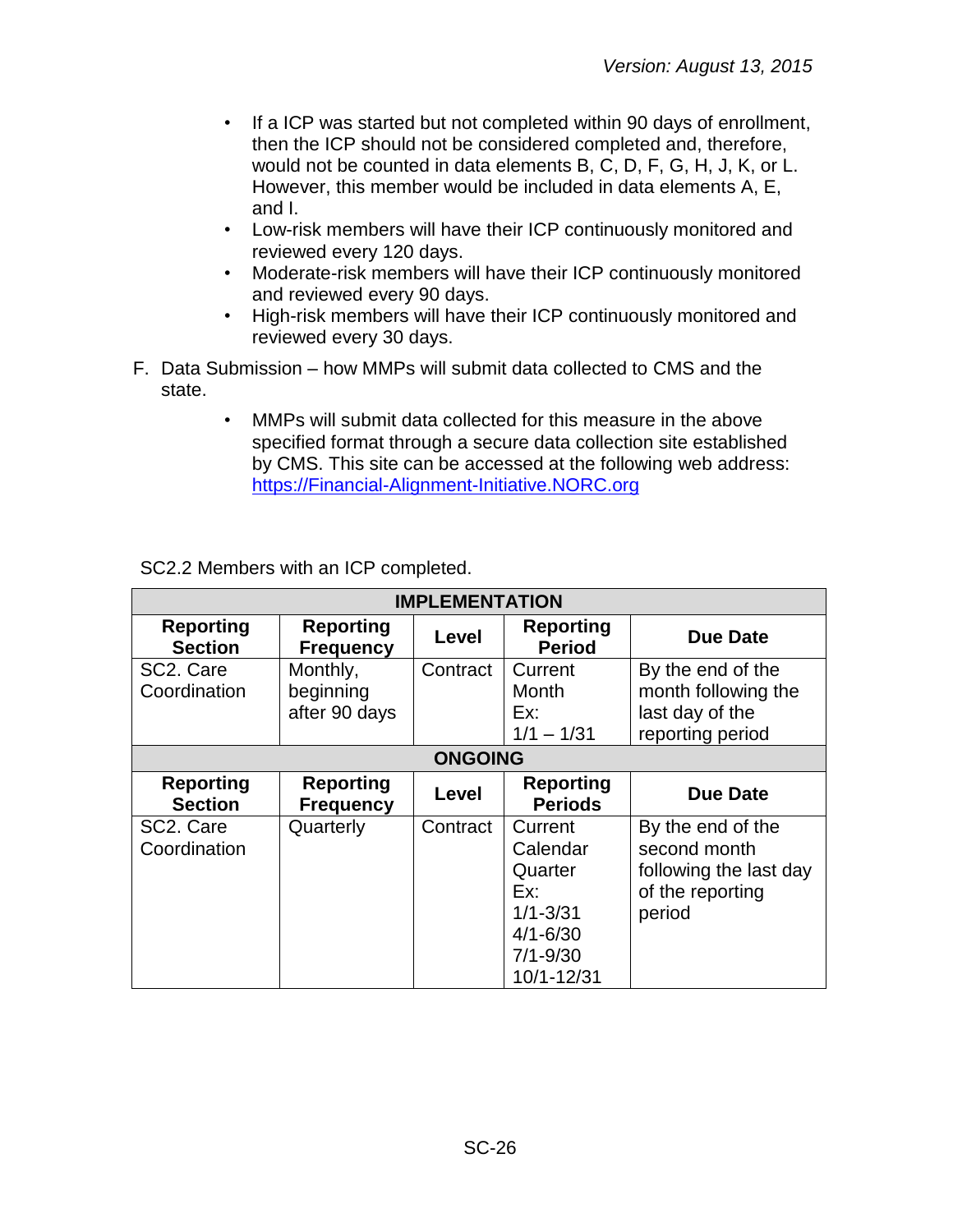A. Data Element Definitions – details for each data element reported to CMS, including examples, methods for calculations, and how various data elements are associated.

| <b>Element</b><br><b>Letter</b> | <b>Element Name</b>   | <b>Definition</b>        | <b>Allowable Values</b> |
|---------------------------------|-----------------------|--------------------------|-------------------------|
| А.                              | Total number of       | Total number of          | Field Type: Numeric     |
|                                 | members enrolled      | members enrolled for     |                         |
|                                 | for 90 days or longer | 90 days or longer as of  |                         |
|                                 | as of the end of the  | the end of the reporting |                         |
|                                 | reporting period.     | period.                  |                         |
| B.                              | Total number of       | Of the total reported in | Field Type: Numeric     |
|                                 | members who had       | A, the number of         |                         |
|                                 | an ICP completed.     | members who had an       | Note: Is a subset of A. |
|                                 |                       | ICP completed as of      |                         |
|                                 |                       | the end of the reporting |                         |
|                                 |                       | period.                  |                         |

- B. QA Checks/Thresholds procedures used by CMS and the state to establish benchmarks in order to identify outliers or data that are potentially erroneous.
	- CMS and the state will perform an outlier analysis.
	- As data are received from MMPs over time, CMS and the state will apply threshold checks.
- C. Edits and Validation Checks validation checks that should be performed by each MMP prior to data submission.
	- Confirm those data elements listed above as subsets of other elements.
	- MMPs should validate that data element B is less than or equal to data element A.
	- All data elements should be positive values.
- D. Analysis how CMS and the state will evaluate reported data, as well as how other data sources may be monitored.
	- CMS and the state will evaluate the percentage of members enrolled for 90 days or longer who had an ICP completed as of the end of the reporting period.
- E. Notes additional clarifications to a reporting section. This section incorporates previously answered frequently asked questions.
	- MMPs should include all members regardless of whether the member was enrolled through passive enrollment or opt-in enrollment. Medicaid-only members should not be included.
	- The 90th day of enrollment should be based on each member's effective enrollment date. For the purposes of reporting this measure, 90 days of enrollment will be equivalent to three full calendar months.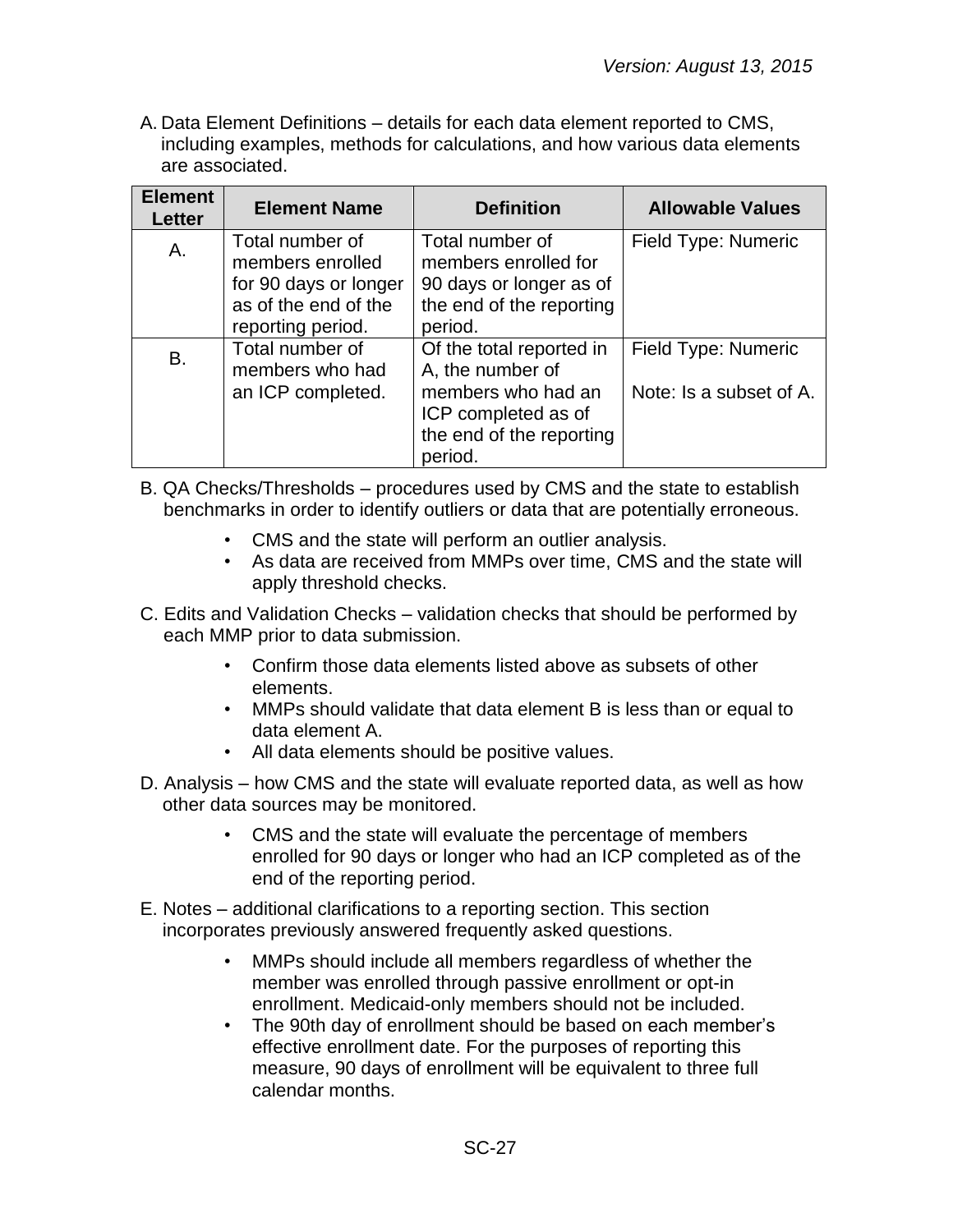- The effective date of enrollment is the first date of the member's coverage through the MMP.
- The ICPs reported in element B could have been completed at any time after enrollment, not necessarily during the reporting period.
- MMPs should refer to SC's three-way contract for specific requirements pertaining to ICPs.
- F. Data Submission how MMPs will submit data collected to CMS.
	- MMPs will submit data collected for this measure in the above specified format through a secure data collection site established by CMS. This site can be accessed at the following web address: [https://Financial-Alignment-Initiative.NORC.org](https://financial-alignment-initiative.norc.org/)
- SC2.3 Members eligible for HCBS with a waiver service plan within 90 days of enrollment.

| <b>CONTINUOUS REPORTING</b>            |                                       |          |                                                                                                     |                                                                                           |  |  |  |
|----------------------------------------|---------------------------------------|----------|-----------------------------------------------------------------------------------------------------|-------------------------------------------------------------------------------------------|--|--|--|
| <b>Reporting</b><br><b>Section</b>     | <b>Reporting</b><br><b>Frequency</b>  | Level    | <b>Reporting</b><br><b>Periods</b>                                                                  | Due Date                                                                                  |  |  |  |
| SC <sub>2</sub> . Care<br>Coordination | Quarterly,<br>beginning in<br>CY 2016 | Contract | Current<br>Calendar<br>Quarter<br>Ex:<br>$1/1 - 3/31$<br>$4/1 - 6/30$<br>$7/1 - 9/30$<br>10/1-12/31 | By the end of the<br>second month<br>following the last day<br>of the reporting<br>period |  |  |  |

| <b>Element</b><br><b>Letter</b> | <b>Element Name</b>   | <b>Definition</b>     | <b>Allowable</b><br><b>Values</b> |
|---------------------------------|-----------------------|-----------------------|-----------------------------------|
| Α.                              | Total number of       | Total number of       | Field Type: Numeric               |
|                                 | members determined    | members determined    |                                   |
|                                 | to be newly eligible  | to be newly eligible  |                                   |
|                                 | for HCBS whose        | for HCBS whose        |                                   |
|                                 | 90th day of           | 90th day of           |                                   |
|                                 | enrollment in the     | enrollment in the     |                                   |
|                                 | MMP occurred within   | MMP occurred within   |                                   |
|                                 | the reporting period. | the reporting period. |                                   |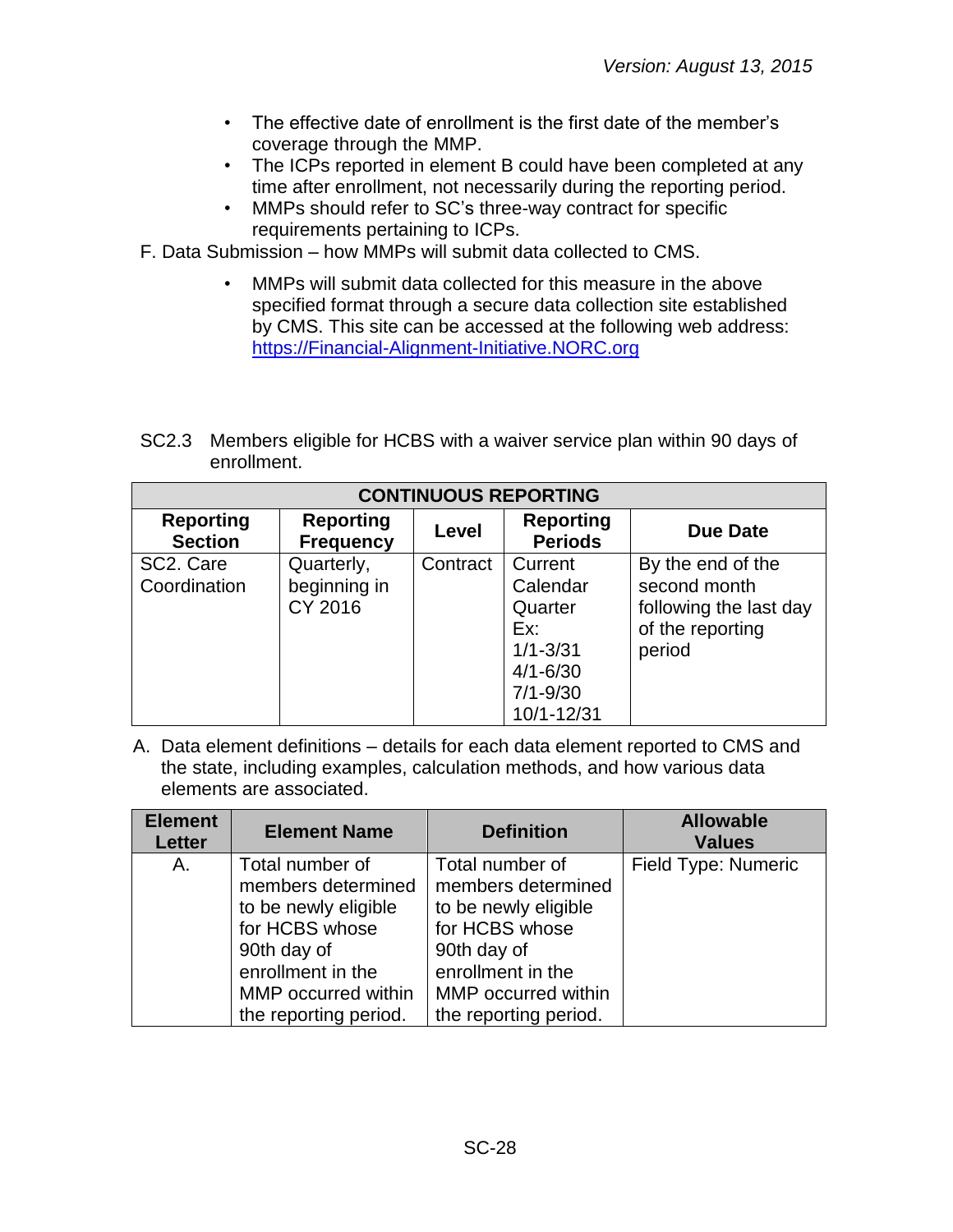| <b>Element</b><br><b>Letter</b> | <b>Element Name</b>                                                                                                                                | <b>Definition</b>                                                                                                                                                               | <b>Allowable</b><br><b>Values</b>              |
|---------------------------------|----------------------------------------------------------------------------------------------------------------------------------------------------|---------------------------------------------------------------------------------------------------------------------------------------------------------------------------------|------------------------------------------------|
| В.                              | Total number of<br>members newly<br>eligible for HCBS<br>with a waiver service<br>plan completed<br>within 90 days of<br>enrollment in the<br>MMP. | Of the total reported<br>in A, the number of<br>members newly<br>eligible for HCBS<br>with a waiver service<br>plan completed<br>within 90 days of<br>enrollment in the<br>MMP. | Field Type: Numeric<br>Note: Is a subset of A. |

- B. QA checks/Thresholds procedures used by CMS and the state to establish benchmarks in order to identify outliers or data that are potentially erroneous.
	- CMS and the state will perform an outlier analysis.
	- As data are received from MMPs over time, CMS and the state will apply threshold checks.
- C. Edits and Validation checks validation checks that should be performed by each MMP prior to data submission.
	- Confirm those data elements listed above as subsets of other elements.
	- MMPs should validate that data element B is less than or equal to data element A.
	- All data elements should be positive values.
- D. Analysis how CMS and the state will evaluate reported data, as well as how other data sources may be monitored.
	- CMS and the state will evaluate the percentage of members eligible for HCBS with a waiver service plan completed within 90 days of enrollment.
- E. Notes additional clarifications to a reporting section. This section incorporates previously answered frequently asked questions.
	- MMPs should include all members regardless of whether the member was enrolled through passive enrollment or opt-in enrollment. Medicaid-only members should not be included.
	- MMPs should include all members who meet the criteria outlined in Element A, regardless if they are disenrolled as of the end of the reporting period (i.e., include all members regardless if they are currently enrolled or disenrolled as of the last day of the reporting period).
	- The 90th day of enrollment should be based on each member's effective date. For the purposes of reporting this measure, 90 days of enrollment will be equivalent to three full calendar months.
	- The effective date of enrollment is the first date of the member's coverage through the MMP.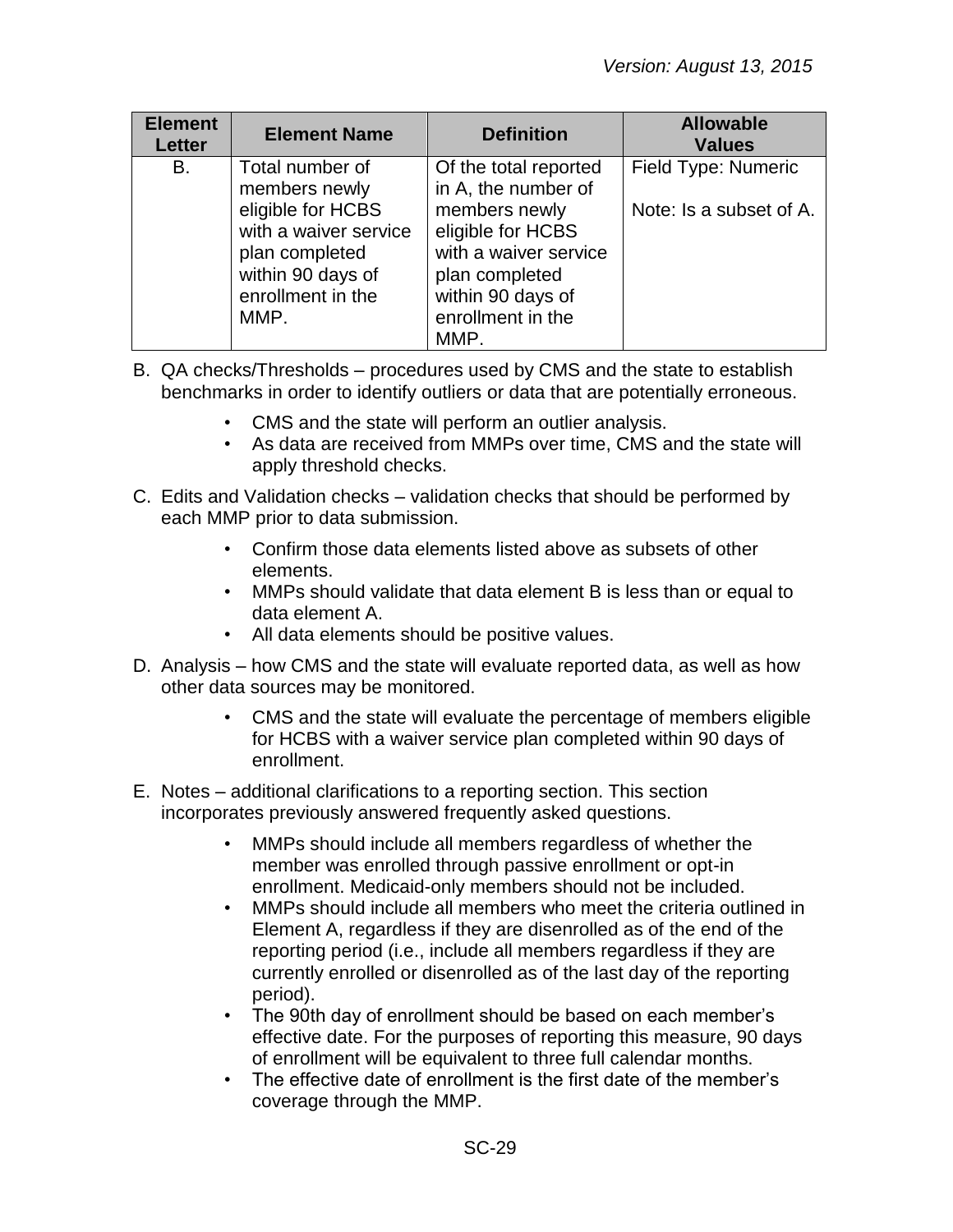- MMPs should refer to the South Carolina three-way contract for specific requirements pertaining to a waiver service plan.
- This measure will not be collected or reported until Calendar Year 2 (2016) to correspond with Phase II of the HCBS transition plan. Calendar Year 2016 will be Calendar Year 2 for all MMPs whose demonstration effective enrollment date began in Calendar Year 2015.
- F. Data Submission how MMPs will submit data collected to CMS and the state.
	- MMPs will submit data collected for this measure in the above specified format through a secure data collection site established by CMS. This site can be accessed at the following web address: [https://Financial-Alignment-Initiative.NORC.org](https://financial-alignment-initiative.norc.org/)

|  |  |  |  |  | SC2.4 Members with first follow-up visit within 30 days of hospital discharge. |
|--|--|--|--|--|--------------------------------------------------------------------------------|
|--|--|--|--|--|--------------------------------------------------------------------------------|

| <b>CONTINUOUS REPORTING</b>        |                                      |          |                                                                                                     |                                                                                           |  |  |  |
|------------------------------------|--------------------------------------|----------|-----------------------------------------------------------------------------------------------------|-------------------------------------------------------------------------------------------|--|--|--|
| <b>Reporting</b><br><b>Section</b> | <b>Reporting</b><br><b>Frequency</b> | Level    | <b>Reporting</b><br><b>Periods</b>                                                                  | Due Date                                                                                  |  |  |  |
| SC2. Care<br>Coordination          | Quarterly                            | Contract | Current<br>Calendar<br>Quarter<br>Ex:<br>$1/1 - 3/31$<br>$4/1 - 6/30$<br>$7/1 - 9/30$<br>10/1-12/31 | By the end of the<br>fourth month<br>following the last<br>day of the reporting<br>period |  |  |  |

| <b>Element</b><br>Letter | <b>Element Name</b>                     | <b>Definition</b>                                                         | <b>Allowable</b><br><b>Values</b> |
|--------------------------|-----------------------------------------|---------------------------------------------------------------------------|-----------------------------------|
| A.                       | Total number of<br>hospital discharges. | Total number of<br>hospital discharges<br>during the reporting<br>period. | Field Type: Numeric               |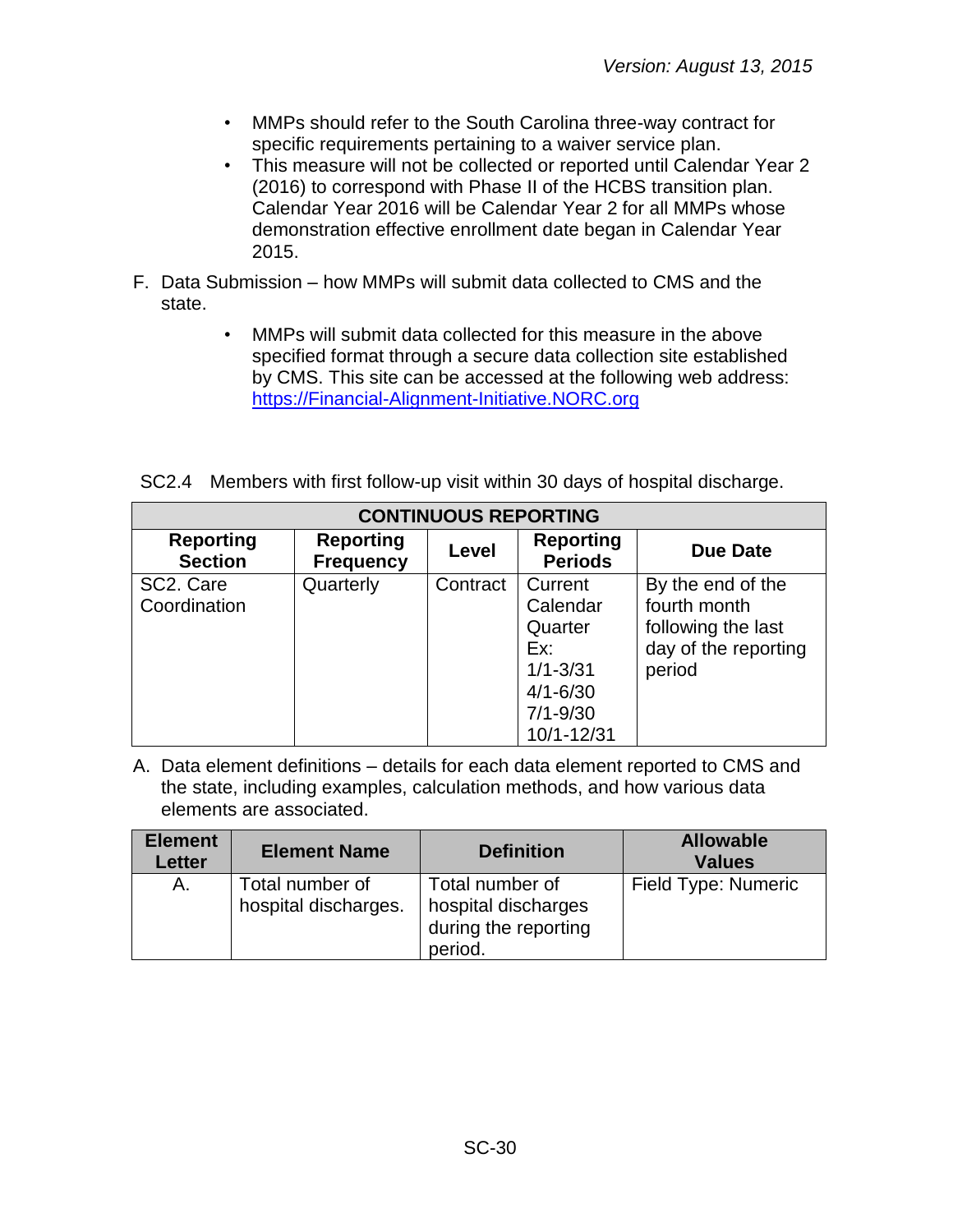| <b>Element</b><br><b>Letter</b> | <b>Element Name</b>                                                                                               | <b>Definition</b>                                                                                                                     | <b>Allowable</b><br><b>Values</b> |
|---------------------------------|-------------------------------------------------------------------------------------------------------------------|---------------------------------------------------------------------------------------------------------------------------------------|-----------------------------------|
| В.                              | Total number of<br>hospital discharges                                                                            | Of the total reported in<br>A, the number of                                                                                          | Field Type: Numeric               |
|                                 | that resulted in an<br>ambulatory care<br>follow-up visit within<br>30 days of<br>discharge from the<br>hospital. | hospital discharges<br>that resulted in an<br>ambulatory care<br>follow-up visit within<br>30 days of discharge<br>from the hospital. | Note: Is a subset of A.           |

- B. QA checks/Thresholds procedures used by CMS and the state to establish benchmarks in order to identify outliers or data that are potentially erroneous.
	- CMS and the state will perform an outlier analysis.
	- As data are received from MMPs over time, CMS and the state will apply threshold checks.
- C. Edits and Validation checks validation checks that should be performed by each MMP prior to data submission.
	- Confirm those data elements listed above as subsets of other elements.
	- MMPs should validate that data element B is less than or equal to data element A.
	- All data elements should be positive values.
- D. Analysis how CMS and the state will evaluate reported data, as well as how other data sources may be monitored.
	- CMS and the state will evaluate the percentage of hospital discharges that resulted in an ambulatory care follow-up visit within 30 days of the discharge from the hospital.
- E. Notes additional clarifications to a reporting section. This section incorporates previously answered frequently asked questions.
	- MMPs should include all members regardless of whether the member was enrolled through passive enrollment or opt-in enrollment. Medicaid-only members should not be included.
	- MMPs should include all hospital discharges for members who meet the criteria outlined in Element A and who were continuously enrolled from the date of the hospital discharge through 30 days after the hospital discharge, regardless if they are disenrolled as of the end of the reporting period.
	- The date of discharge must occur within the reporting period, but the follow-up visit may not be in the same reporting period. For example, if a discharge occurs during the last month of the reporting period, look to the first month of the following reporting period to identify the follow-up visit.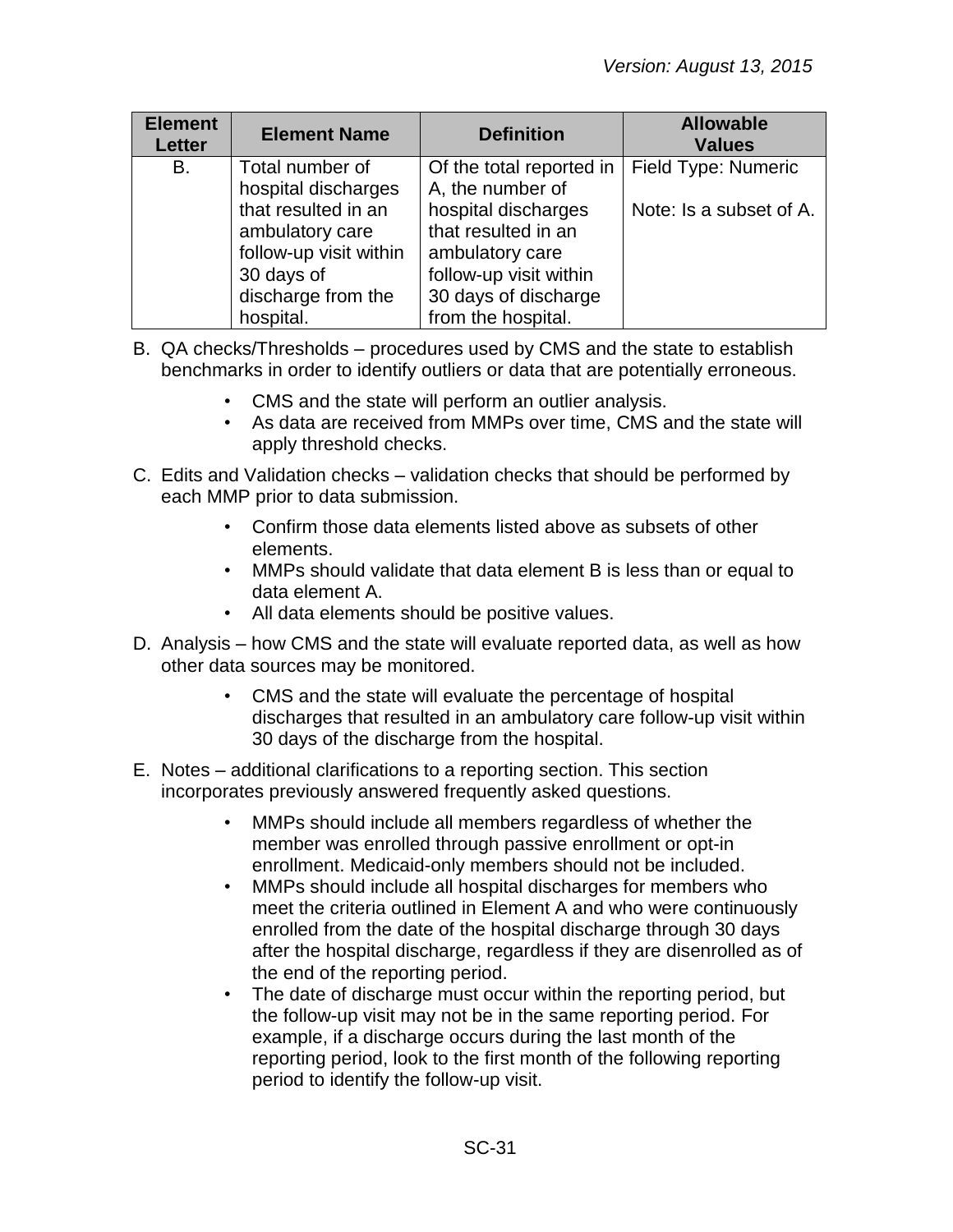- The member needs to be enrolled from the date of the hospital discharge through 30 days after the hospital discharge, with no gaps in enrollment to be included in this measure.
- A follow-up visit is defined as an ambulatory care follow-up visit to assess the member's health following a hospitalization. Codes to identify follow-up visits are provided in Table SC-4.
- Codes to identify inpatient discharges are provided in Table SC-5.
- Exclude discharges in which the patient was readmitted within 30 days after discharge to an acute or non-acute facility.
- Exclude discharges due to death. Codes to identify patients who have expired are provided in Table SC-6.

| Table SC-4: Codes to Identify Ambulatory Health Services |                                                                            |                                     |                                                |                                              |  |
|----------------------------------------------------------|----------------------------------------------------------------------------|-------------------------------------|------------------------------------------------|----------------------------------------------|--|
| <b>Description</b>                                       | <b>CPT</b>                                                                 | <b>HCPCS</b>                        | ICD-9-CM<br><b>Diagnosis</b>                   | <b>UB Revenue</b>                            |  |
| Office or other<br>outpatient<br>services                | 99201-99205, 99211-<br>99215, 99241-99245                                  |                                     |                                                | 051x, 0520-0523,<br>0526-0529, 0982,<br>0983 |  |
| Home services                                            | 99341-99345, 99347-<br>99350                                               |                                     |                                                |                                              |  |
| Nursing facility care                                    | 99304-99310, 99315,<br>99316, 99318                                        |                                     |                                                | 0524, 0525                                   |  |
| Domiciliary, rest home<br>or custodial care<br>services  | 99324-99328, 99334-<br>99337                                               |                                     |                                                |                                              |  |
| Preventive medicine                                      | 9938-99387, 99395-<br>99397, 99401-99404,<br>99411, 99412, 99420,<br>99429 | G0344,<br>G0402,<br>G0438,<br>G0439 |                                                |                                              |  |
| Ophthalmology and<br>optometry                           | 92002, 92004, 92012,<br>92014                                              |                                     |                                                |                                              |  |
| General medical<br>examination                           |                                                                            |                                     | V70.0, V70.3,<br>V70.5, V70.6,<br>V70.8, V70.9 |                                              |  |

| Table SC-5: Codes to Identify Inpatient Discharges |     |                                                                                                                                                                                                                                                                                                                                                                                                                                                                      |  |  |
|----------------------------------------------------|-----|----------------------------------------------------------------------------------------------------------------------------------------------------------------------------------------------------------------------------------------------------------------------------------------------------------------------------------------------------------------------------------------------------------------------------------------------------------------------|--|--|
| <b>Principal ICD-9-CM</b><br><b>Diagnosis</b>      |     | <b>MS-DRG</b>                                                                                                                                                                                                                                                                                                                                                                                                                                                        |  |  |
| 001-289, 317-999, V01-V29, V40-<br>V90             | OR. | 001-013, 020-042, 052-103, 113-117, 121-125, 129-139, 146-159, 163-<br>168, 175-208, 215-264, 280-316, 326-358, 368-395, 405-425, 432-446,<br>453-517, 533-566, 573-585, 592-607, 614-630, 637-645, 652-675, 682-<br>700, 707-718, 722-730, 734-750, 754-761, 765-770, 774-782, 789-795,<br>799-804, 808-816, 820-830, 834-849, 853-858, 862-872, 901-909, 913-<br>923, 927-929, 933-935, 939-941, 947-951, 955-959, 963-965, 969-970,<br>974-977, 981-989, 998, 999 |  |  |

| <b>UB Type of Bill</b> | OR | Any acute inpatient facility code |
|------------------------|----|-----------------------------------|
| 11x, 12x, 41x, 84x     |    |                                   |

*WITH*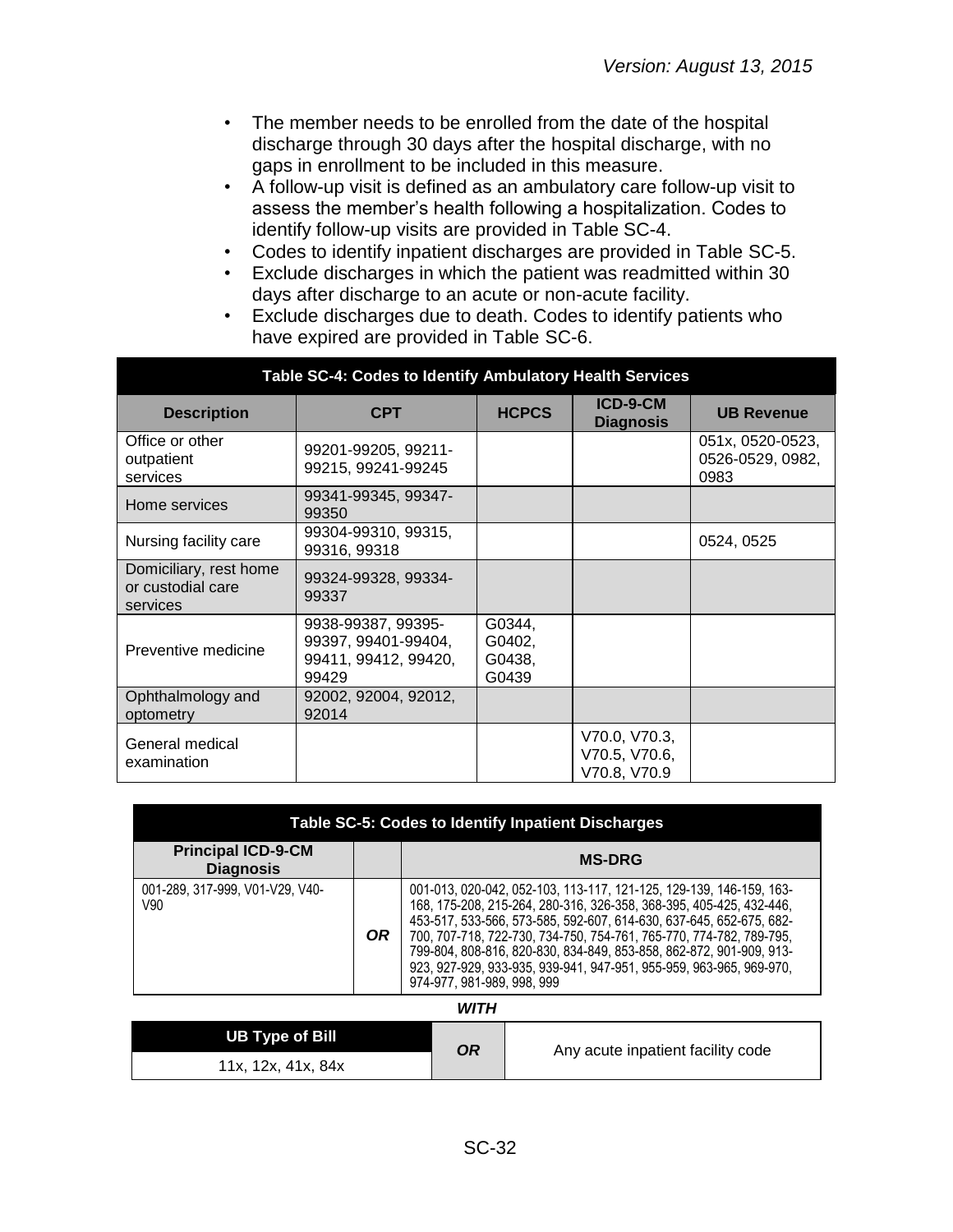

- F. Data Submission how MMPs will submit data collected to CMS and the state.
	- MMPs will submit data collected for this measure in the above specified format through a secure data collection site established by CMS. This site can be accessed at the following web address: [https://Financial-Alignment-Initiative.NORC.org](https://financial-alignment-initiative.norc.org/)
- SC2.5 MMPs with established work plan and systems in place, utilizing Phoenix as appropriate, for ensuring smooth transition to and from hospitals, nursing facilities, and the community.<sup>1</sup>

| <b>CONTINUOUS REPORTING</b>            |                                      |          |                                   |                                                                                            |
|----------------------------------------|--------------------------------------|----------|-----------------------------------|--------------------------------------------------------------------------------------------|
| <b>Reporting</b><br><b>Section</b>     | <b>Reporting</b><br><b>Frequency</b> | Level    | <b>Reporting</b><br><b>Period</b> | Due Date                                                                                   |
| SC <sub>2</sub> . Care<br>Coordination | Annually                             | Contract | Calendar Year                     | By the end of the<br>fourth month<br>following the last<br>day of the reporting<br>period. |

- A. Data element definitions
	- To be determined.
- B. QA checks/Thresholds procedures used by CMS to establish benchmarks in order to identify outliers or data that are potentially erroneous.
	- To be determined.
- C. Edits and Validation checks validation checks that should be performed by each plan prior to data submission.
	- To be determined.
- D. Analysis how CMS and the state will evaluate reported data, as well as how other data sources may be monitored.
	- To be determined.
- E. Notes additional clarifications to a reporting section. This section incorporates previously answered frequently asked questions.
	- To be determined.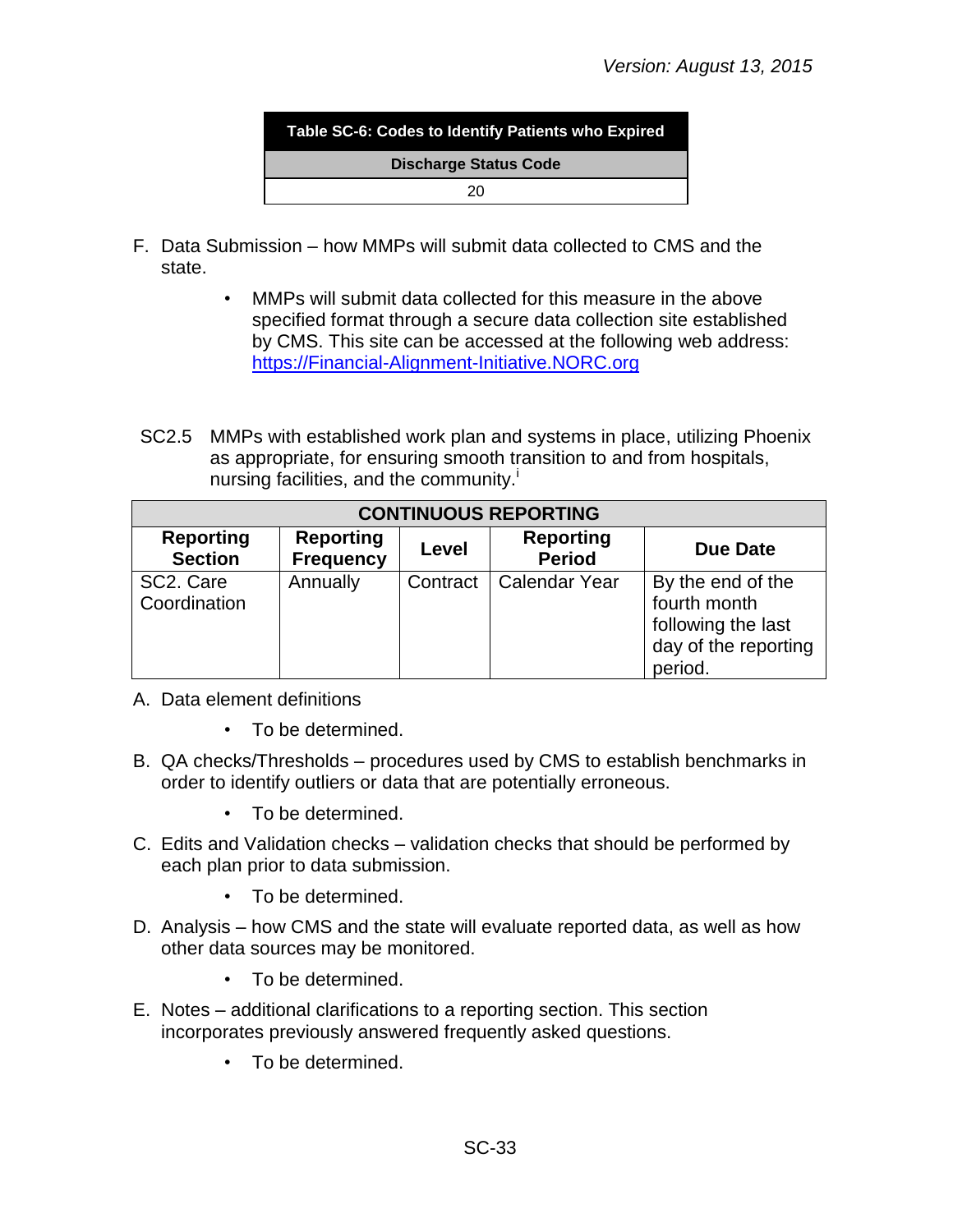- F. Data Submission how MMPs will submit data collected to CMS and the state.
	- To be determined.
- SC2.6 Transition (admissions and discharge) between hospitals, nursing facilities and the community.

| <b>CONTINUOUS REPORTING</b>        |                                      |              |                                                                                                     |                                                                                           |
|------------------------------------|--------------------------------------|--------------|-----------------------------------------------------------------------------------------------------|-------------------------------------------------------------------------------------------|
| <b>Reporting</b><br><b>Section</b> | <b>Reporting</b><br><b>Frequency</b> | <b>Level</b> | <b>Reporting</b><br><b>Periods</b>                                                                  | Due Date                                                                                  |
| SC2. Care<br>Coordination          | Quarterly                            | Contract     | Current<br>Calendar<br>Quarter<br>Ex:<br>$1/1 - 3/31$<br>$4/1 - 6/30$<br>$7/1 - 9/30$<br>10/1-12/31 | By the end of the<br>second month<br>following the last<br>day of the reporting<br>period |

| <b>Element</b><br><b>Letter</b> | <b>Element Name</b>                                                           | <b>Definition</b>                                                                                                 | <b>Allowable</b><br><b>Values</b> |
|---------------------------------|-------------------------------------------------------------------------------|-------------------------------------------------------------------------------------------------------------------|-----------------------------------|
| А.                              | Total number of<br>member months<br>during the reporting<br>period.           | Total number of<br>member months<br>during the reporting<br>period.                                               | Field Type: Numeric               |
| B.                              | Total number of<br>inpatient hospital<br>discharges to nursing<br>facilities. | The number of<br>inpatient hospital<br>discharges to the<br>nursing facilities<br>during the reporting<br>period. | Field Type: Numeric               |
| C.                              | Total number of<br>inpatient hospital<br>discharges to the<br>community.      | The number of<br>inpatient hospital<br>discharges to the<br>community during the<br>reporting period.             | Field Type: Numeric               |
| D.                              | Total number of<br>inpatient hospital<br>admissions from the<br>community.    | The number of<br>inpatient hospital<br>admissions from the<br>community during the<br>reporting period.           | Field Type: Numeric               |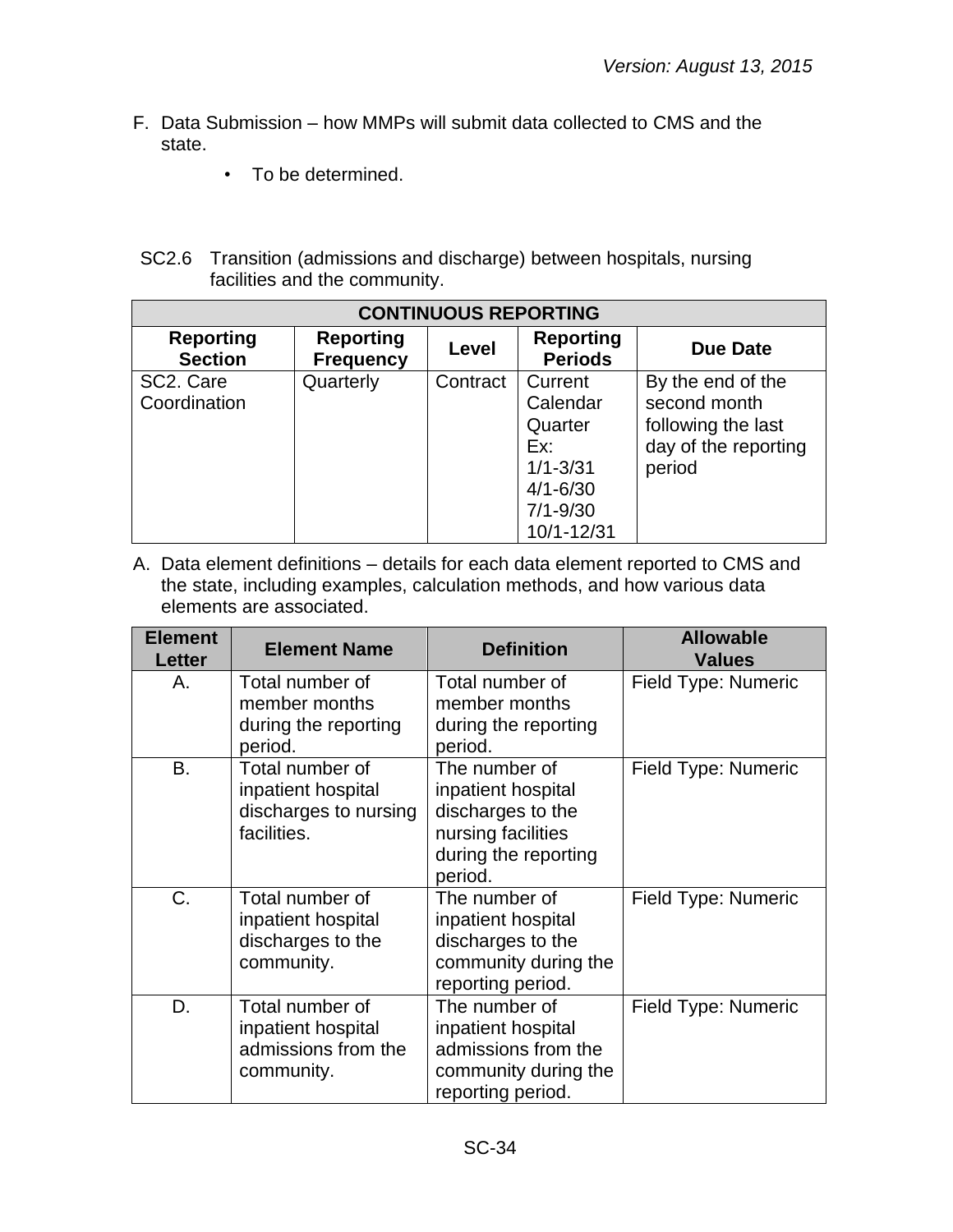| <b>Element</b><br><b>Letter</b> | <b>Element Name</b>                                                                                                     | <b>Definition</b>                                                                                                                                                                                                                   | <b>Allowable</b><br><b>Values</b>                                                     |
|---------------------------------|-------------------------------------------------------------------------------------------------------------------------|-------------------------------------------------------------------------------------------------------------------------------------------------------------------------------------------------------------------------------------|---------------------------------------------------------------------------------------|
| Е.                              | Total number of<br>nursing facility<br>admissions from the<br>community.                                                | The number of<br>nursing facility<br>admissions from the<br>community during the<br>reporting period.                                                                                                                               | Field Type: Numeric                                                                   |
| F.                              | Total number of<br>nursing facility<br>discharges to the<br>community.                                                  | The number of<br>nursing facility<br>discharges to the<br>community during the<br>reporting period.                                                                                                                                 | Field Type: Numeric                                                                   |
| G.                              | Total number of<br>inpatient hospital<br>admissions from<br>nursing facilities.                                         | The number of<br>inpatient hospital<br>admissions from<br>nursing facilities<br>during the reporting<br>period.                                                                                                                     | Field Type: Numeric                                                                   |
| Η.                              | <b>Number of Care</b><br>transitions recorded<br>and transmitted to<br><b>CICO Care</b><br>Coordinator (via<br>Phoenix) | Of the total<br>transitions reported<br>in B through G, the<br>number of transitions<br>that were recorded<br>and transmitted to<br><b>CICO Care</b><br>Coordinator via<br>Phoenix within 30<br>calendar days of the<br>transition. | Field Type: Numeric<br>Note: Is a subset of<br>the sum of $B, C, D, E$ ,<br>F, and G. |

- B. QA checks/Thresholds procedures used by CMS and the state to establish benchmarks in order to identify outliers or data that are potentially erroneous.
	- CMS and the state will perform an outlier analysis.
	- As data are received from MMPs over time, CMS and the state will apply threshold checks.
- C. Edits and Validation checks validation checks that should be performed by each MMP prior to data submission.
	- All data elements should be positive values.
	- MMPs should validate that data element H is less than or equal to the sum of data elements B through G.
- D. Analysis how CMS and the state will evaluate reported data, as well as how other data sources may be monitored. CMS and the state will evaluate:
	- Inpatient hospital discharges to nursing facilities during the reporting period per 1,000 member months.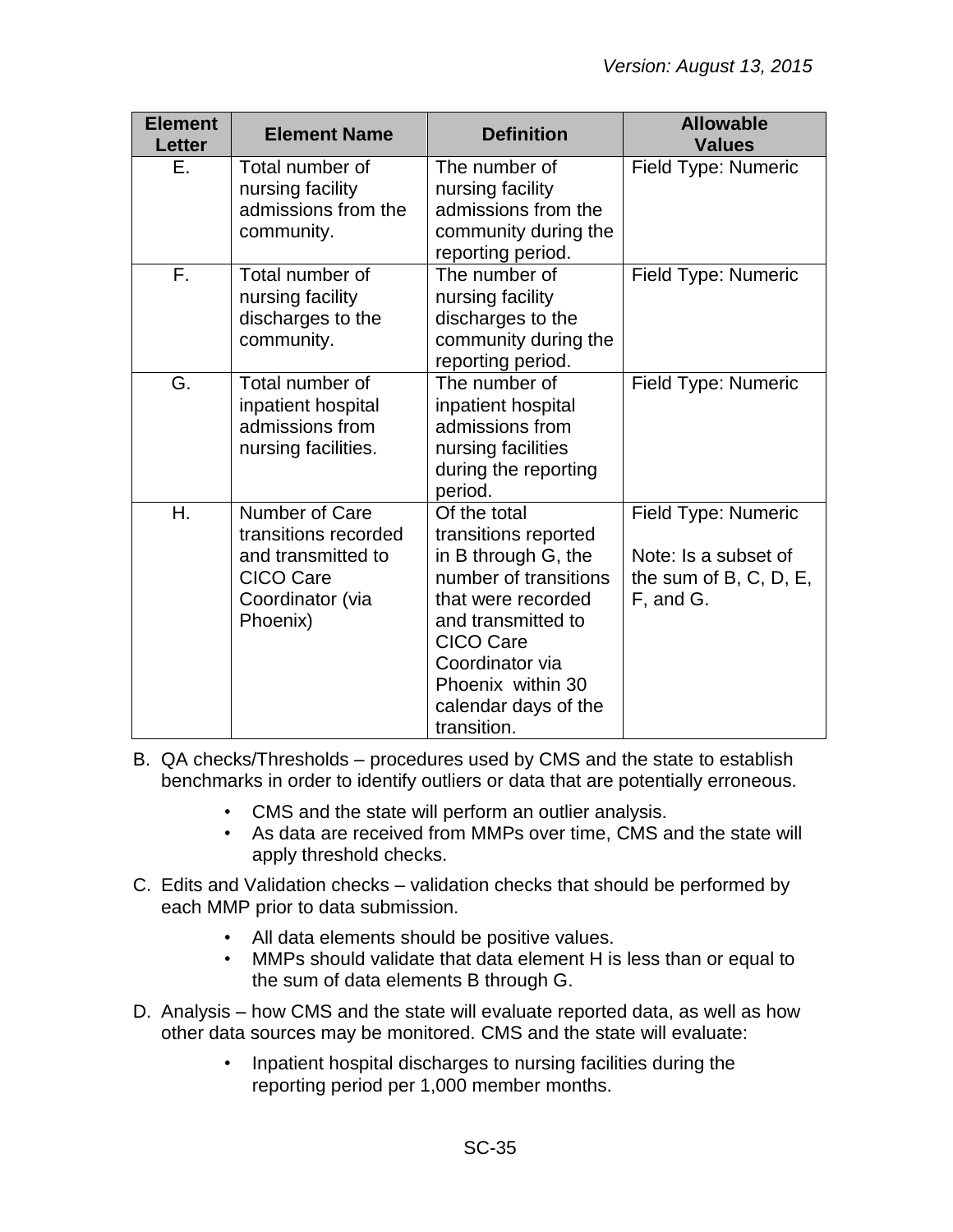- Inpatient hospital discharges to the community during the reporting period per 1,000 member months.
- Inpatient hospital admissions from the community during the reporting period per 1,000 member months.
- Nursing facility admissions from the community during the reporting period per 1,000 member months.
- Nursing facility discharges to the community during the reporting period per 1,000 member months.
- Inpatient hospital admissions from nursing facilities during the reporting period per 1,000 member months.
- Care transitions recorded and transmitted to CICO Care Coordinator (via Phoenix) within 30 calendar days of the transition.
- E. Notes additional clarifications to a reporting section. This section incorporates previously answered frequently asked questions.
	- MMPs should include all members regardless of whether the member was enrolled through passive enrollment or opt-in enrollment. Medicaid-only members should not be included.
	- MMPs should include all member months for members who meet the criteria outlined in Element A, regardless if they are disenrolled as of the end of the reporting period (i.e., include all members regardless if they are currently enrolled or disenrolled as of the last day of the reporting period).
	- A transition is the movement (i.e., admission or discharge) of a member from one care setting to another as the member's health status changes; for example, moving from home to a hospital as the result of an exacerbation of a chronic condition or moving from the hospital to a rehabilitation facility after surgery.
	- Inpatient hospital admissions and discharges are based on the CMS 2 midnight rule. The 2 midnight rule requires members to be admitted to the hospital for a minimum of 2 midnights to be considered an inpatient hospital admission. For further guidance on applying the 2 midnight rule, please review the FAQ posted on CMS' website: [http://www.cms.gov/Research-Statistics-Data-and-](http://www.cms.gov/Research-Statistics-Data-and-Systems/Monitoring-Programs/Medicare-FFS-Compliance-Programs/Medical-Review/Downloads/Questions_andAnswersRelatingtoPatientStatusReviewsforPosting_31214.pdf)[Systems/Monitoring-Programs/Medicare-FFS-Compliance-](http://www.cms.gov/Research-Statistics-Data-and-Systems/Monitoring-Programs/Medicare-FFS-Compliance-Programs/Medical-Review/Downloads/Questions_andAnswersRelatingtoPatientStatusReviewsforPosting_31214.pdf)

[Programs/Medical-](http://www.cms.gov/Research-Statistics-Data-and-Systems/Monitoring-Programs/Medicare-FFS-Compliance-Programs/Medical-Review/Downloads/Questions_andAnswersRelatingtoPatientStatusReviewsforPosting_31214.pdf)[Review/Downloads/Questions\\_andAnswersRelatingtoPatientStatus](http://www.cms.gov/Research-Statistics-Data-and-Systems/Monitoring-Programs/Medicare-FFS-Compliance-Programs/Medical-Review/Downloads/Questions_andAnswersRelatingtoPatientStatusReviewsforPosting_31214.pdf) [ReviewsforPosting\\_31214.pdf](http://www.cms.gov/Research-Statistics-Data-and-Systems/Monitoring-Programs/Medicare-FFS-Compliance-Programs/Medical-Review/Downloads/Questions_andAnswersRelatingtoPatientStatusReviewsforPosting_31214.pdf)

- F. Data Submission how MMPs will submit data collected to CMS and the state.
	- MMPs will submit data collected for this measure in the above specified format through a secure data collection site established by CMS. This site can be accessed at the following web address: [https://Financial-Alignment-Initiative.NORC.org](https://financial-alignment-initiative.norc.org/)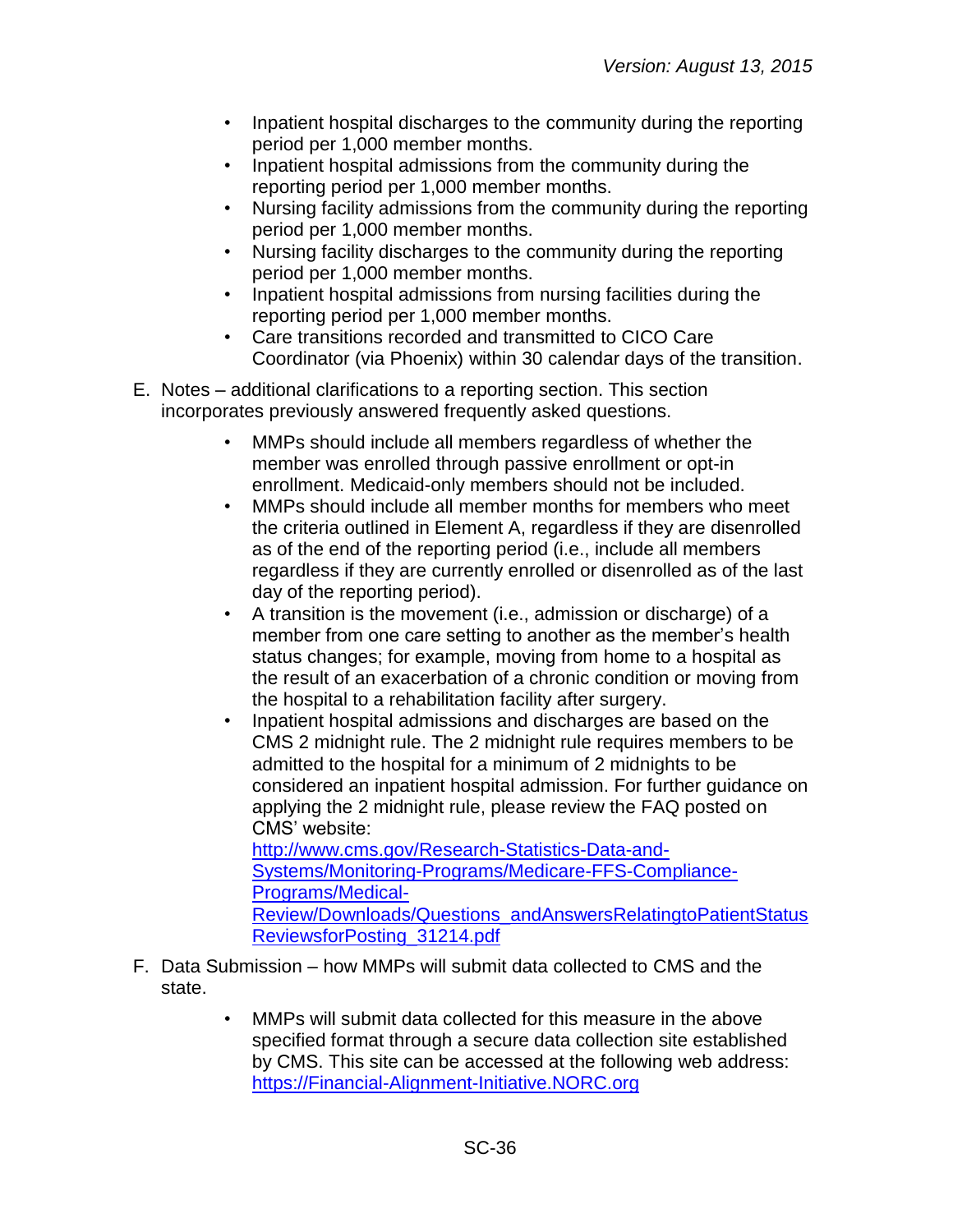# <span id="page-36-0"></span>**Section SCIII. Enrollee Protections**

| SC3.1 | The number of critical incident and abuse reports for members receiving |
|-------|-------------------------------------------------------------------------|
|       | LTSS.                                                                   |

| <b>IMPLEMENTATION</b>               |                                      |                |                                                                                                     |                                                                                           |
|-------------------------------------|--------------------------------------|----------------|-----------------------------------------------------------------------------------------------------|-------------------------------------------------------------------------------------------|
| <b>Reporting</b><br><b>Section</b>  | <b>Reporting</b><br><b>Frequency</b> | Level          | <b>Reporting</b><br><b>Period</b>                                                                   | <b>Due Date</b>                                                                           |
| SC3. Enrollee<br><b>Protections</b> | Monthly                              | Contract       | <b>Current Month</b><br>Ex:<br>$1/1 - 1/31$                                                         | By the end of the<br>month following the<br>last day of the<br>reporting period           |
|                                     |                                      | <b>ONGOING</b> |                                                                                                     |                                                                                           |
| <b>Reporting</b><br><b>Section</b>  | <b>Reporting</b><br><b>Frequency</b> | Level          | <b>Reporting</b><br><b>Periods</b>                                                                  | <b>Due Date</b>                                                                           |
| SC3. Enrollee<br><b>Protections</b> | Quarterly                            | Contract       | Current<br>Calendar<br>Quarter<br>Ex:<br>$1/1 - 3/31$<br>$4/1 - 6/30$<br>$7/1 - 9/30$<br>10/1-12/31 | By the end of the<br>second month<br>following the last<br>day of the reporting<br>period |

| <b>Element</b><br><b>Letter</b> | <b>Element Name</b>                                        | <b>Definition</b>                                                                                                      | <b>Allowable</b><br><b>Values</b> |
|---------------------------------|------------------------------------------------------------|------------------------------------------------------------------------------------------------------------------------|-----------------------------------|
| A.                              | Total number of<br>members receiving<br>LTSS.              | Total number of<br>members receiving<br>LTSS during the<br>reporting period.                                           | Field Type: Numeric               |
| B.                              | Total number of<br>critical incident and<br>abuse reports. | Of the total reported in<br>A, the number of<br>critical incident and<br>abuse reports during<br>the reporting period. | Field Type: Numeric               |

- B. QA checks/Thresholds procedures used by CMS and the state to establish benchmarks in order to identify outliers or data that are potentially erroneous.
	- CMS and the state will perform an outlier analysis.
	- As data are received from MMPs over time, CMS and the state will apply threshold checks.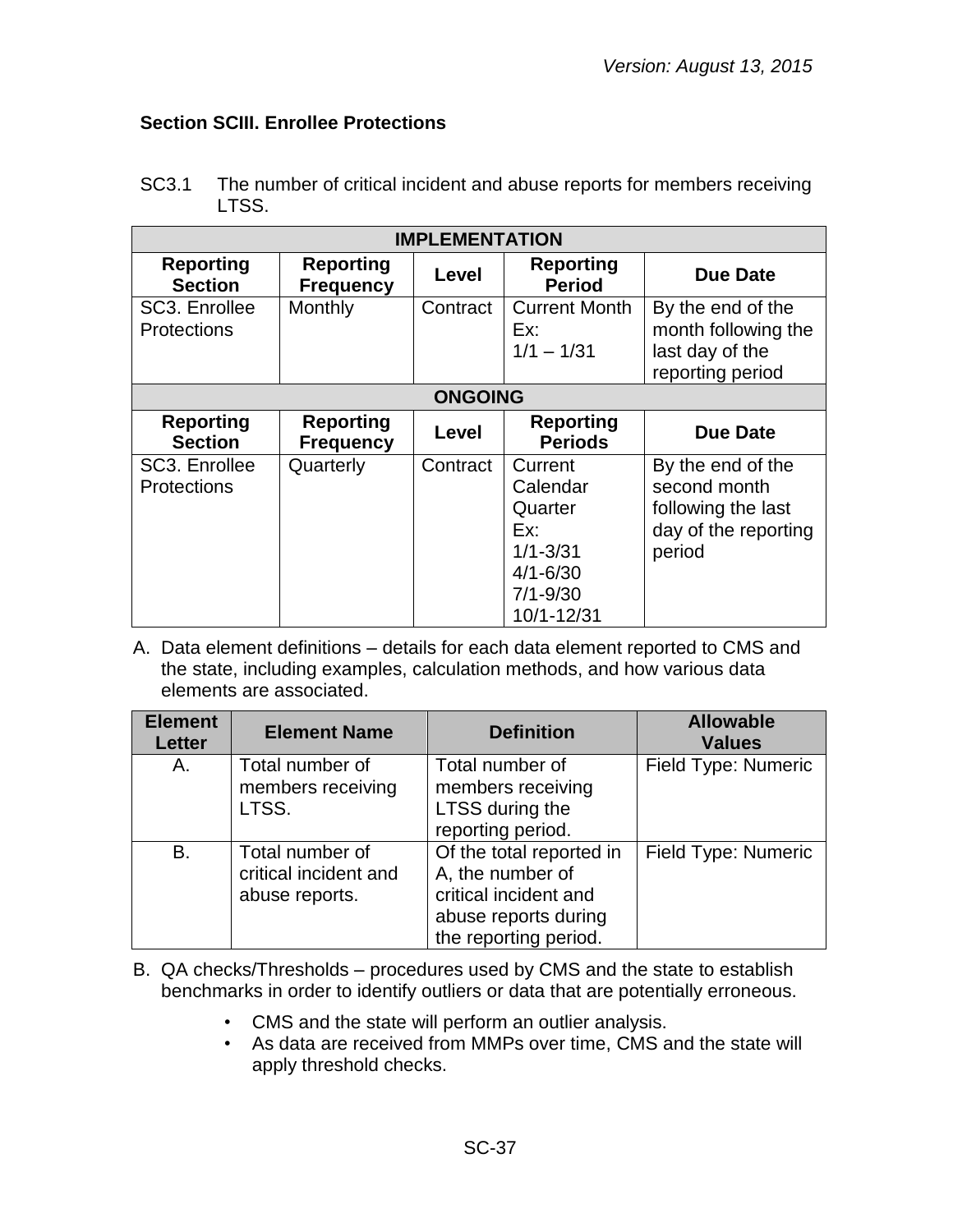- C. Edits and Validation checks validation checks that should be performed by each MMP prior to data submission.
	- All data elements should be positive values.
- D. Analysis how CMS and the state will evaluate reported data, as well as how other data sources may be monitored.
	- CMS and the state will evaluate the number of critical incident and abuse reports per 1,000 members receiving LTSS.
- E. Notes additional clarifications to a reporting section. This section incorporates previously answered frequently asked questions.
	- MMPs should include all members regardless of whether the member was enrolled through passive enrollment or opt-in enrollment. Medicaid-only members should not be included.
	- MMPs should include all members who meet the criteria outlined in Element A, regardless if they are disenrolled as of the end of the reporting period (i.e., include all members regardless if they are currently enrolled or disenrolled as of the last day of the reporting period).
	- It is possible for members to have more than one critical incident and/or abuse report during the reporting period. All critical incident and abuse reports during the reporting period should be counted.
	- Critical incident refers to any actual or alleged event or situation that creates a significant risk of substantial or serious harm to the physical or mental health, safety or well-being of a member.
	- Abuse refers to:
		- 1. Willful use of offensive, abusive, or demeaning language by a caretaker that causes mental anguish;
		- 2. Knowing, reckless, or intentional acts or failures to act which cause injury or death to an individual or which places that individual at risk of injury or death;
		- 3. Rape or sexual assault;
		- 4. Corporal punishment or striking of an individual;
		- 5. Unauthorized use or the use of excessive force in the placement of bodily restraints on an individual; and
		- 6. Use of bodily or chemical restraints on an individual which is not in compliance with federal or state laws and administrative regulations.
- F. Data Submission how MMPs will submit data collected to CMS and the state.
	- MMPs will submit data collected for this measure in the above specified format through a secure data collection site established by CMS. This site can be accessed at the following web address: [https://Financial-Alignment-Initiative.NORC.org](https://financial-alignment-initiative.norc.org/)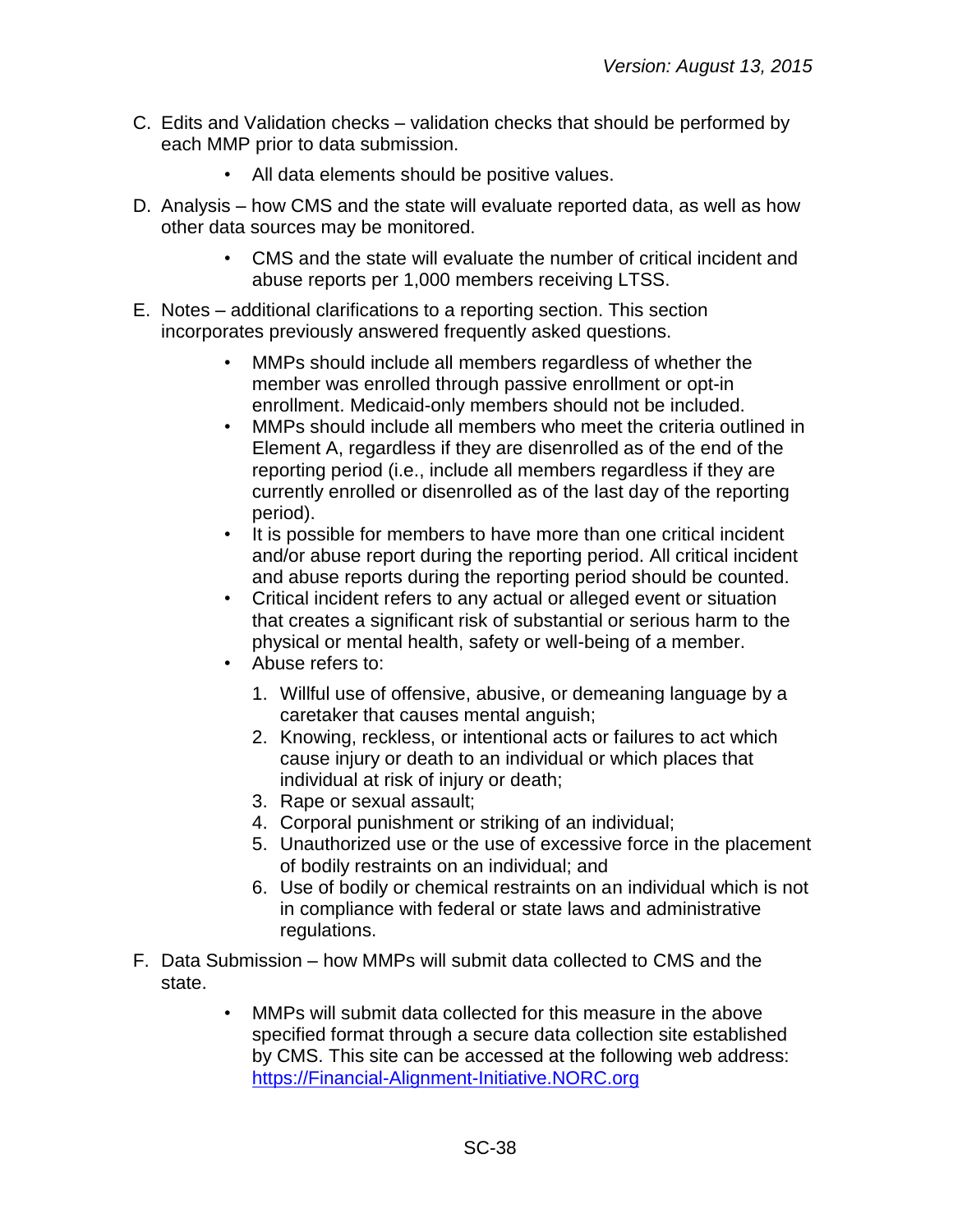# <span id="page-38-0"></span>**Section SCIV. Organizational Structure and Staffing**

SC4.1 Care coordinator training for supporting self-direction under the demonstration.

| <b>CONTINUOUS REPORTING</b>                      |                                      |          |                                   |                                                                                           |
|--------------------------------------------------|--------------------------------------|----------|-----------------------------------|-------------------------------------------------------------------------------------------|
| <b>Reporting Section</b>                         | <b>Reporting</b><br><b>Frequency</b> | Level    | <b>Reporting</b><br><b>Period</b> | <b>Due Date</b>                                                                           |
| SC4. Organizational<br>Structure and<br>Staffing | Annually                             | Contract | Calendar Year                     | By the end of the<br>second month<br>following the last<br>day of the<br>reporting period |

| <b>Element</b><br><b>Letter</b> | <b>Element Name</b>                                                                                                                          | <b>Definition</b>                                                                                                                                                            | <b>Allowable</b><br><b>Values</b>              |
|---------------------------------|----------------------------------------------------------------------------------------------------------------------------------------------|------------------------------------------------------------------------------------------------------------------------------------------------------------------------------|------------------------------------------------|
| Α.                              | Total number of new<br>care coordinators.                                                                                                    | Total number of new<br>care coordinators<br>employed by the<br>MMP for at least 3<br>months during the<br>reporting period.                                                  | Field Type: Numeric                            |
| B.                              | Total number of new<br>care coordinators<br>that have undergone<br>training for<br>supporting self-<br>direction under the<br>demonstration. | Of the total reported<br>in A, the number of<br>new care<br>coordinators that<br>have undergone<br>training for<br>supporting self-<br>direction under the<br>demonstration. | Field Type: Numeric<br>Note: Is a subset of A. |

- B. QA checks/Thresholds procedures used by CMS and the state to establish benchmarks in order to identify outliers or data that are potentially erroneous.
	- CMS and the state will perform an outlier analysis.
	- As data are received from MMPs over time, CMS and the state will apply threshold checks.
- C. Edits and Validation checks validation checks that should be performed by each MMP prior to data submission.
	- Confirm those data elements listed above as subsets of other elements.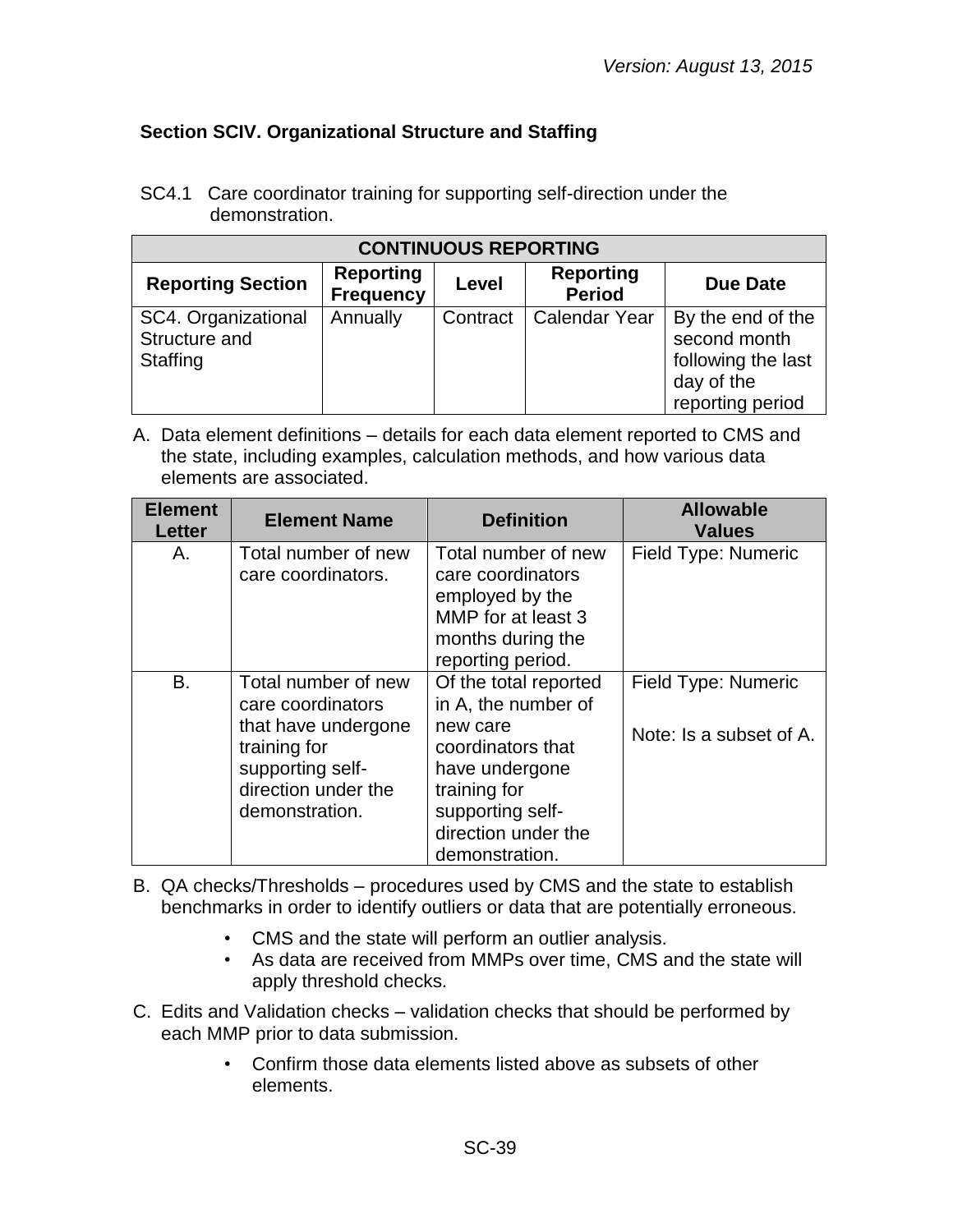- MMPs should validate that data element B is less than or equal to data element A.
- All data elements should be positive values.
- D. Analysis how CMS and the state will evaluate reported data, as well as how other data sources may be monitored.
	- CMS and the state will evaluate the percentage of new care coordinators that have undergone training for supporting selfdirection.
- E. Notes additional clarifications to a reporting section. This section incorporates previously answered frequently asked questions.
	- MMPs should refer to SC's three-way contract for specific requirements pertaining to a care coordinator.
	- MMPs should refer to SC's three-way contract for specific requirements pertaining to training for supporting self-direction.
	- A care coordinator includes all full-time and part-time staff.
	- If a care coordinator was not currently with the MMP at the end of the reporting period, but was with the MMP for at least 3 months during the reporting period, they should be included in this measure.
- F. Data Submission how MMPs will submit data collected to CMS and the state.
	- MMPs will submit data collected for this measure in the above specified format through a secure data collection site established by CMS. This site can be accessed at the following web address: [https://Financial-Alignment-Initiative.NORC.org](https://financial-alignment-initiative.norc.org/)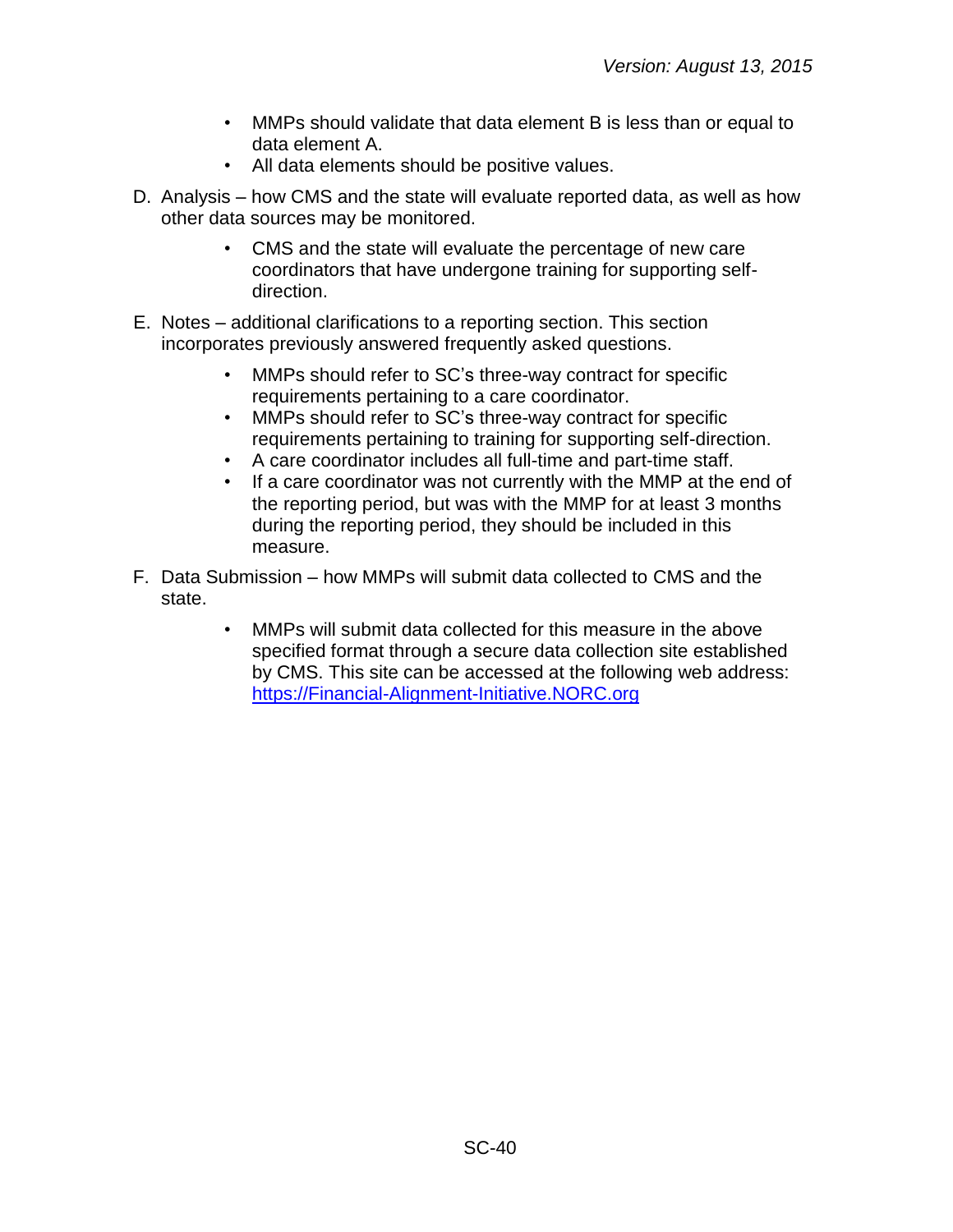# <span id="page-40-0"></span>**Section SCV. Performance and Quality Improvement**

| <b>CONTINUOUS REPORTING</b>        |                                      |          |                                    |                      |
|------------------------------------|--------------------------------------|----------|------------------------------------|----------------------|
| <b>Reporting</b><br><b>Section</b> | <b>Reporting</b><br><b>Frequency</b> | Level    | <b>Reporting</b><br><b>Periods</b> | <b>Due Date</b>      |
| SC <sub>5</sub> .                  | Quarterly                            | Contract | Current                            | By the end of the    |
| Performance and                    |                                      |          | Calendar                           | second month         |
| Quality                            |                                      |          | Quarter                            | following the last   |
| Improvement                        |                                      |          | Ex:                                | day of the reporting |
|                                    |                                      |          | $1/1 - 3/31$                       | period               |
|                                    |                                      |          | $4/1 - 6/30$                       |                      |
|                                    |                                      |          | $7/1 - 9/30$                       |                      |
|                                    |                                      |          | 10/1-12/31                         |                      |

# SC5.1 Adjudicated claims.<sup>i</sup>

| <b>Element</b><br><b>Letter</b> | <b>Element Name</b>                                                                                                                | <b>Definition</b>                                                                                                                                    | <b>Allowable</b><br><b>Values</b>              |
|---------------------------------|------------------------------------------------------------------------------------------------------------------------------------|------------------------------------------------------------------------------------------------------------------------------------------------------|------------------------------------------------|
| А.                              | Total number of<br>clean, non-<br>duplicated claims<br>for services other<br>than HCBS,<br>adjudicated and<br>approved.            | Total number of clean,<br>non-duplicated claims<br>for services other than<br>HCBS, adjudicated<br>and approved during<br>the reporting period.      | Field Type: Numeric                            |
| B.                              | Total number of<br>adjudicated and<br>approved non-<br><b>HCBS</b> claims paid<br>using the correct<br>rate and within 30<br>days. | Of the total reported in<br>A, the number of<br>adjudicated and<br>approved non-HCBS<br>claims paid using the<br>correct rate and within<br>30 days. | Field Type: Numeric<br>Note: Is a subset of A. |
| C.                              | Total number of<br>adjudicated and<br>approved non-<br><b>HCBS</b> claims paid<br>using the correct<br>rate and within 90<br>days. | Of the total reported in<br>A, the number of<br>adjudicated and<br>approved non-HCBS<br>claims paid using the<br>correct rate and within<br>90 days. | Field Type: Numeric<br>Note: Is a subset of A. |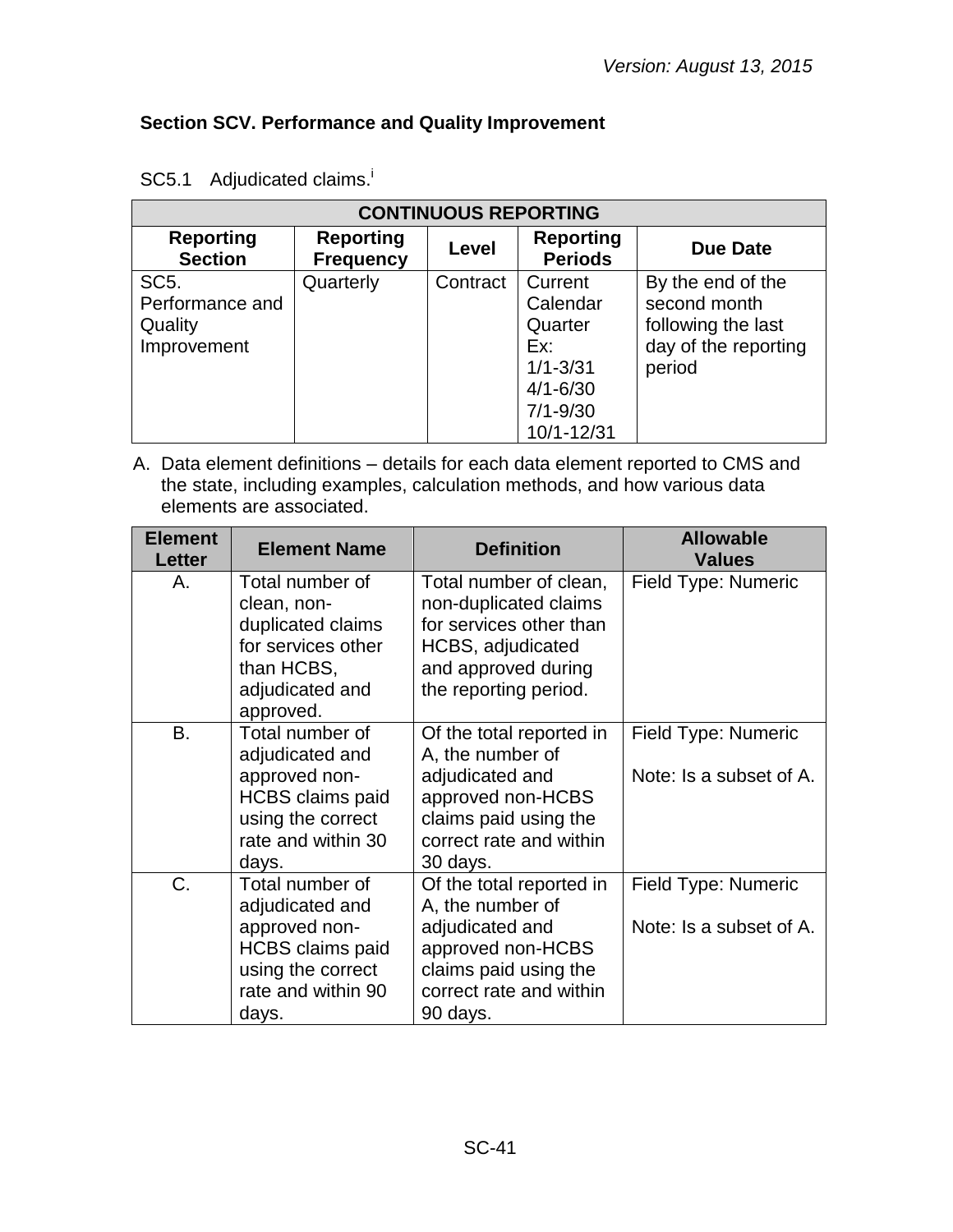| <b>Element</b><br><b>Letter</b> | <b>Element Name</b>  | <b>Definition</b>        | <b>Allowable</b><br><b>Values</b> |
|---------------------------------|----------------------|--------------------------|-----------------------------------|
| D.                              | Total number of      | Total number of clean,   | Field Type: Numeric               |
|                                 | clean, non-          | non-duplicated claims    |                                   |
|                                 | duplicated claims    | for HCBS services,       |                                   |
|                                 | for HCBS services,   | adjudicated and          |                                   |
|                                 | adjudicated and      | approved during the      |                                   |
|                                 | approved.            | reporting period.        |                                   |
| Е.                              | Total number of      | Of the total reported in | Field Type: Numeric               |
|                                 | adjudicated and      | D, the number of         |                                   |
|                                 | approved non-        | adjudicated and          | Note: Is a subset of D.           |
|                                 | duplicated HCBS      | approved non-            |                                   |
|                                 | claims paid using    | duplicated HCBS          |                                   |
|                                 | the correct rate and | claims paid using the    |                                   |
|                                 | within 7 days.       | correct rate and within  |                                   |
|                                 |                      | 7 days.                  |                                   |

- B. QA checks/Thresholds procedures used by CMS and the state to establish benchmarks in order to identify outliers or data that are potentially erroneous.
	- Guidance will be forthcoming on the established threshold for this measure.
- C. Edits and Validation checks validation checks that should be performed by each MMP prior to data submission.
	- Confirm those data elements listed above as subsets of other elements.
	- MMPs should validate that data elements B and C are less than or equal to data element A.
	- MMPs should validate that data element E is less than or equal to data element D.
	- All data elements should be positive values.
- D. Analysis how CMS and the state will evaluate reported data, as well as how other data sources may be monitored. CMS and the state will evaluate the percentage of:
	- Adjudicated and approved clean, non-duplicated, non-HCBS claims paid within 30 days.
	- Adjudicated and approved clean, non-duplicated, non-HCBS claims paid within 90 days.
	- Adjudicated and approved clean, non-duplicated, HCBS claims paid within 7 days.
- E. Notes additional clarifications to a reporting section. This section incorporates previously answered frequently asked questions.
	- Claims adjudication refers to the process in which MMPs verify that the services provided are covered benefits, certify admission where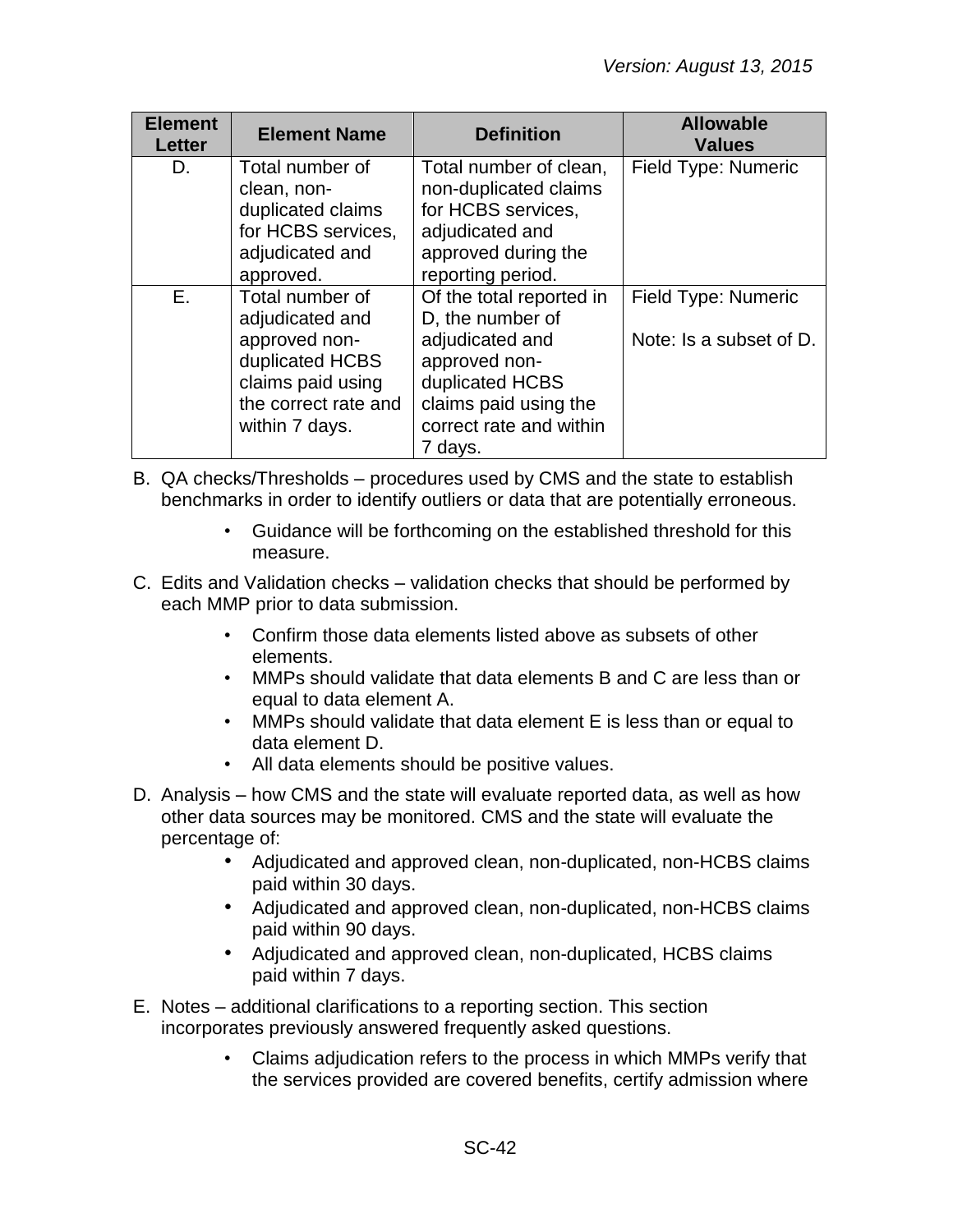appropriate, conduct prepayment utilization screening, and authorize payment for those claims.

- Clean claims are those which can be processed without obtaining additional information from the physician or from a third party.
- In the case of duplicated claims, only the first claim should be included when reporting this measure.
- F. Data Submission how MMPs will submit data collected to CMS and the state.
	- MMPs will submit data collected for this measure in the above specified format through a secure data collection site established by CMS. This site can be accessed at the following web address: [https://Financial-Alignment-Initiative.NORC.org](https://financial-alignment-initiative.norc.org/)

| <b>CONTINUOUS REPORTING</b>                                    |                                      |              |                                   |                                                                                           |
|----------------------------------------------------------------|--------------------------------------|--------------|-----------------------------------|-------------------------------------------------------------------------------------------|
| <b>Reporting</b><br><b>Section</b>                             | <b>Reporting</b><br><b>Frequency</b> | <b>Level</b> | <b>Reporting</b><br><b>Period</b> | <b>Due Date</b>                                                                           |
| SC <sub>5</sub> .<br>Performance<br>and Quality<br>Improvement | Annually                             | Contract     | Calendar<br>Year                  | By the end of the<br>fourth month<br>following the last<br>day of the reporting<br>period |

SC5.2 Diabetes: foot exam (modified from NQF #0056)

| <b>Element</b><br><b>Letter</b> | <b>Element Name</b>                                            | <b>Definition</b>                                                                                                                                                   | <b>Allowable Values</b> |
|---------------------------------|----------------------------------------------------------------|---------------------------------------------------------------------------------------------------------------------------------------------------------------------|-------------------------|
| Α.                              | Total number of<br>members with a<br>diagnosis of<br>diabetes. | Total number of<br>members with a<br>diagnosis of diabetes<br>(type 1 or type 2) who<br>were continuously<br>enrolled in the MMP<br>during the reporting<br>period. | Field Type: Numeric     |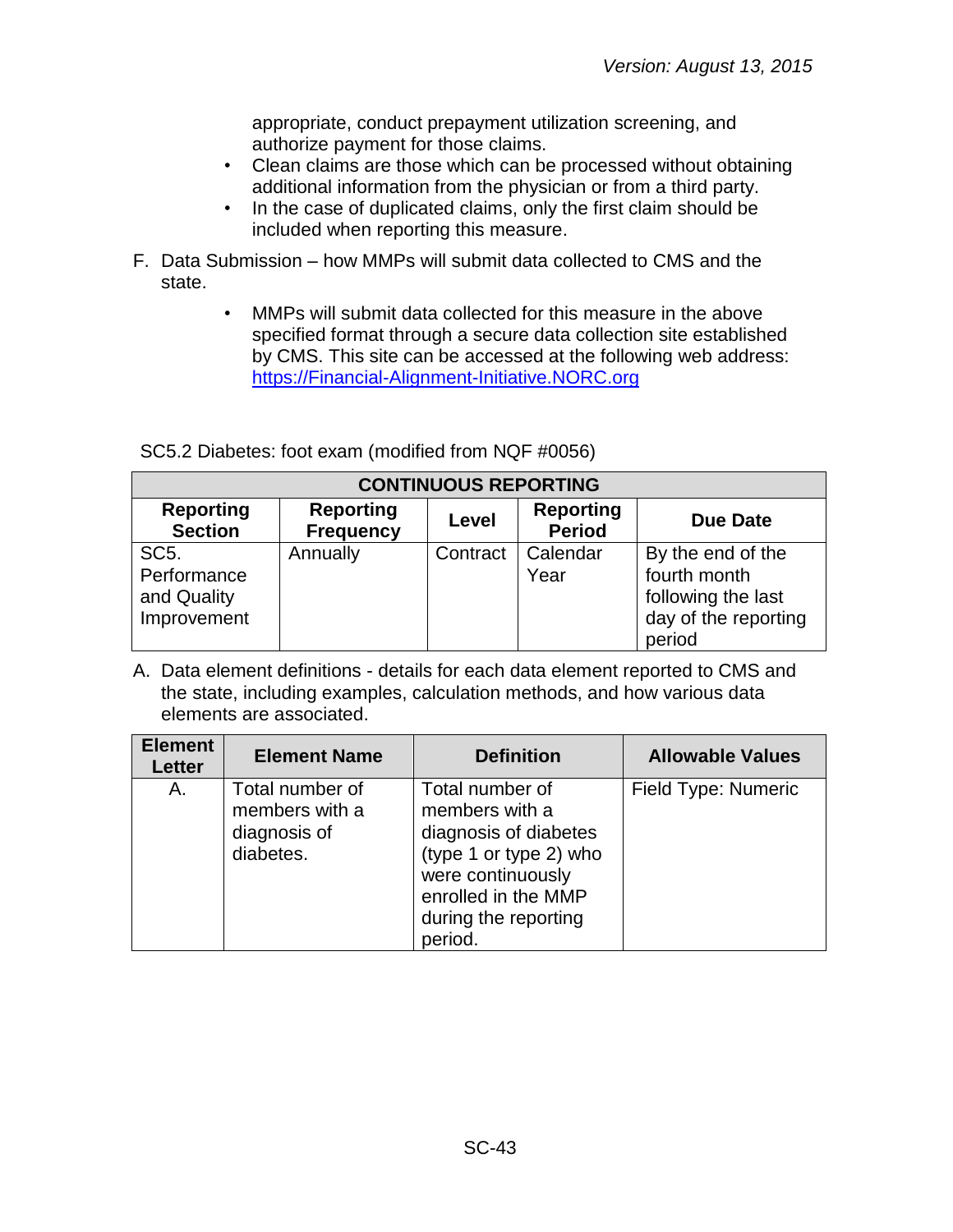| <b>Element</b><br>Letter | <b>Element Name</b>            | <b>Definition</b>                                                                                                                         | <b>Allowable Values</b> |
|--------------------------|--------------------------------|-------------------------------------------------------------------------------------------------------------------------------------------|-------------------------|
| B.                       | Total number of<br>members who | Of the total reported in<br>A, the number of                                                                                              | Field Type: Numeric     |
|                          | received a foot<br>exam.       | members who received<br>a foot exam (visual<br>inspection with either a<br>sensory exam or pulse<br>exam) during the<br>reporting period. | Note: Is a subset of A. |

- B. QA checks/Thresholds procedures used by CMS and the state to establish benchmarks in order to identify outliers or data that are potentially erroneous.
	- CMS and the state will perform an outlier analysis.
	- As data are received from MMPs over time, CMS and the state will apply threshold checks.
- C. Edits and Validation checks validation checks that should be performed by each MMP prior to data submission.
	- Confirm those data elements listed above as subsets of other elements.
	- MMPs should validate that data element B is less than or equal to data element A.
	- All data elements should be positive values.
- D. Analysis how CMS and the state will evaluate reported data, as well as how other data sources may be monitored.
	- CMS and the state will evaluate the percentage of members with a diagnosis of diabetes (type 1 or type 2) who received a foot exam during the reporting period.
- E. Notes additional clarifications to a reporting section. This section incorporates previously answered frequently asked questions.
	- MMPs should include all members regardless of whether the member was enrolled through passive enrollment or opt-in enrollment. Medicaid-only members should not be included.
	- Continuous enrollment is defined as no more than one gap in enrollment of up to 45 days during each year of continuous enrollment (i.e., the reporting period). To determine continuous enrollment for a member for whom enrollment is verified monthly, the member may not have more than a 1-month gap in coverage (i.e., a member whose coverage lapses for 2 months [60 days] is not considered continuously enrolled).
	- A foot exam is a visual inspection with either a sensory exam or a pulse exam.
	- Codes to identify members with diabetes are provided in Table SC-8.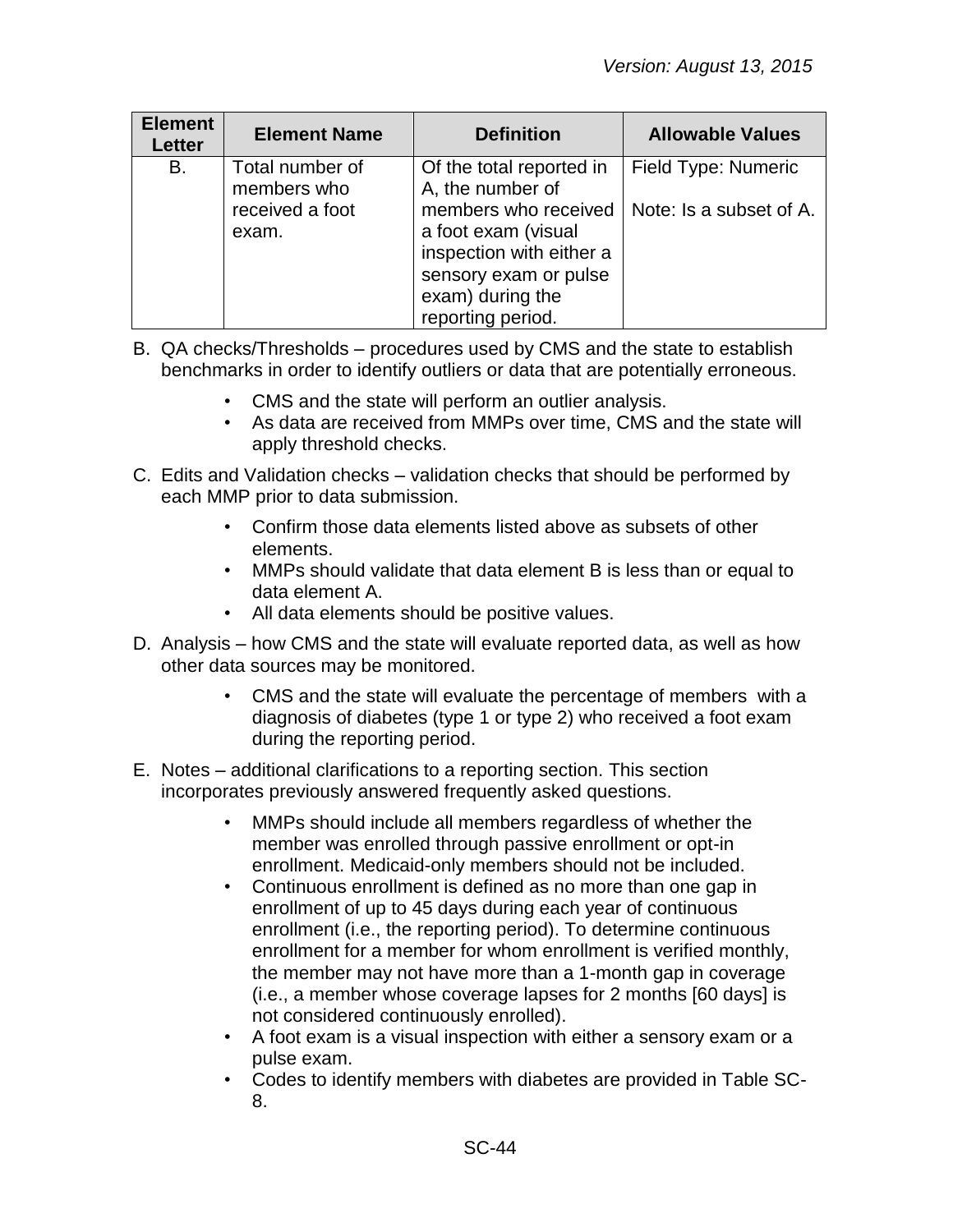• Codes to identify a foot exam are provided in Table SC-9.

| Table SC-8: Codes to Identify Diabetes |  |
|----------------------------------------|--|
| <b>ICD-9-CM Diagnosis</b>              |  |
| 250, 357.2, 362.0, 366.41, 648.0       |  |
| WITH                                   |  |

| <b>CPT</b>                         | <b>HCPCS</b>  |
|------------------------------------|---------------|
| 97802, 97803, 97804, 99201, 99202, | G0270, G0271, |
| 99203, 99204, 99205, 99212, 99213, | G0402         |
| 99214, 99215, 99304, 99305, 99306, |               |
| 99307, 99308, 99309, 99310, 99324, |               |
| 99325, 99326, 99327, 99328, 99334, |               |
| 99335, 99336, 99337, 99341, 99342, |               |
| 99343, 99344, 99345, 99347, 99348, |               |
| 99349, 99350,                      |               |

| Table SC-9: Codes to Identify Foot Exam |  |  |
|-----------------------------------------|--|--|
| CPT II                                  |  |  |
| 2028F, 2028F with 1P, 2028F with 8P     |  |  |

- F. Data Submission how MMPs will submit data collected to CMS and the state.
	- MMPs will submit data collected for this measure in the above specified format through a secure data collection site established by CMS. This site can be accessed at the following web address: [https://Financial-Alignment-Initiative.NORC.org](https://financial-alignment-initiative.norc.org/)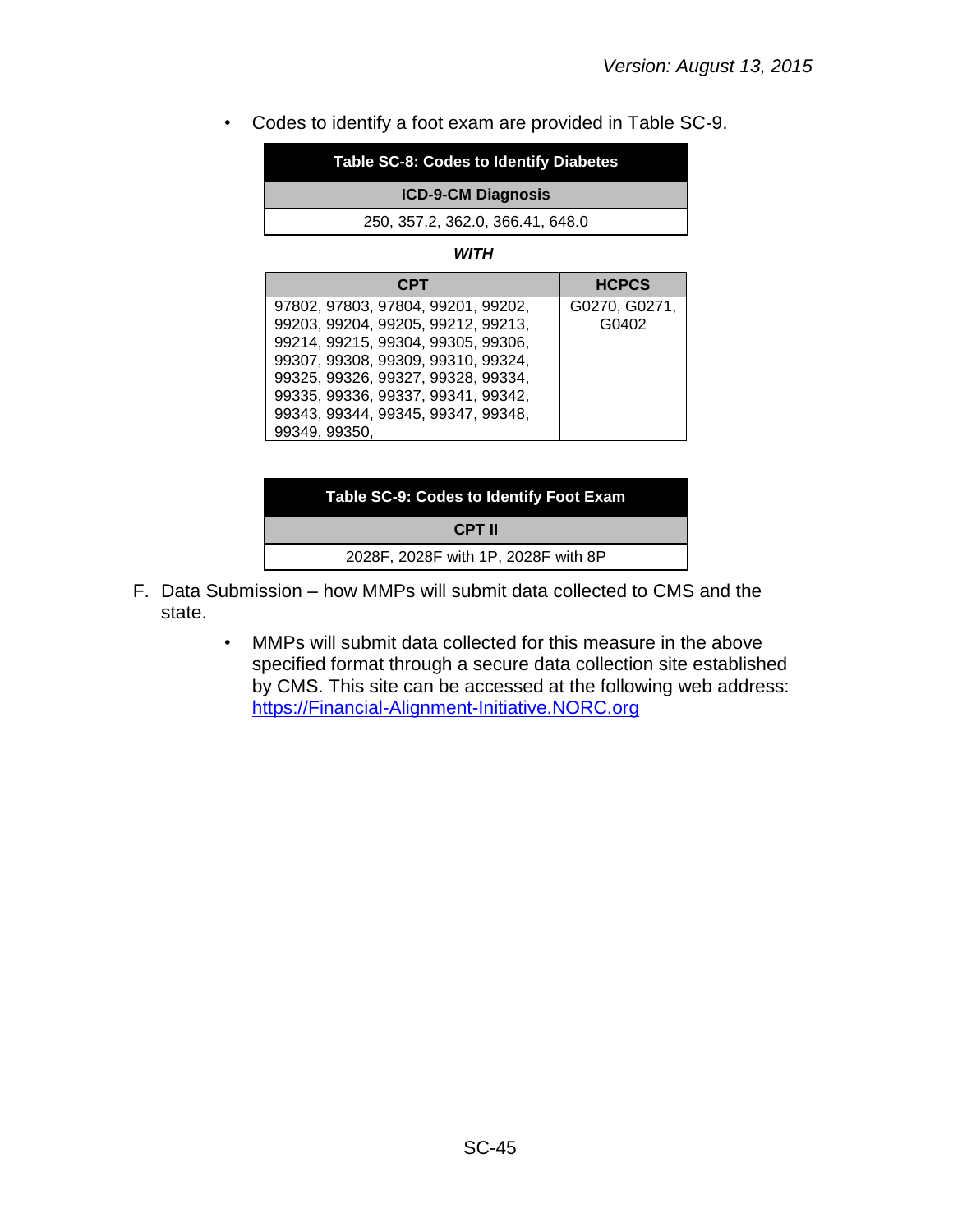# <span id="page-45-0"></span>**Section SCVI. Utilization**

| <b>CONTINUOUS REPORTING</b>        |                                      |          |                                                                                                     |                                                                                           |  |
|------------------------------------|--------------------------------------|----------|-----------------------------------------------------------------------------------------------------|-------------------------------------------------------------------------------------------|--|
| <b>Reporting</b><br><b>Section</b> | <b>Reporting</b><br><b>Frequency</b> | Level    | <b>Reporting</b><br><b>Periods</b>                                                                  | Due Date                                                                                  |  |
| SC6. Utilization                   | Quarterly                            | Contract | Current<br>Calendar<br>Quarter<br>Ex:<br>$1/1 - 3/31$<br>$4/1 - 6/30$<br>$7/1 - 9/30$<br>10/1-12/31 | By the end of the<br>second month<br>following the last<br>day of the reporting<br>period |  |

SC6.1 HCBS members who experienced an increase or decrease in authorized hours.

| <b>Element</b><br>Letter | <b>Element Name</b>                                                                             | <b>Definition</b>                                                                                                                                           | <b>Allowable Values</b>                        |
|--------------------------|-------------------------------------------------------------------------------------------------|-------------------------------------------------------------------------------------------------------------------------------------------------------------|------------------------------------------------|
| Α.                       | Total number of<br>members receiving<br>HCBS.                                                   | Total number of<br>members receiving<br><b>HCBS</b> during the<br>reporting period.                                                                         | Field Type: Numeric                            |
| <b>B.</b>                | Total number of<br><b>HCBS</b> members<br>whose authorized<br>personal care hours<br>decreased. | Of the total reported in<br>A, the number of<br><b>HCBS</b> members<br>whose authorized<br>personal care hours<br>decreased during the<br>reporting period. | Field Type: Numeric<br>Note: Is a subset of A. |
| C.                       | Total number of<br><b>HCBS</b> members<br>whose authorized<br>personal care hours<br>increased. | Of the total reported in<br>A, the number of<br><b>HCBS</b> members<br>whose authorized<br>personal care hours<br>increased during the<br>reporting period. | Field Type: Numeric<br>Note: Is a subset of A. |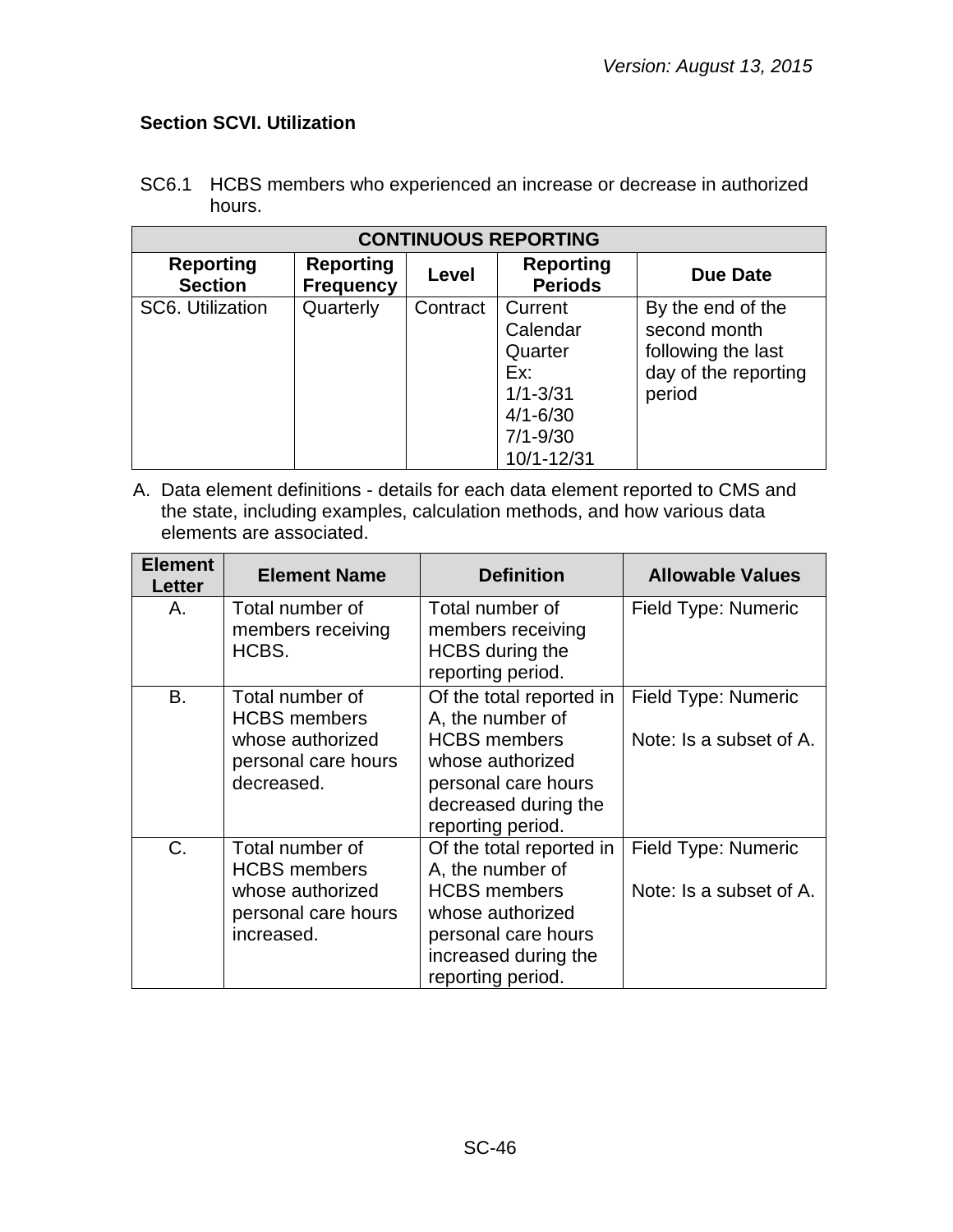| <b>Element</b><br><b>Letter</b> | <b>Element Name</b>                                                                                                | <b>Definition</b>                                                                                                                                                                 | <b>Allowable Values</b>                        |
|---------------------------------|--------------------------------------------------------------------------------------------------------------------|-----------------------------------------------------------------------------------------------------------------------------------------------------------------------------------|------------------------------------------------|
| D.                              | Total number of<br><b>HCBS</b> members<br>whose authorized<br>respite care hours<br>decreased.                     | Of the total reported in<br>A, the number of<br><b>HCBS</b> members<br>whose authorized<br>respite care hours<br>decreased during the<br>reporting period.                        | Field Type: Numeric<br>Note: Is a subset of A. |
| Ε.                              | Total number of<br><b>HCBS</b> members<br>whose authorized<br>respite care hours<br>increased.                     | Of the total reported in<br>A, the number of<br><b>HCBS</b> members<br>whose authorized<br>respite care hours<br>increased during the<br>reporting period.                        | Field Type: Numeric<br>Note: Is a subset of A. |
| F.                              | Total number of<br><b>HCBS</b> members<br>whose authorized<br>non-consumer<br>directed HCBS<br>services decreased. | Of the total reported in<br>A, the number of<br><b>HCBS</b> members<br>whose authorized<br>non-consumer<br>directed HCBS<br>services decreased<br>during the reporting<br>period. | Field Type: Numeric<br>Note: Is a subset of A. |
| G.                              | Total number of<br><b>HCBS</b> members<br>whose authorized<br>non-consumer<br>directed HCBS<br>services increased. | Of the total reported in<br>A, the number of<br><b>HCBS</b> members<br>whose authorized<br>non-consumer<br>directed HCBS<br>services increased<br>during the reporting<br>period. | Field Type: Numeric<br>Note: Is a subset of A. |
| Η.                              | Total number of<br>members who used<br>consumer-directed<br>services.                                              | Of the total reported in<br>A, the number of<br>members who used<br>consumer-directed<br>services during the<br>reporting period.                                                 | Field Type: Numeric<br>Note: Is a subset of A. |

- B. QA checks/Thresholds procedures used by CMS and the state to establish benchmarks in order to identify outliers or data that are potentially erroneous.
	- CMS and the state will perform an outlier analysis.
	- As data are received from MMPs over time, CMS and the state will apply threshold checks.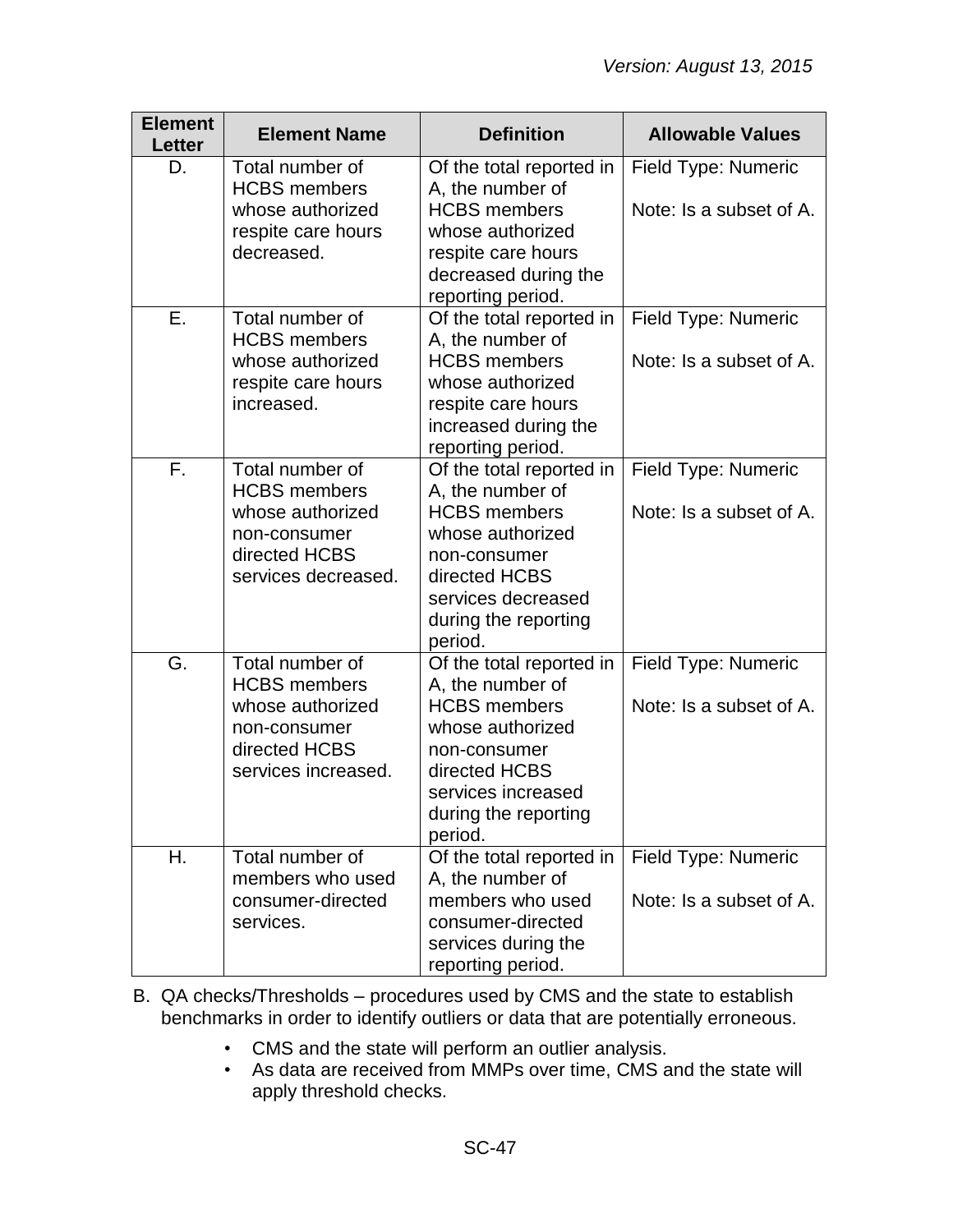- C. Edits and Validation checks validation checks that should be performed by each MMP prior to data submission.
	- Confirm those data elements listed above as subsets of other elements.
	- MMPs should validate that data elements B, C, D, E, F, G, and H are less than or equal to data element A.
	- All data elements should be positive values.
- D. Analysis how CMS and the state will evaluate reported data, as well as how other data sources may be monitored. CMS and the state will evaluate the percentage of HCBS members:
	- Whose authorized personal care hours decreased during the reporting period.
	- Whose authorized personal care hours increased during the reporting period.
	- Whose authorized respite care hours decreased during the reporting period.
	- Whose authorized respite care hours increased during the reporting period.
	- Whose authorized non-consumer directed HCBS services decreased during the reporting period.
	- Whose authorized non-consumer directed HCBS services increased during the reporting period.
	- Who used consumer-directed services during the reporting period.
- E. Notes additional clarifications to a reporting section. This section incorporates previously answered frequently asked questions.
	- SCDHHS believes that the role of the care coordinator will serve as a catalyst for changes in HCBS, and thus believes it is important to track and compare the use of HCBS services, and HCBS-like services, and the subsequent care outcomes.
	- MMPs should include all members regardless of whether the member was enrolled through passive enrollment or opt-in enrollment. Medicaid-only members should not be included.
	- The member needs to be continuously enrolled during the reporting period, with no gaps in enrollment to be included in this measure.
	- For purposes of reporting this measure, MMPs may utilize claims reconciliation reports generated by SCDHHS and the service authorization reports generated in Phoenix.
	- Personal care services means long-term maintenance or support services necessary to enable the individual to remain at or return home rather than enter a nursing facility. Personal care services are provided to individuals in the areas of activities of daily living, access to the community, monitoring of self-administered medications or other medical needs, and the monitoring of health status and physical condition. Where the individual requires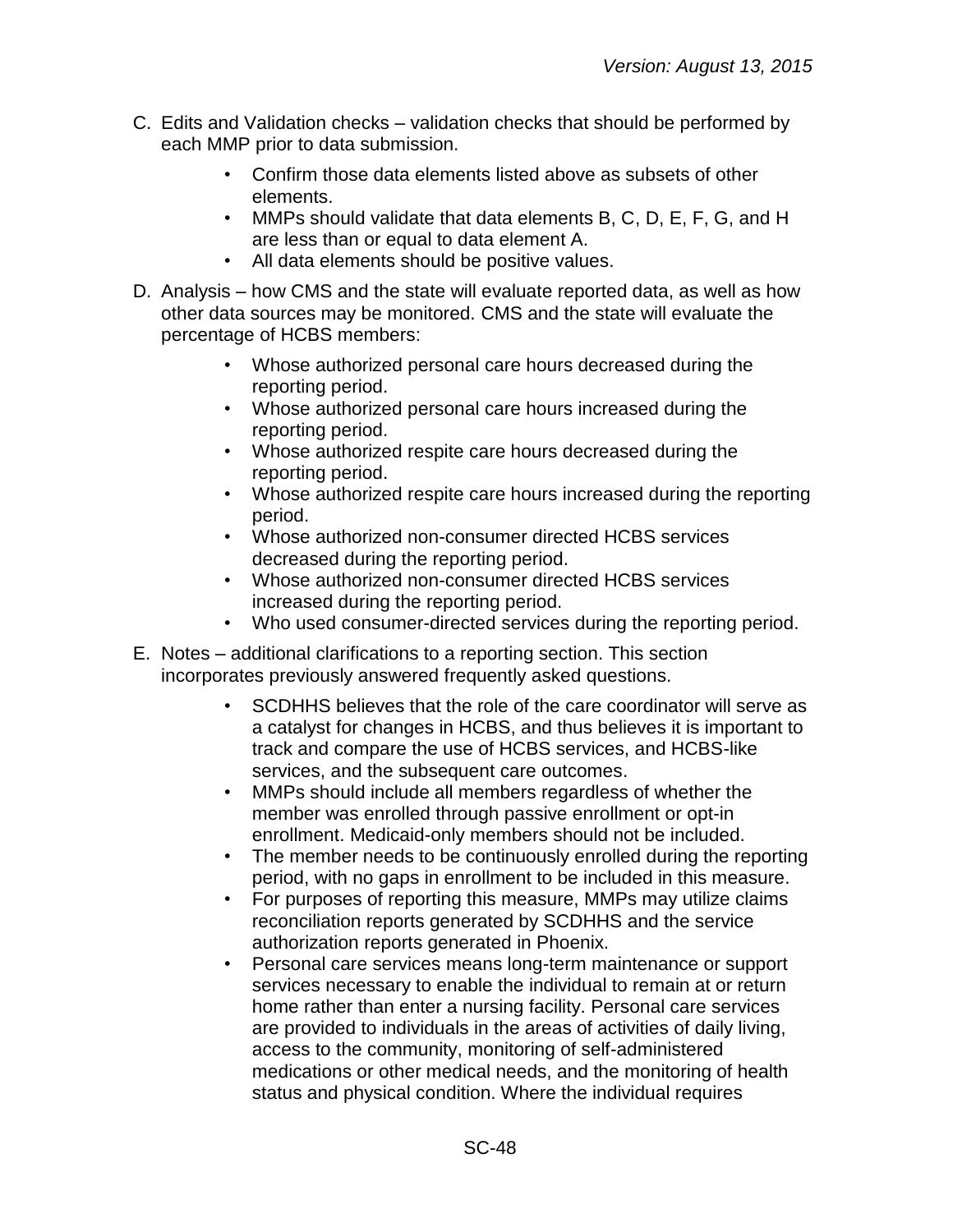assistance with activities of daily living, and where specified in the plan of care, such supportive services may include assistance with instrumental activities of daily living. Services may be provided in home and community settings to enable an individual to maintain the health status and functional skills necessary to live in the community or participate in community activities.

- Respite care services means those short-term personal care services provided to individuals who are unable to care for themselves because of the absence of or need for the relief of the unpaid caregiver who normally provides the care.
- Authorized hours are service hours authorized by a county social worker. The social worker will assess the types of services the member needs and the number of hours the county will authorize for each of these services.
- Consumer-directed services are support services that are necessary to enable an individual to remain at or return home rather than enter an institution. Services may include assistance with bathing, dressing, toileting, transferring, and nutritional support necessary for consumers to remain in their own homes or in the community. Services can also include supervision, respite, and companion services.
- HCBS refers to Home and Community Based Services. Additionally, HCBS are waiver-specific services provided to individuals enrolled in the CLTC waiver programs. Services are listed at:

[https://www.scdhhs.gov/historic/insideDHHS/Bureaus/BureauofLon](https://www.scdhhs.gov/historic/insideDHHS/Bureaus/BureauofLongTermCareServices/CLTCOverview.html) [gTermCareServices/CLTCOverview.html](https://www.scdhhs.gov/historic/insideDHHS/Bureaus/BureauofLongTermCareServices/CLTCOverview.html)

- F. Data Submission how MMPs will submit data collected to CMS and the state.
	- MMPs will submit data collected for this measure in the above specified format through a secure data collection site established by CMS. This site can be accessed at the following web address: [https://Financial-Alignment-Initiative.NORC.org](https://financial-alignment-initiative.norc.org/)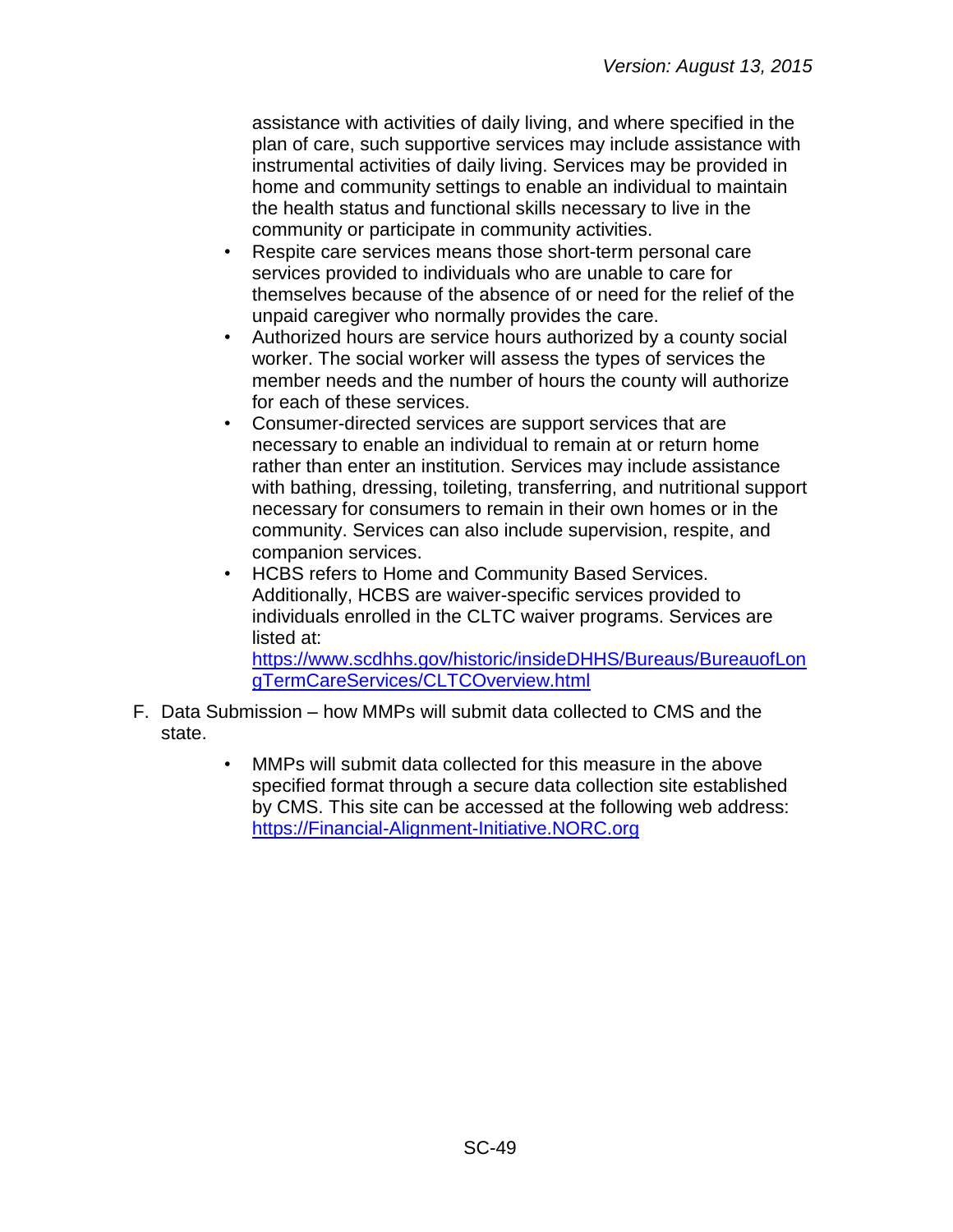SC6.2 Unduplicated members receiving HCBS, unduplicated members receiving HCBS-like services, and unduplicated members receiving nursing facility services.

| <b>CONTINUOUS REPORTING</b>        |                                      |                                   |                      |                                                                                           |  |  |
|------------------------------------|--------------------------------------|-----------------------------------|----------------------|-------------------------------------------------------------------------------------------|--|--|
| <b>Reporting</b><br><b>Section</b> | <b>Reporting</b><br><b>Frequency</b> | <b>Reporting</b><br><b>Period</b> | Due Date             |                                                                                           |  |  |
| SC6. Utilization                   | Annually                             | Contract                          | <b>Calendar Year</b> | By the end of the<br>fourth month<br>following the last<br>day of the reporting<br>period |  |  |

| <b>Element</b><br><b>Letter</b> | <b>Element Name</b>                                                | <b>Definition</b>                                                                                                                                                                                                               | <b>Allowable</b><br><b>Values</b>              |
|---------------------------------|--------------------------------------------------------------------|---------------------------------------------------------------------------------------------------------------------------------------------------------------------------------------------------------------------------------|------------------------------------------------|
| Α.                              | Total number of<br>members.                                        | Total number of<br>members who were<br>continuously enrolled<br>in the MMP for six<br>months during the<br>reporting period.                                                                                                    | Field Type: Numeric                            |
| B.                              | Total number of<br>members receiving<br>HCBS.                      | Of the total reported in<br>A, the number of<br>members receiving<br>HCBS during the<br>reporting period who<br>did not receive HCBS-<br>like or nursing facility<br>services during the<br>reporting period.                   | Field Type: Numeric<br>Note: Is a subset of A. |
| C.                              | Total number of<br>members receiving<br><b>HCBS-like services.</b> | Of the total reported in<br>A, the number of<br>members receiving<br><b>HCBS-like services</b><br>during the reporting<br>period who did not<br>receive HCBS or<br>nursing facility<br>services during the<br>reporting period. | Field Type: Numeric<br>Note: Is a subset of A. |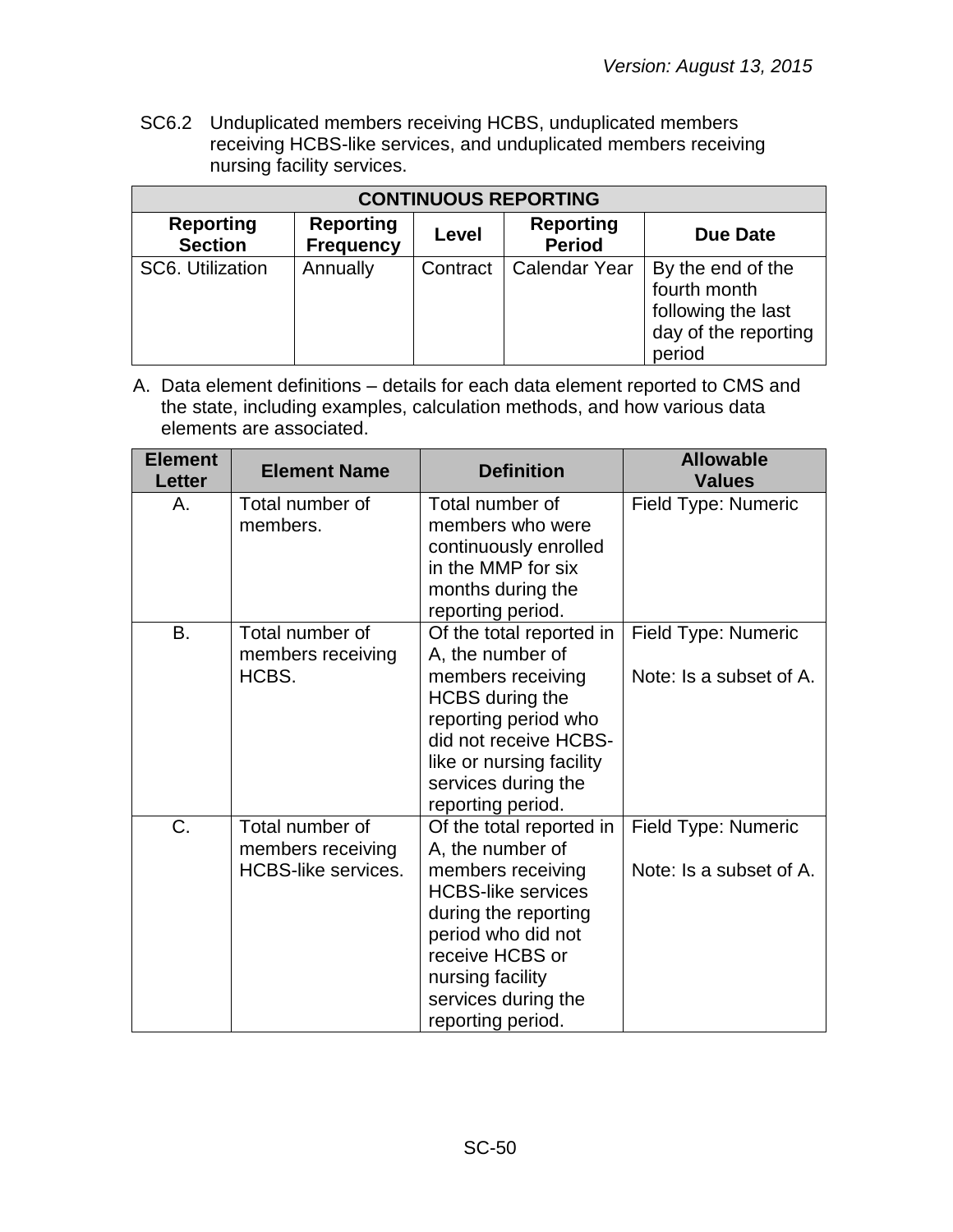| <b>Element</b><br><b>Letter</b> | <b>Element Name</b>                                                                                                        | <b>Definition</b>                                                                                                                                                                                                                            | <b>Allowable</b><br><b>Values</b>              |
|---------------------------------|----------------------------------------------------------------------------------------------------------------------------|----------------------------------------------------------------------------------------------------------------------------------------------------------------------------------------------------------------------------------------------|------------------------------------------------|
| D.                              | Total number of<br>members receiving<br>nursing facility<br>services.                                                      | Of the total reported in<br>A, the number of<br>members receiving<br>nursing facility<br>services during the<br>reporting period who<br>did not receive HCBS<br>or HCBS-like services<br>during the reporting<br>period.                     | Field Type: Numeric<br>Note: Is a subset of A. |
| Ε.                              | Total number of<br>members receiving<br>both HCBS and<br>nursing facility<br>services during the<br>reporting period.      | Of the total reported in<br>A, the number of<br>members receiving<br>both HCBS and<br>nursing facility<br>services during the<br>reporting period who<br>did not receive any<br><b>HCBS-like services</b><br>during the reporting<br>period. | Field Type: Numeric<br>Note: Is a subset of A. |
| F.                              | Total number of<br>members receiving<br>both HCBS-like and<br>nursing facility<br>services during the<br>reporting period. | Of the total reported in<br>A, the number of<br>members receiving<br>both HCBS-like and<br>nursing facility<br>services during the<br>reporting period who<br>did not receive any<br><b>HCBS</b> during the<br>reporting period              | Field Type: Numeric<br>Note: Is a subset of A. |
| G.                              | Total number of<br>members receiving<br>both HCBS and<br><b>HCBS-like services</b><br>during the reporting<br>period.      | Of the total reported in<br>A, the number of<br>members receiving<br>both HCBS and<br><b>HCBS-like services</b><br>during the reporting<br>period who did not<br>receive any nursing<br>facility services during<br>the reporting period     | Field Type: Numeric<br>Note: Is a subset of A. |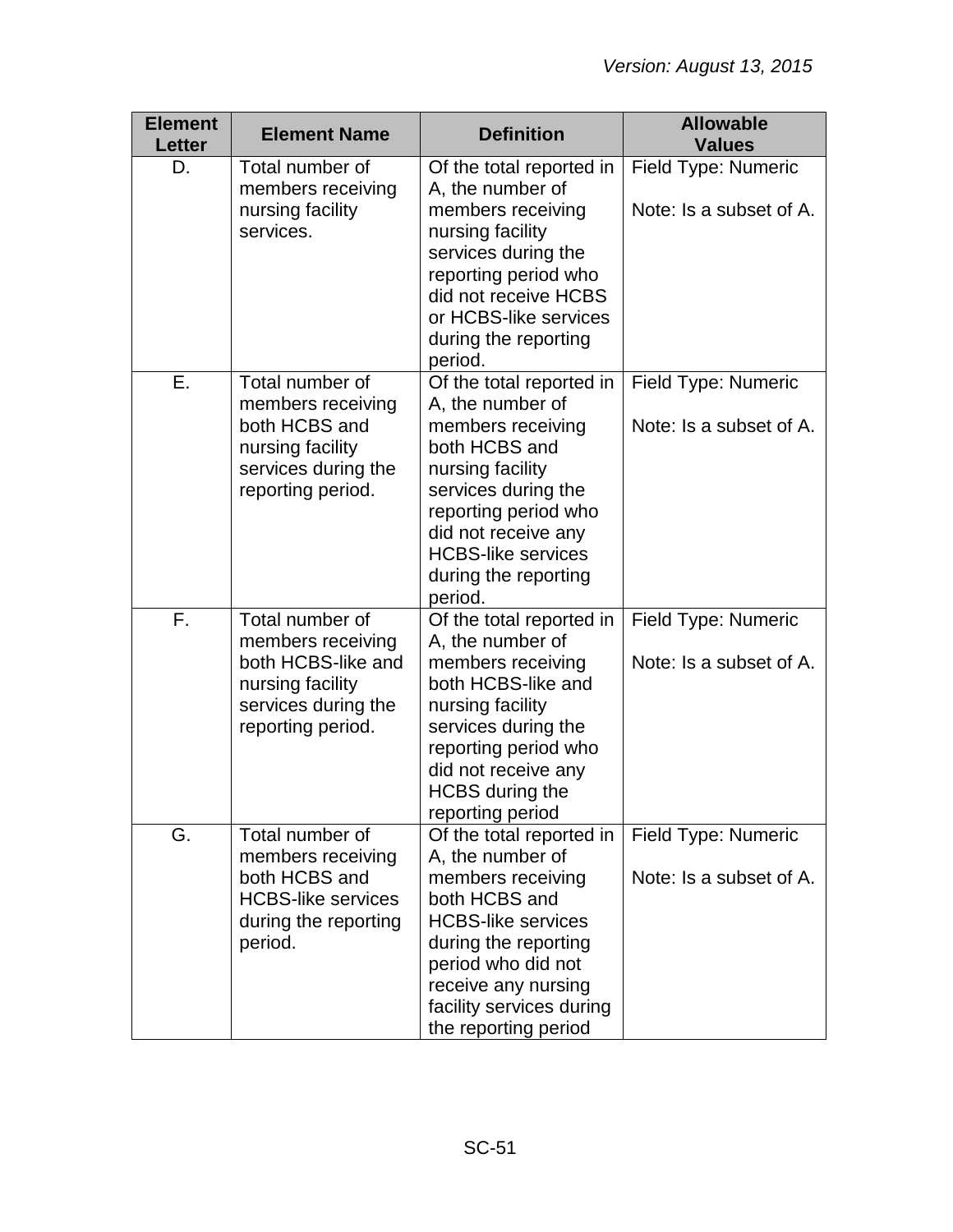| <b>Element</b><br><b>Letter</b> | <b>Element Name</b>                                              | <b>Definition</b>                                                                                   | <b>Allowable</b><br><b>Values</b>              |
|---------------------------------|------------------------------------------------------------------|-----------------------------------------------------------------------------------------------------|------------------------------------------------|
| Η.                              | Total number of<br>members receiving<br>HCBS, HCBS-like,         | Of the total reported in<br>A, the number of<br>members receiving                                   | Field Type: Numeric<br>Note: Is a subset of A. |
|                                 | and nursing facility<br>services during the<br>reporting period. | <b>HCBS, HCBS-like</b><br>services, and nursing<br>facility services during<br>the reporting period |                                                |

- B. QA checks/Thresholds procedures used by CMS and the state to establish benchmarks in order to identify outliers or data that are potentially erroneous.
	- CMS and the state will perform an outlier analysis.
	- As data are received from MMPs over time, CMS and the state will consider applying threshold checks.
- C. Edits and Validation checks validation checks that should be performed by each MMP prior to data submission.
	- Confirm those data elements listed above as subsets of other elements.
	- MMPs should validate that data elements B, C, D, E, F, G, and H are less than or equal to data element A.
	- All data elements should be positive values.
- D. Analysis how CMS and the state will evaluate reported data, as well as how other data sources may be monitored. CMS and the state will obtain enrollment data and will evaluate the percentage of members receiving:
	- HBCS during the reporting period who did not receive HCBS-like or nursing facility services during the reporting period.
	- HCBS-like services during the reporting period who did not receive HCBS or nursing facility services during the reporting period.
	- Nursing facility services during the reporting period who did not receive HCBS or HCBS-like services during the reporting period.
	- Both HCBS and nursing facility services during the reporting period who did not receive HCBS-like services during the reporting period.
	- Both HCBS-like services and nursing facility services during the reporting period who did not receive HBCS during the reporting period.
	- Both HCBS and HCBS-like services during the reporting period who did not receive any nursing facility services during the reporting period.
	- HCBS, HCBS-like services, and nursing facility services during the reporting period.
- E. Notes additional clarifications to a reporting section. This section incorporates previously answered frequently asked questions.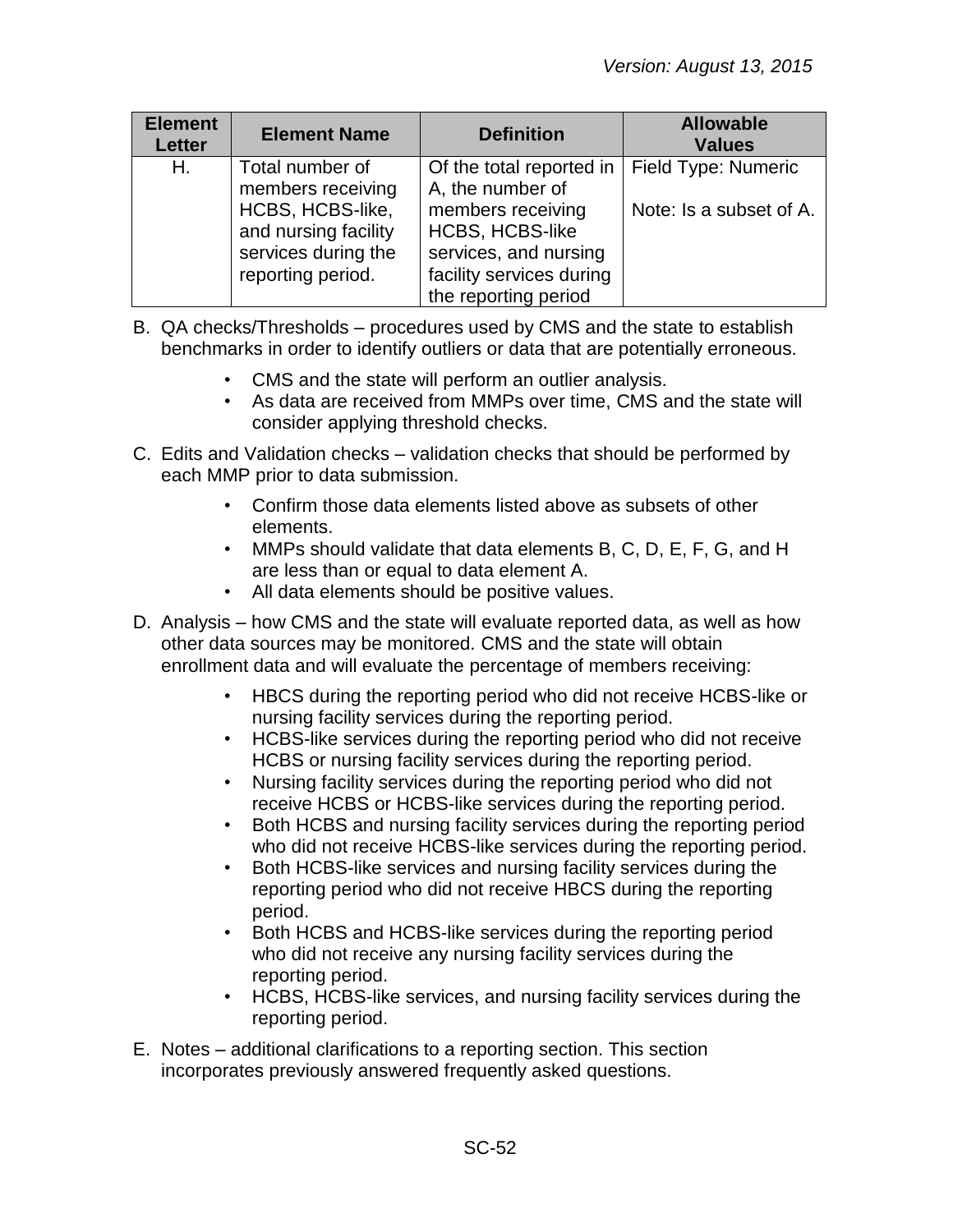- MMPs should include all members regardless of whether the member was enrolled through passive enrollment or opt-in enrollment. Medicaid-only members should not be included.
- MMPs should include all members who meet the criteria outlined in Element A, regardless if they are disenrolled as of the end of the reporting period (i.e., include all members regardless if they are currently enrolled or disenrolled as of the last day of the reporting period).
- For purposes of reporting this measure, MMPs may utilize claims reconciliation reports generated by SCDHHS and the service authorization reports generated in Phoenix.
- Members receiving HCBS should only be counted for data element B (unduplicated). Members receiving HCBS-like should only be counted for data element C (unduplicated). Members receiving nursing facility services should only be counted for data element D (unduplicated). Members receiving both HCBS and nursing facility services should only be counted for data element E (unduplicated). Members receiving both HCBS-like and nursing facility services should only be counted for data element F (unduplicated). Members receiving both HCBS and HCBS-like should only be counted for data element G (unduplicated). Members receiving HCBS, HCBS-like, and nursing facility services should only be counted for data element H (unduplicated). Data elements B, C,D, E, F, G, and H are mutually exclusive.
- Unduplicated means a member should only be counted once for the type of service they receive. For example, if a member received nursing facility services in two different facilities during the reporting period, they would only count once towards members receiving nursing facility services during the reporting period (data element C).
- Elements C, F, G, and H apply only to those MMPs offering HCBSlike benefits.
- Include members who were receiving HCBS, HCBS-like, or nursing facility services for any length of time during the reporting period.
- HCBS refers to Home and Community Based Services. Additionally, HCBS are waiver-specific services provided to individuals enrolled in the CLTC waiver programs. Services are listed at:

[https://www.scdhhs.gov/historic/insideDHHS/Bureaus/BureauofLon](https://www.scdhhs.gov/historic/insideDHHS/Bureaus/BureauofLongTermCareServices/CLTCOverview.html) [gTermCareServices/CLTCOverview.html](https://www.scdhhs.gov/historic/insideDHHS/Bureaus/BureauofLongTermCareServices/CLTCOverview.html)

• HCBS-like services are services typically provided only under the CLTC waiver programs. When these services are provided to individuals who do not meet the level of care requirements to receive these services as part of the waiver, the services are considered "HCBS-like" services. Services are listed at: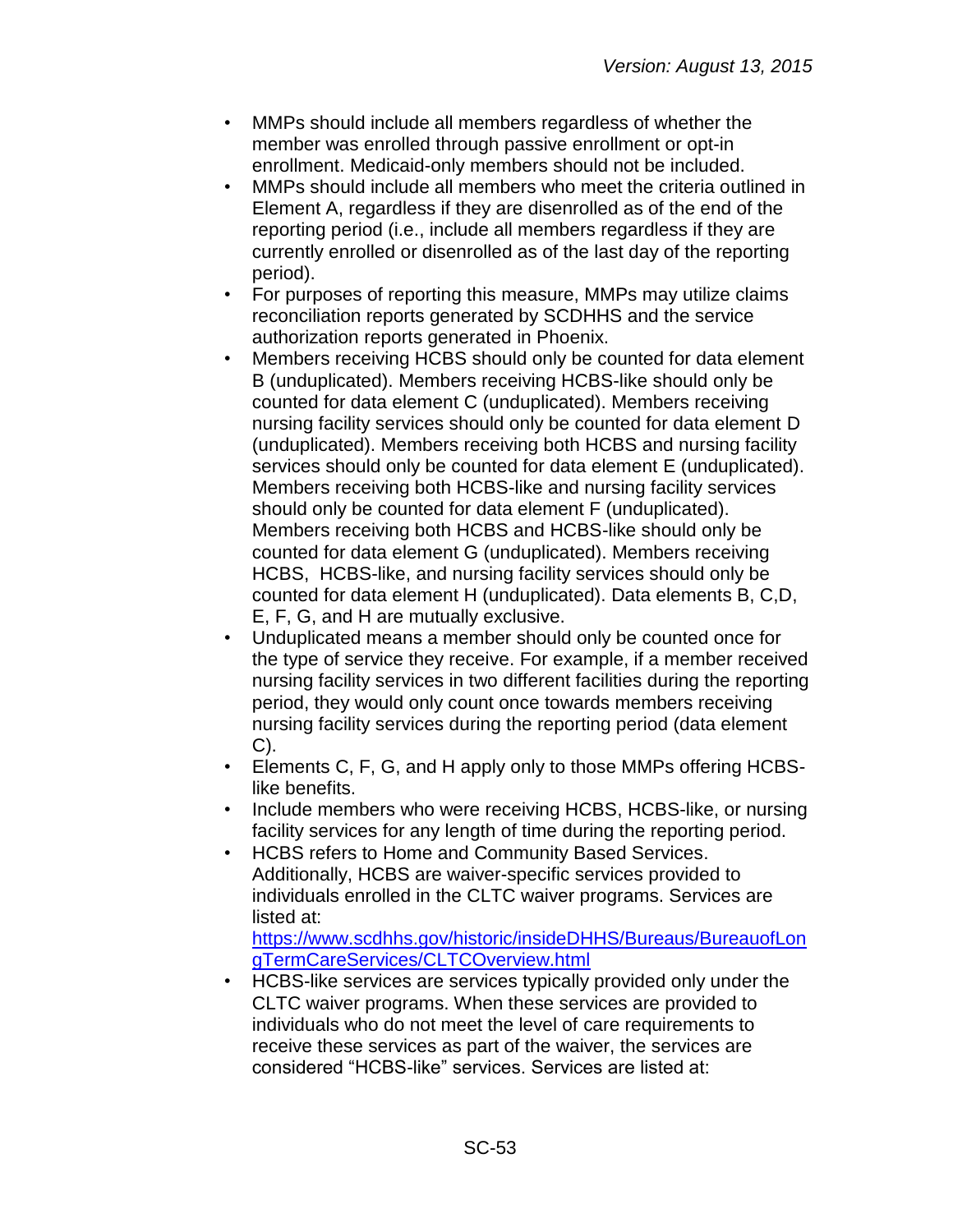[https://www.scdhhs.gov/historic/insideDHHS/Bureaus/BureauofLon](https://www.scdhhs.gov/historic/insideDHHS/Bureaus/BureauofLongTermCareServices/CLTCOverview.html) [gTermCareServices/CLTCOverview.html](https://www.scdhhs.gov/historic/insideDHHS/Bureaus/BureauofLongTermCareServices/CLTCOverview.html)

- F. Data Submission how MMPs will submit data collected to CMS and the state.
	- MMPs will submit data collected for this measure in the above specified format through a secure data collection site established by CMS. This site can be accessed at the following web address: [https://Financial-Alignment-Initiative.NORC.org](https://financial-alignment-initiative.norc.org/)

| <b>CONTINUOUS REPORTING</b>        |                                      |              |                                                                                                     |                                                                                           |  |  |  |
|------------------------------------|--------------------------------------|--------------|-----------------------------------------------------------------------------------------------------|-------------------------------------------------------------------------------------------|--|--|--|
| <b>Reporting</b><br><b>Section</b> | <b>Reporting</b><br><b>Frequency</b> | <b>Level</b> | <b>Reporting</b><br><b>Periods</b>                                                                  | <b>Due Date</b>                                                                           |  |  |  |
| SC6. Utilization                   | Quarterly                            | Contract     | Current<br>Calendar<br>Quarter<br>Ex:<br>$1/1 - 3/31$<br>$4/1 - 6/30$<br>$7/1 - 9/30$<br>10/1-12/31 | By the end of the<br>second month<br>following the last<br>day of the reporting<br>period |  |  |  |

| <b>Element</b><br><b>Letter</b> | <b>Element Name</b>                                                                   | <b>Definition</b>                                                                                                 | <b>Allowable</b><br><b>Values</b>              |
|---------------------------------|---------------------------------------------------------------------------------------|-------------------------------------------------------------------------------------------------------------------|------------------------------------------------|
| A.                              | Total number of<br>members enrolled<br>and eligible to<br>receive palliative<br>care. | Total number of<br>members enrolled and<br>eligible to receive<br>palliative care during<br>the reporting period. | Field Type: Numeric                            |
| <b>B.</b>                       | Total number of<br>members who<br>began receiving<br>palliative care.                 | Total number of<br>members who receive<br>palliative care during<br>the reporting period.                         | Field Type: Numeric<br>Note: Is a subset of A. |

- B. QA checks/Thresholds procedures used by CMS and the state to establish benchmarks in order to identify outliers or data that are potentially erroneous.
	- CMS and the state will perform an outlier analysis.
	- As data are received from MMPs over time, CMS and the state will apply threshold checks.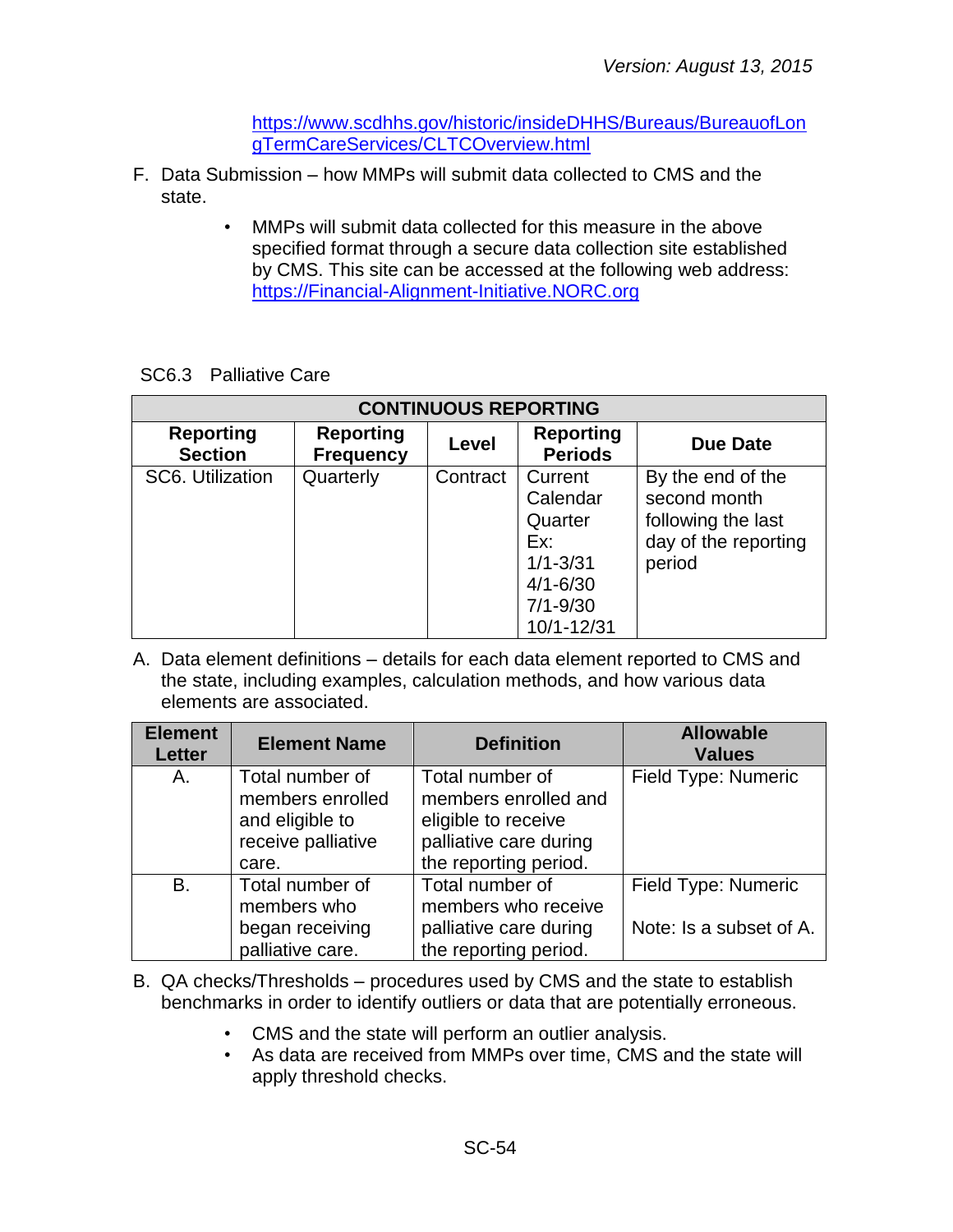- C. Edits and Validation checks validation checks that should be performed by each MMP prior to data submission.
	- Confirm those data elements listed above as subsets of other elements.
	- MMPs should validate that data element B is less than or equal to data element A.
	- All data elements should be positive values.
- D. Analysis how CMS and the state will evaluate reported data, as well as how other data sources may be monitored.
	- CMS and the state will evaluate the percentage of eligible members who receive palliative care during the reporting period.
- E. Notes additional clarifications to a reporting section. This section incorporates previously answered frequently asked questions.
	- MMPs should include all members regardless of whether the member was enrolled through passive enrollment or opt-in enrollment. Medicaid-only members should not be included.
	- To identify individuals who are eligible for palliative care services, as outlined in South Carolina three-way contract, MMPs should include members who have a history of hospitalizations, a history of acute care utilization for pain and/or symptom management, or the recommendation of a physician or the multidisciplinary team to be eligible to receive palliative care services and at least one of the following diagnoses:

| Table SC-7: Codes to Identify Individuals with Diseases Eligible for Palliative Care<br>Treatment |                                                                |  |  |  |  |  |
|---------------------------------------------------------------------------------------------------|----------------------------------------------------------------|--|--|--|--|--|
| <b>ICD-9-CM Diagnosis</b>                                                                         |                                                                |  |  |  |  |  |
| 151.0, 151.1, 151.2,                                                                              | 151.3, 151.4, 151.5, 151.6, 151.8, 151.9, 152.0, 152.1, 152.2, |  |  |  |  |  |
| 152.3, 152.8, 152.9,                                                                              | 153.0, 153.1, 153.2, 153.3, 153.4, 153.5, 153.6, 153.7, 153.8, |  |  |  |  |  |
| 153.9, 154.0, 154.1, 154.2, 154.3, 162.0, 162.2, 162.3, 162.4, 162.5, 162.8, 174.0,               |                                                                |  |  |  |  |  |
| 174.1, 174.2, 174.3, 174.4, 174.5, 174.6, 174.8, 175.0, 185, 186.0, 186.9, 187.1,                 |                                                                |  |  |  |  |  |
| 187.2, 187.3, 187.4, 187.5, 187.6, 187.7, 187.8, 187.9, 196, 196.0, 196.1, 196.2,                 |                                                                |  |  |  |  |  |
| 196.3, 196.5, 196.6, 196.8, 196.9, 197, 197.0, 197.1, 197.2, 197.3, 197.4, 197.5,                 |                                                                |  |  |  |  |  |
| 197.6, 197.7, 197.8, 198, 198.0, 198.1, 198.2, 198.3, 198.4, 198.5, 198.6, 198.7,                 |                                                                |  |  |  |  |  |
| 198.8, 198.81, 198.82, 331.0, 331.1, 331.2, 332.0, 333.4, 335.20, 340, 402.01, 402.11,            |                                                                |  |  |  |  |  |
| 402.91, 404.01, 404.11, 404.91, 428.0, 428.1, 428.20, 428.21, 428.22, 428.23, 428.30,             |                                                                |  |  |  |  |  |
| 428.31, 428.32, 428.33, 428.40, 428.41, 428.42, 428.43, 491.20, 491.21, 491.22, 492.0, 492.8,     |                                                                |  |  |  |  |  |
| 493.20, 493.21, 493.22, 494.0, 494.1, 495.0, 495.1, 495.2, 495.3, 495.4, 495.5, 495.6,            |                                                                |  |  |  |  |  |
| 495.7, 495.8, 495.9, 496, 571, 571.0, 571.1, 571.2, 571.3, 571.4, 571.40,                         |                                                                |  |  |  |  |  |
| 571.41, 571.42, 571.49, 571.5, 571.6, 571.8, 571.9, 585.6                                         |                                                                |  |  |  |  |  |

• MMPs should include all members who meet the criteria outlined in Element A, regardless if they are disenrolled as of the end of the reporting period (i.e., include all members regardless if they are currently enrolled or disenrolled as of the last day of the reporting period).